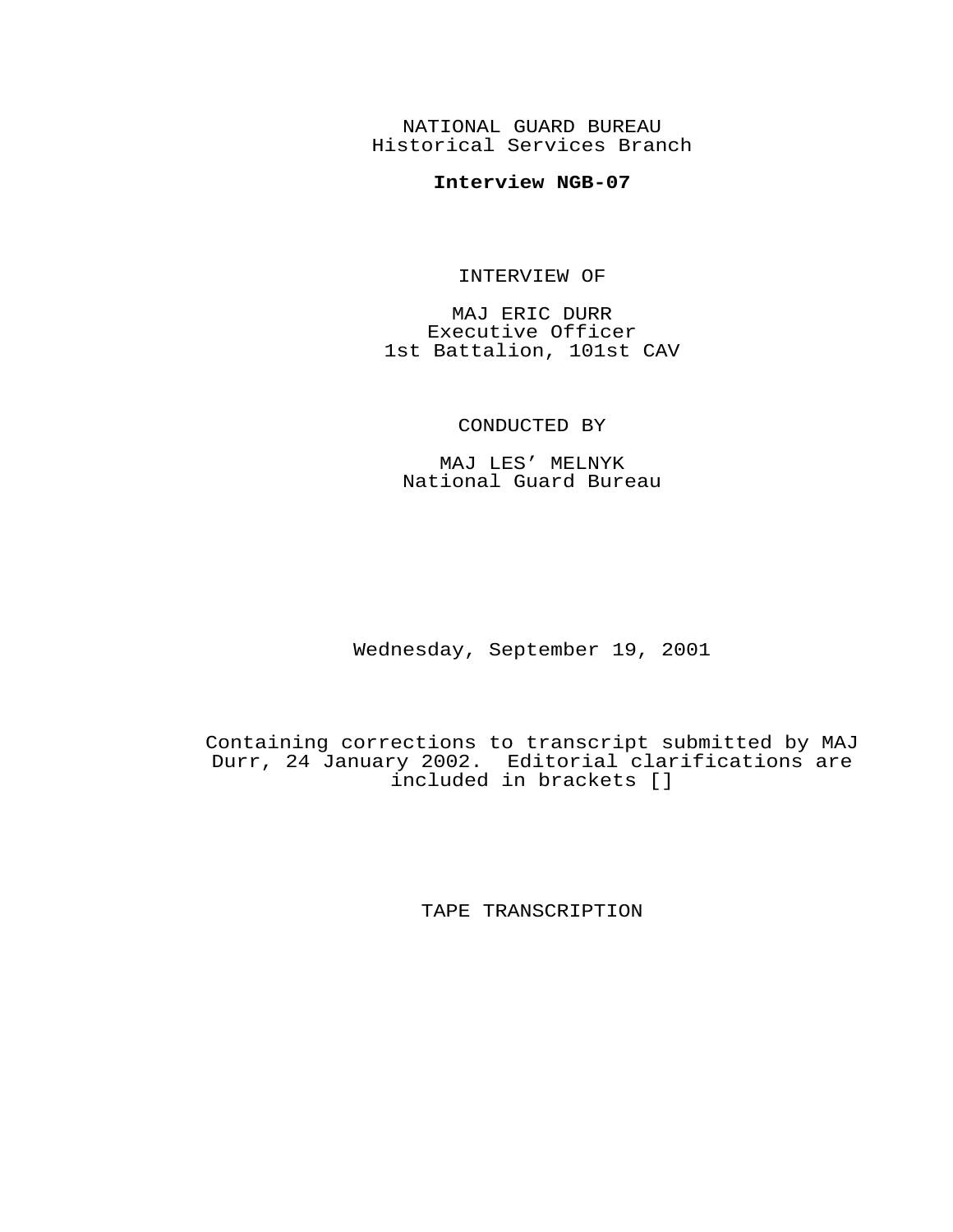P R O C E E D I N G S **MAJ MELNYK**: This is MAJ Les A. Melnyk, Army National Guard Historian of the National Guard Bureau. Today is the 19th of September 2001, and I am interviewing MAJ Eric Durr. That is D-u-r-r. He is the Executive Officer in the 1st Squadron of the 101st Cavalry, which is headquartered in Staten Island. MAJ Durr, could you begin by briefly describing where you live, what you do in your civilian occupation, brief details of your military career? **MAJ DURR:** Okay. I live outside Albany, New York, in a suburb called Wynantskill, W-y-n-a-n-t-s-k- i-l-l. Currently, I am the Communications Director for the Independent Power Producers of New York.It's a trade association. 17 1 I have been in the Army for 21 years. I served four years on active duty. I was a tank platoon leader with the 2nd Battalion, 64th Armor. I was a public affairs officer for the Schweinfurt military community while on active duty.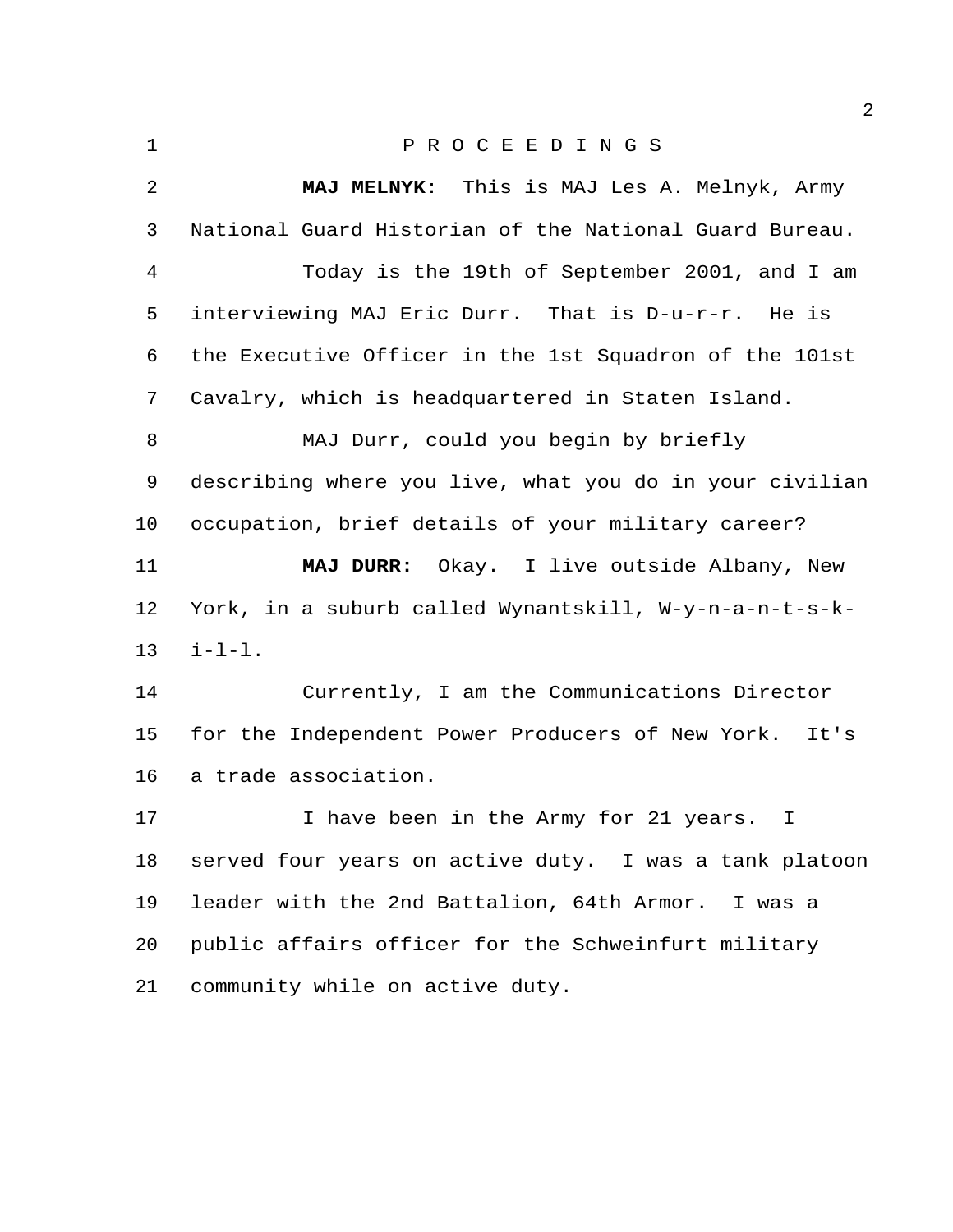1 I went to -- I became a Department of Army civilian for a year and a half in Germany, after leaving active duty in 1984. During that period, I was enrolled in the 3747th USAR School for my advanced course.

 On return to the United States in 1996, I joined the 479th Engineers, a Reserve unit, headquartered in Watertown, New York, moving to the Albany area in 1988. I joined the 1st Battalion, 210th Armor. I commanded a tank company there, as well as their headquarters company.

 When that unit was disbanded, I joined the 42nd Infantry Division Headquarters as Public Affairs Officer for two years.

 I then served as an Assistant G-3, as the TOC Operations Officer for about a year, and I spent three years as the Deputy G-3 Plans for the 42nd Infantry Division, going through division war fighter, corps war fighter, that kind of thing.

Since March of 2000, I have been the Executive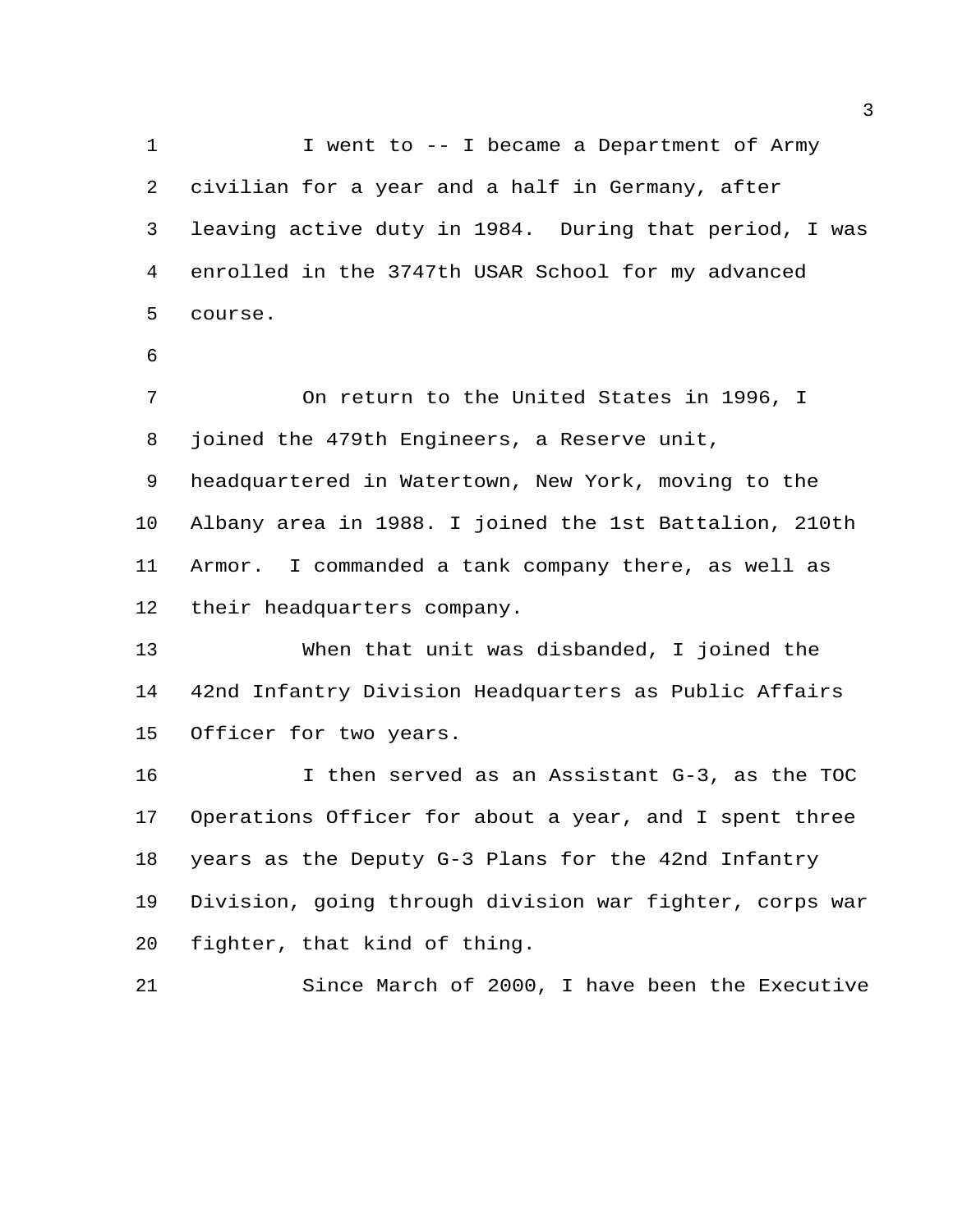Officer of the 101 CAV.

 **MAJ MELNYK**: But given that your location is in Upstate New York, you've traditionally -- you are separated from the -- **MAJ DURR:** Right. **MAJ MELNYK**: -- headquarters by us. **MAJ DURR:** We have -- the 101 CAV was basically reorganized in 1993, as the National Guard downsized. The squadron -- the CAV, which had had a squadron in -- a squadron on Staten Island and an aviation squadron in Rochester and some other upstate units, was reorganized. 14 Line companies that had previously been part of the 1st Battalion, 210 Armor were assigned to the 101 CAV. Anyway, the battalion has three companies that go up the Hudson Valley. There is our Delta Company in Newburg and our Bravo and Charlie Companies in Troy, New York, and Hoosick Falls, New York, a small town near the Vermont border, respectively.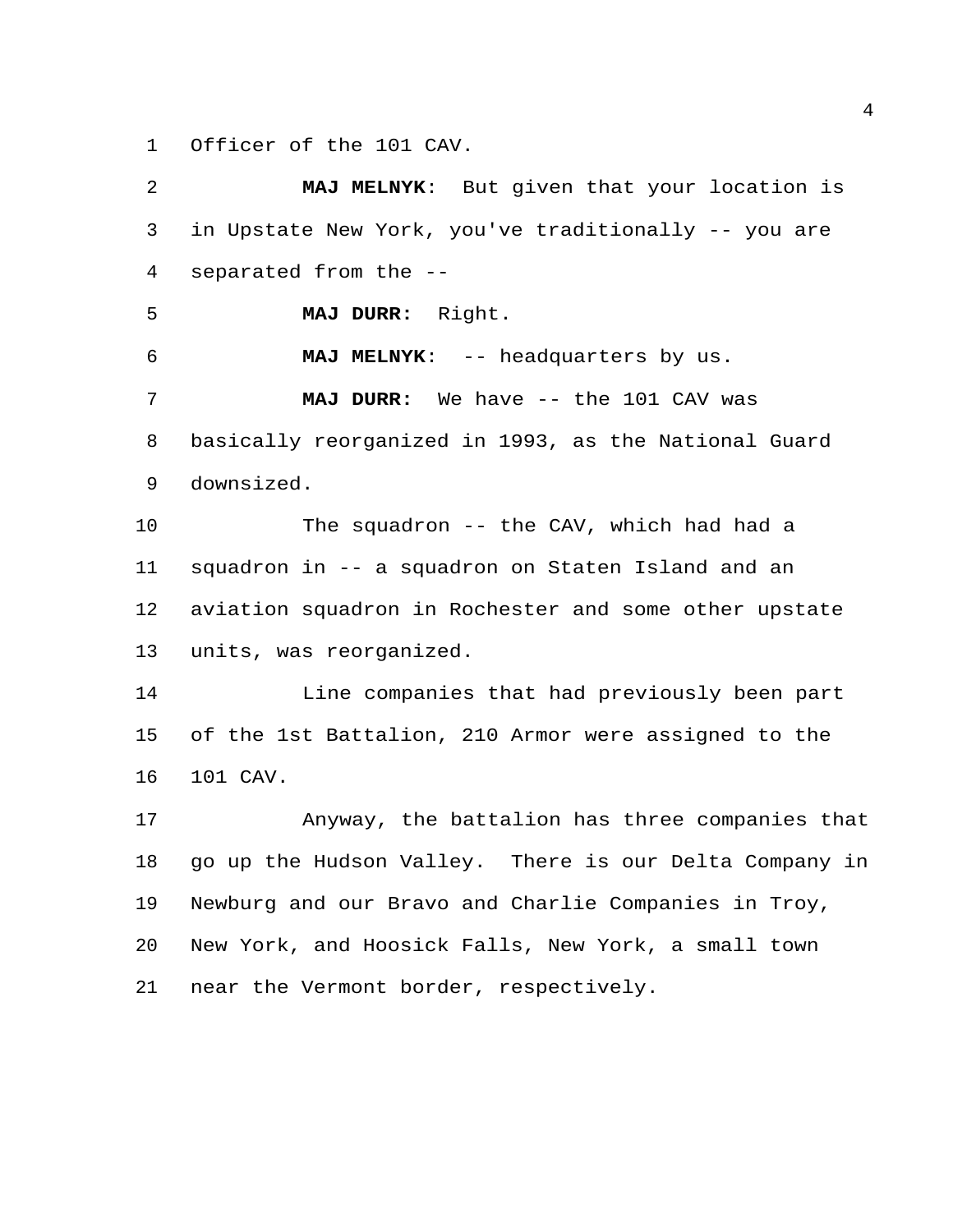So we have this division, what we normally sort of refer to as the downstate units and the upstate units, with Delta Company sort of neutral ground, and there have been, at times past, sort of culture clashes between the two elements of the battalion.

 The upstaters came from a different unit and I think the sort of 210th versus 101 thing that was there for a while has started to vanish as time has gone by.

 But there's still a sort of a difference of the way people think between people who live in the Albany area and those from New York City.

 **MAJ MELNYK**: If you would, take it now to the events on the morning of September 11. How did you find out about the attack and what were your first thoughts and your first actions?

 **MAJ DURR:** On the morning of September 11, I came to work. It was just a little bit after 9:00 o'clock. I was getting in a little late. Normally, I was in at 8:30.

 I opened the door and the secretary at the office was just hanging up the phone, saying that our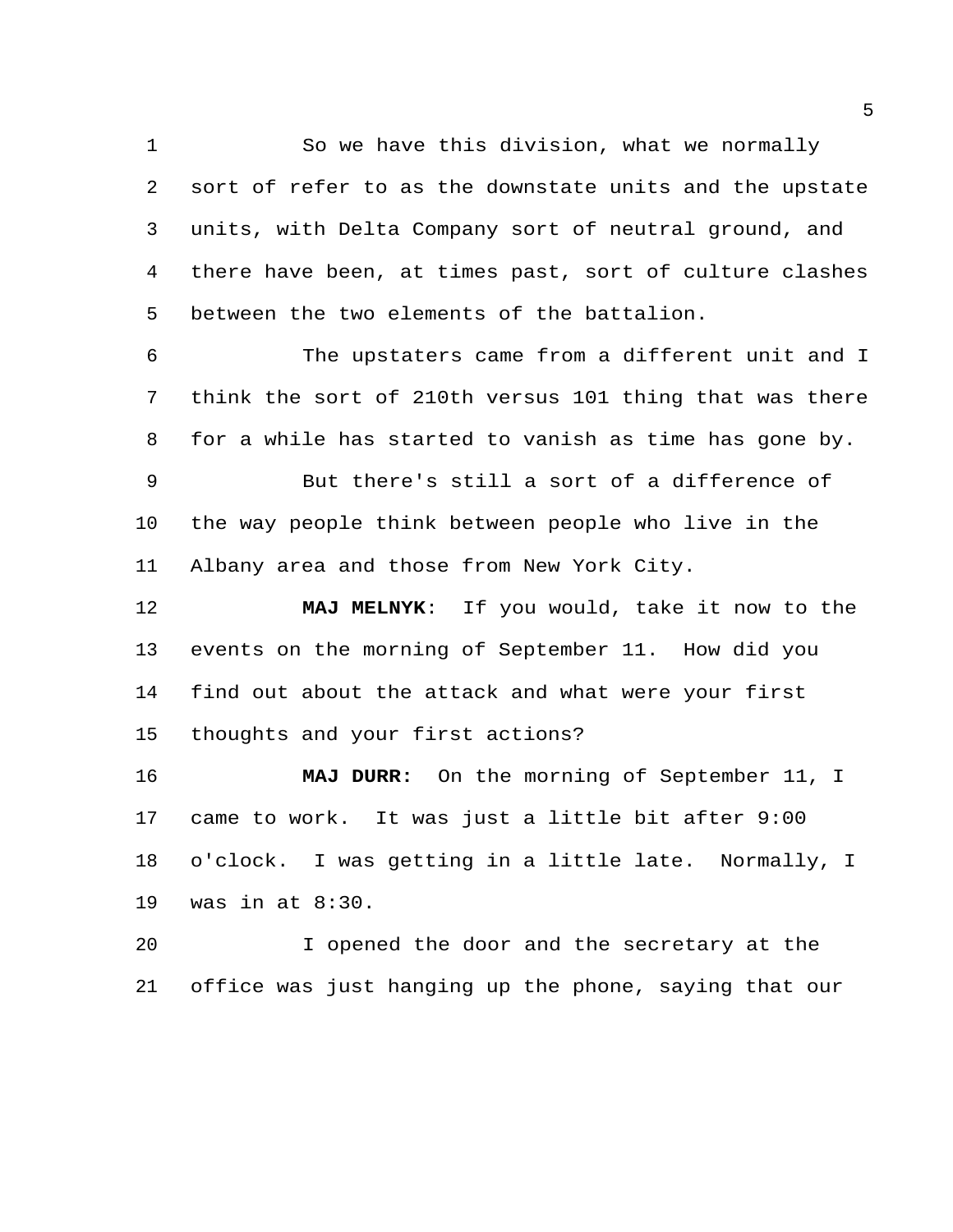member company in the Brooklyn Navy Yard had called and that some airplane had hit the World Trade Center.

 She turned on the television in the office and we were all watching. My initial thought was that this was a freak accident, like the B-25 that hit the Empire State Building.

 So my initial reaction was, okay, I'm going to call the armory and let them know I'm here, because we may be needed for something.

 So I tried to get through to the armory and at that time, it was -- the phone lines were very busy. So I stopped trying to call.

 I went back and watched the television. At that point, you know, shortly after 9:00 o'clock, those of us watching TV watched the second jet fly into the other tower. At that point, instantly, you know, it hit me. I knew this was not an accident. This was an attack. Somebody had done this deliberately.

 I called the armory again, tried several different extensions. I got the -- eventually I got through to SSG Koch, the Headquarters Company Admin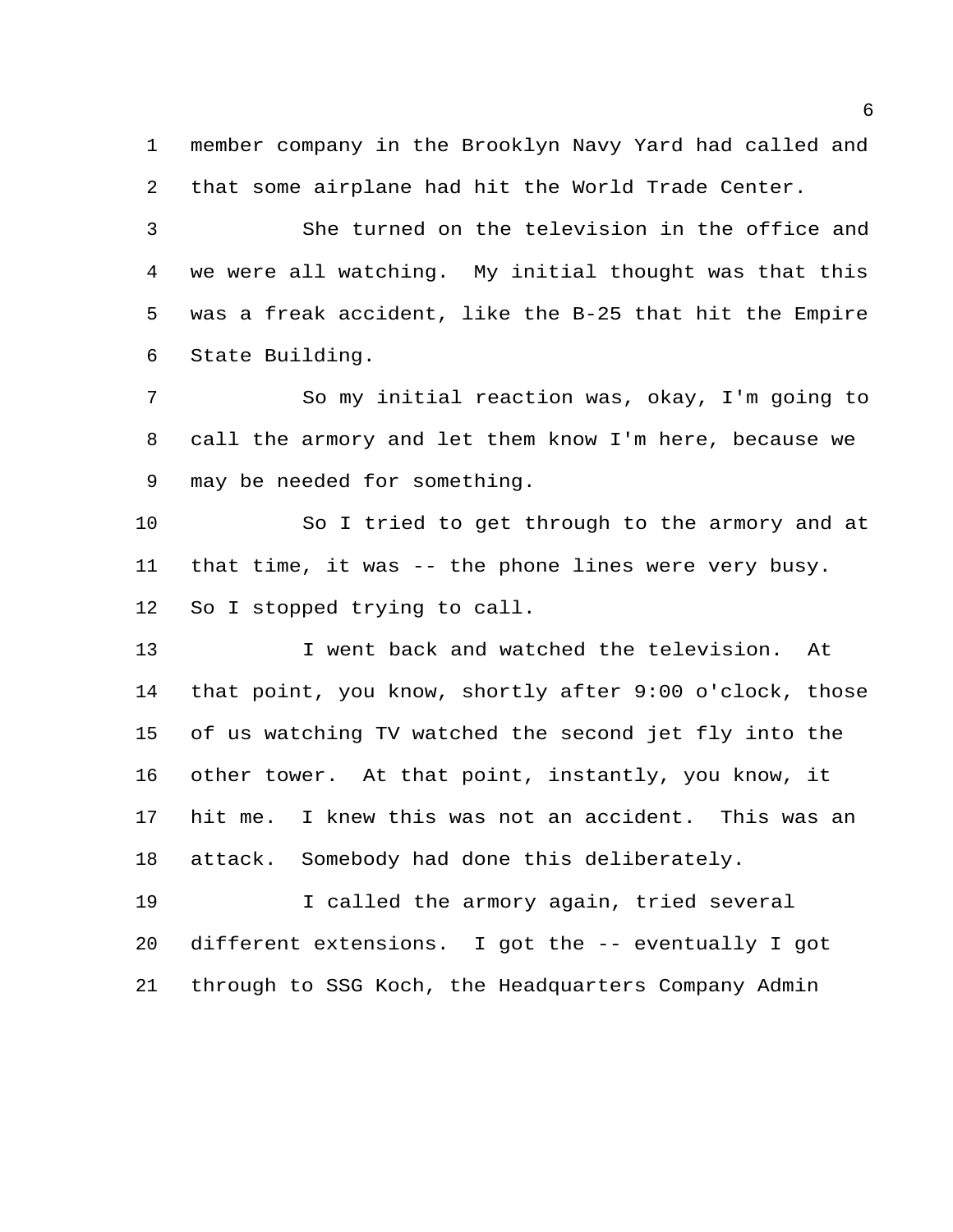Sergeant. I informed him that I had seen what was on the TV. I assumed we might be mobilized. I gave him my office number again, told him to let CPT Willis, the full-time S-1, know that I was there, and I was standing by the phone.

 And I hung up and he said, yeah, you know, he -- they had realized something was going on, as well. Later on, you know, watching the news, the situation progressed.

 I tried calling the armory again to hear if we had anymore word. I did not get through.

 So I called the 42nd Infantry Division Headquarters in Troy, where I had been stationed for many years. I knew people there. I spoke to the Operations Sergeant, said what are we hearing, what's going on.

17 He said, you know, we know something has happened. We have been told to be on standby, but nothing yet.

 So at that point, I called the armory. I got through to CPT Willis and I relayed that information to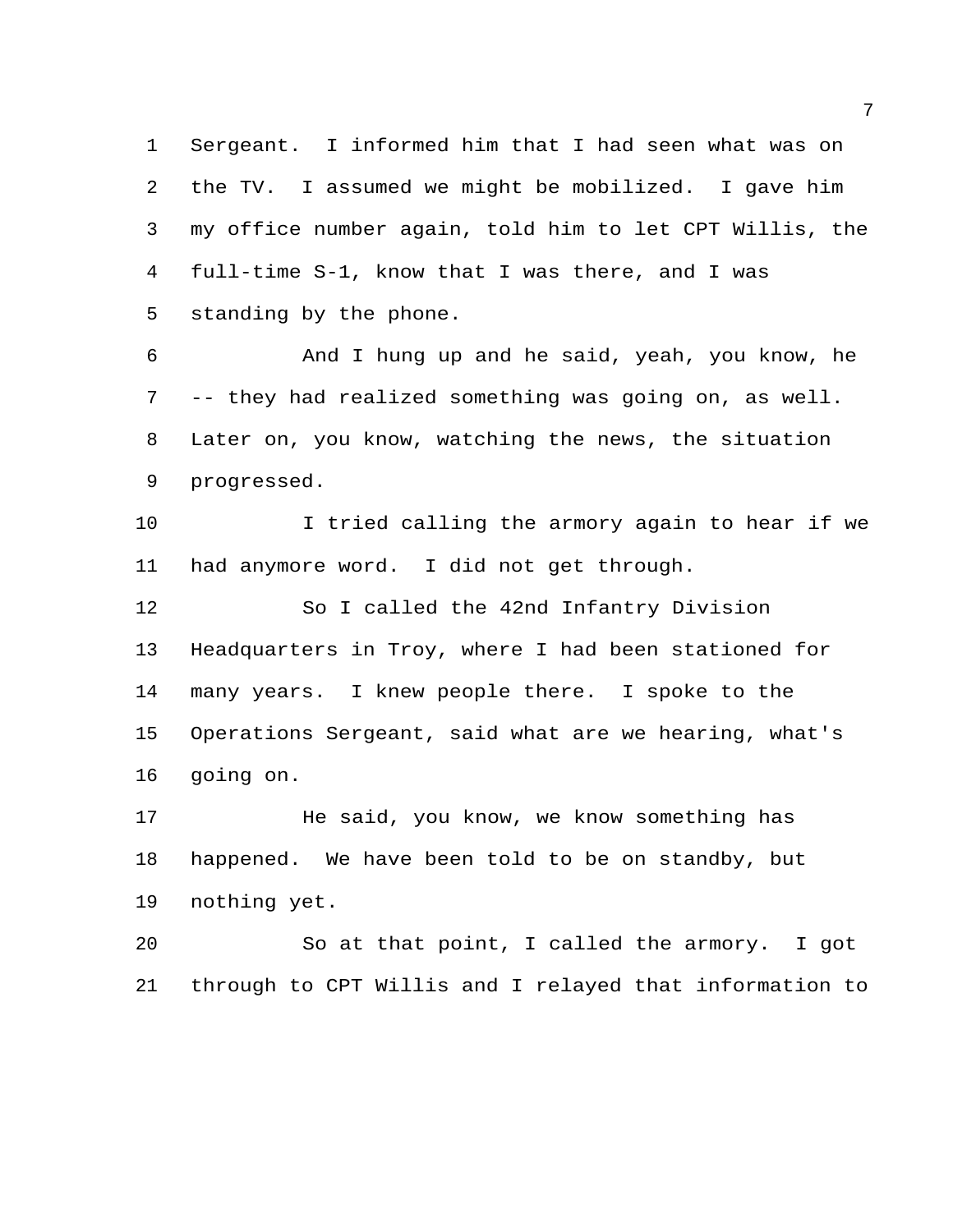him, to pass on to the battalion commander, who I understood was stuck in traffic trying to get into the armory.

 I told him, you know, this is what I have learned so far, we're in a standby mode and I will try to keep you informed.

 As the events of the morning progressed, I became convinced that we were going to be called up, just listening to the TV, and I drove over to -- I drove over to my house and -- which is about five minutes away from the armory in Troy. I packed a duffel bag of uniforms and stuff, threw it in the car, and I went to the armory in Troy, went into the operations section and announced that I was here, that, you know, I was available if they needed me, because I knew most of the division staff was at Leavenworth, Kansas, at the war fighter seminar.

 Normally, the 42nd stands up an EOC when something like this happens and I knew they would be needing officers. So I went in to volunteer my services, saying, you know, because the last time there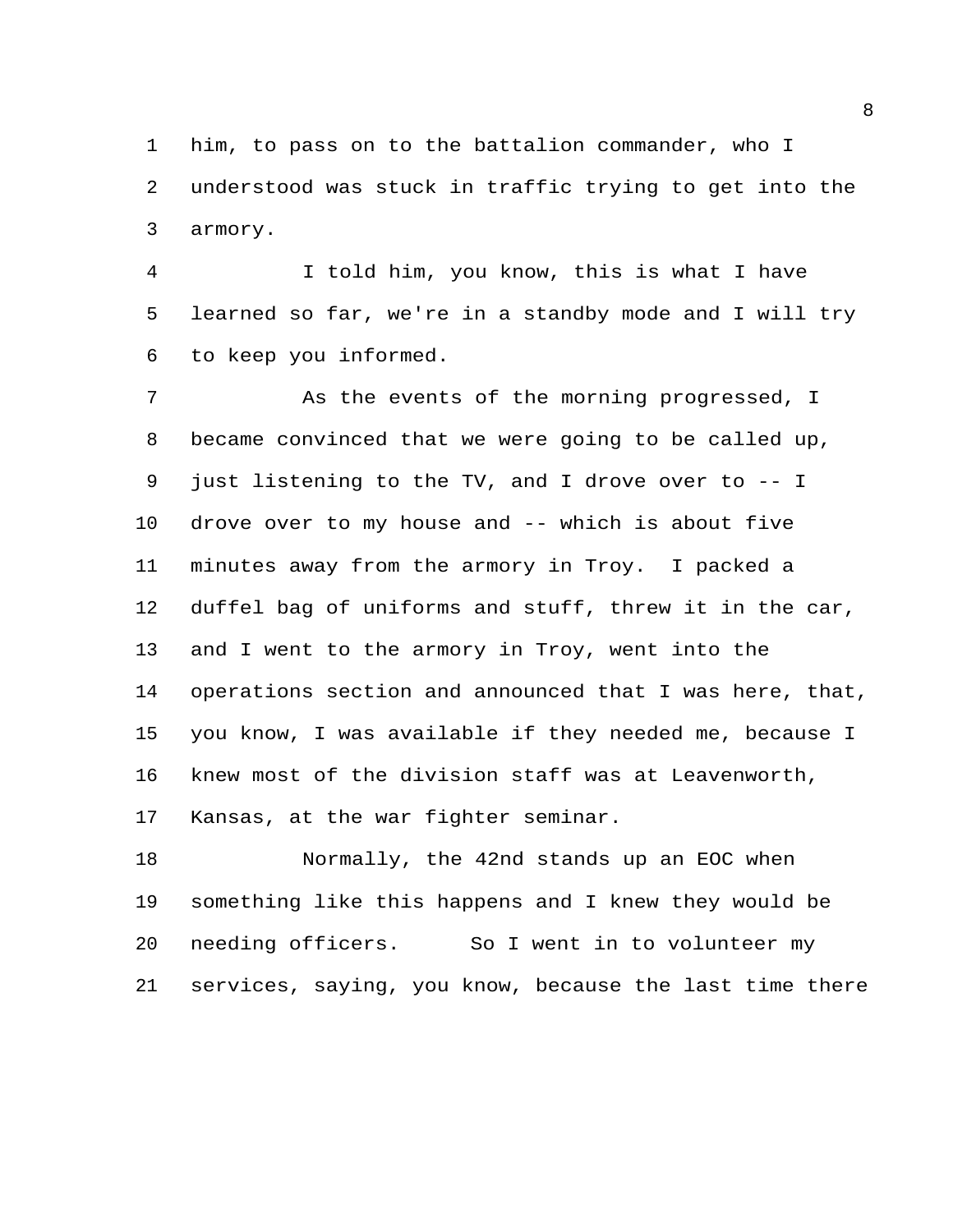had been a major National Guard event, the state had tasked to organize geographically.

 Downstate units had fallen under the 53rd Troop Command, mid-state units had come under the 42nd, and I was thinking that they might not call up the upstate elements of the 101 CVA.

**MAJ MELNYK**: Right.

 **MAJ DURR:** That they would just simply take what was in Staten Island and maybe Newburg.

 And at that time, I was still thinking it was limited response. I mean, I called in after I saw the building collapse, but I still wasn't sure of the response.

 So I went to the division headquarters, said, you know, I know something is going on, I'm here, again, left messages, went back to my office.

 They called and said we're still on standby. We will need somebody to man the EOC tonight, are you available. I said yes, I was, I would be there.

 I went out of the office momentarily to run a quick errand. When I got back, I was informed somebody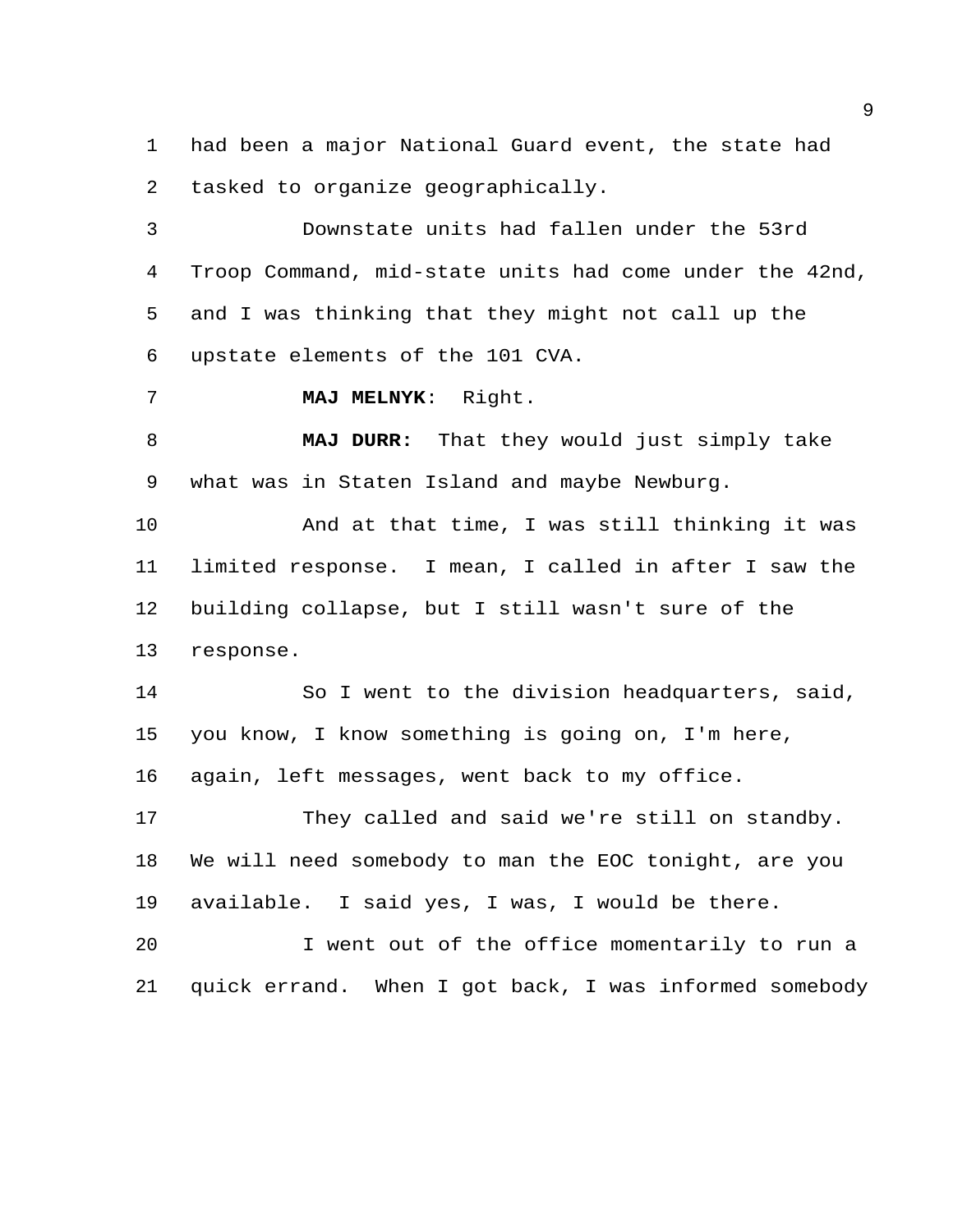had called for MAJ Durr. Tried to call back again. It turned out to have been the master sergeant at the Troy Armory, who was telling me that there was no need for me to volunteer to come in on standby because the entire Guard was being mobilized and undoubtedly I was going to be going down to Staten Island.

 Also, during one of my visits to the armory, I touched base with our B Company there, which is located there, and talked to 1ST Willsey (phonetic,) a full- time employee, and told him I might need to go down to the armory, I would need a vehicle, asked if he -- the guys had been calling in. He informed me that people had been checking in.

 At this time, it was probably about 1:00 o'clock in the afternoon and I -- or 1:30. I left my business. I went to my house. I told my wife we had been mobilized. My wife is a member of the Army Reserve, so she understood.

19 I went to the armory and I got there probably about 2:45 and sort of established a 101 Battalion North. We had very spotty communication with the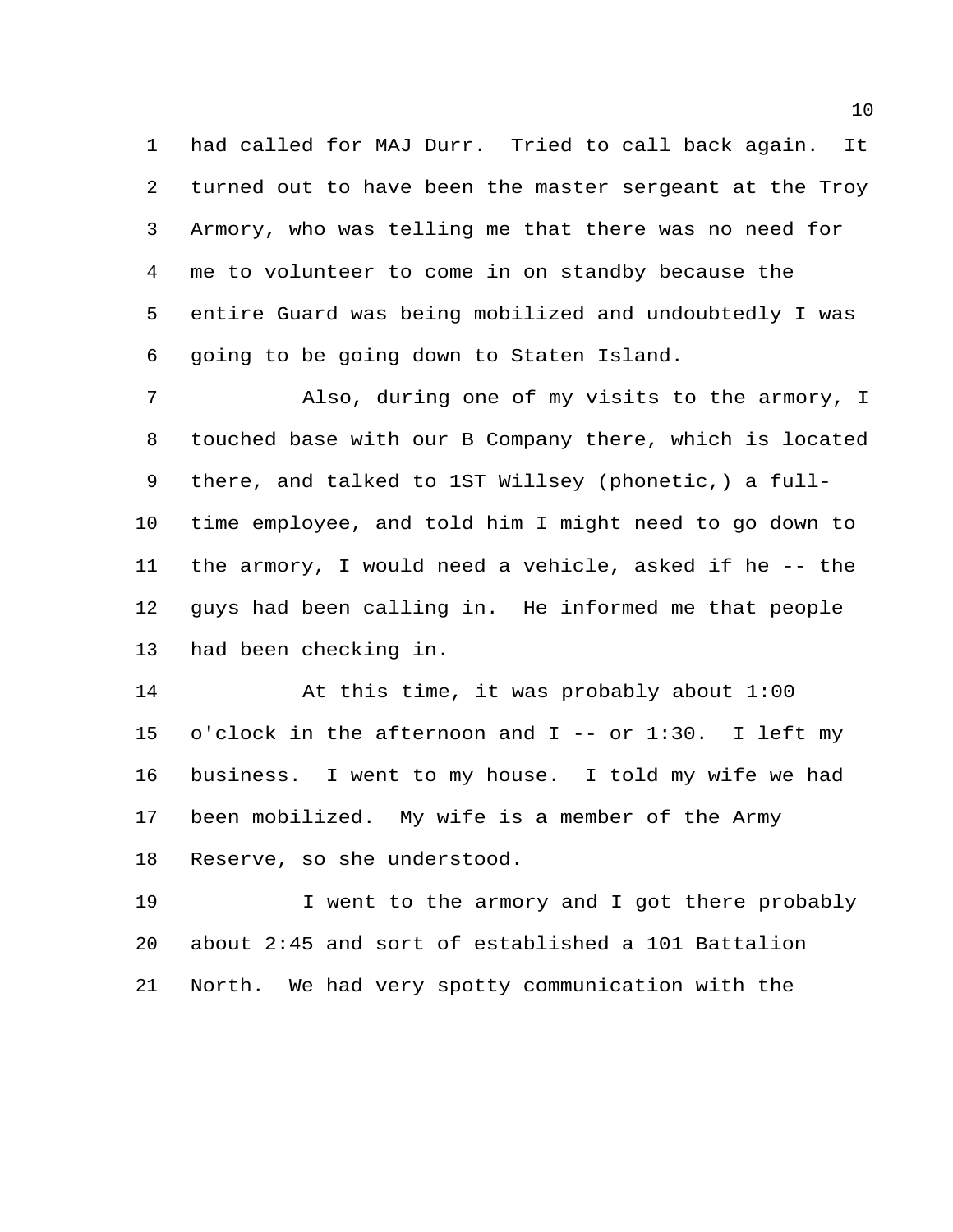colonel in Staten Island.

| 3              | Phones were down. You know, I was trying to             |
|----------------|---------------------------------------------------------|
| $\overline{4}$ | call him to get some direction, what do you want me to  |
| 5              | So my initial reaction was to get telephonic<br>do.     |
| 6              | communication with the units in Hoosick Falls and       |
| 7              | Newburg, figuring the lines were down into New York     |
| 8              | City and we could at least talk among the three of us   |
| 9              | and coordinate a response.                              |
| 10             | I spoke to the C Company commander. I spoke             |
| 11             | to the lieutenant of C Company, the Bravo Company first |
| 12             | sergeant was in.                                        |
| 13             | The soldiers were -- they had put out the               |
| 14             | alert calls. The soldiers were coming in. We talked -   |
| 15             |                                                         |
| 16             | MAJ MELNYK: How did you find out about the              |
| 17             | alert calls?                                            |
| 18             | MAJ DURR: My alert call basically came when             |
| 19             | the EOC operations sergeant called me and told me they  |
| 20             | weren't going to need me to be in the EOC because we    |
| 21             | had all been mobilized. So I just headed into the       |
|                |                                                         |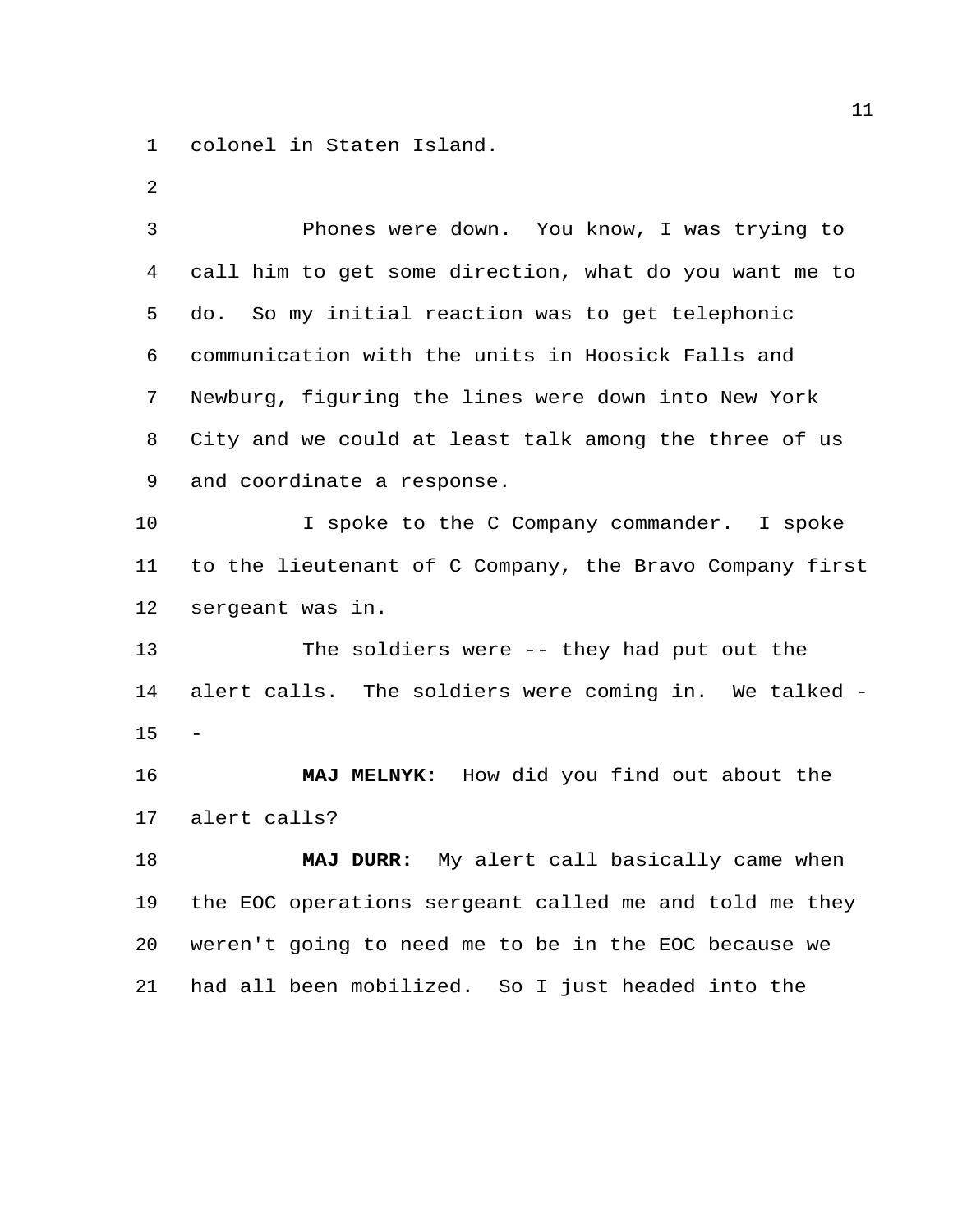armory.

| 2  | MAJ MELNYK: Who was doing the alerting then?            |
|----|---------------------------------------------------------|
| 3  | Were the operations sergeants?                          |
| 4  | MAJ DURR: For the line companies?                       |
| 5  | MAJ MELNYK: Yeah.                                       |
| 6  | MAJ DURR: The full-time NCOs had started the            |
| 7  | alert chain, calling the company commander.             |
| 8  | MAJ MELNYK: Okay.                                       |
| 9  | MAJ DURR: Calling, you know, and working                |
| 10 | down. Plus, of course, I think everybody had -- there   |
| 11 | was -- you know, everybody had seen what was the radio, |
| 12 | TV, people had been calling into the armory. People     |
| 13 | were just coming in on their own, as well.              |
| 14 | MAJ MELNYK: Right.                                      |
| 15 | MAJ DURR: So we -- you know, I was in Bravo             |
| 16 | Company. The command sergeant major came to the Bravo   |
| 17 | Company location, Command SGM Gilmore. He lives in the  |
| 18 | area, as well.                                          |
| 19 | And so we started trying to coordinate by               |
| 20 | phone what we were going to do. I made the decision     |
| 21 | that we would bring Charlie Company down to Troy and    |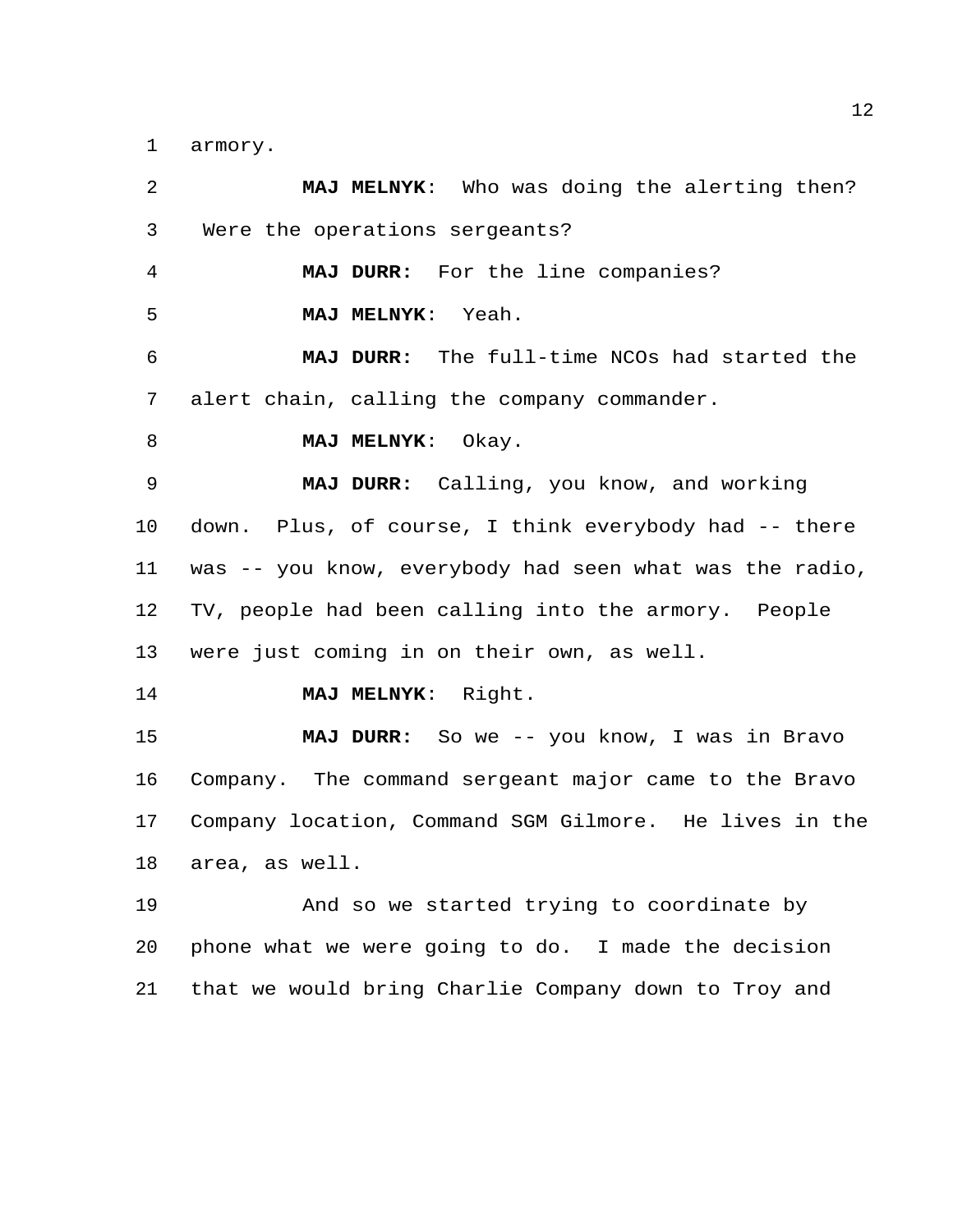consolidate the two companies, to make for a better motor march.

 So they were getting ready. I was basically trying very hard to get in touch with colonel [LTC Mario] Costagliola to find out what guidance he had, what he wanted us to do.

 I did talk to Delta Company, SFC Wade, the master gunner and full-timer there, who told me he had had indirect guidance from the colonel that if he did not hear from him by 10:00 o'clock, 2200 hours, they were to bring Delta Company to Staten Island.

12 And I said okay, you know, unless you hear from me countermanding that because I've talked to the colonel, execute that order.

 At some point, I think it must have been around 5:00 o'clock, I did talk to the colonel and he said, yes, he wanted Delta Company to come south, unless he heard something else. He told -- he directed me to muster the two companies at Troy and to get them south, as well.

I then began -- I then approached the division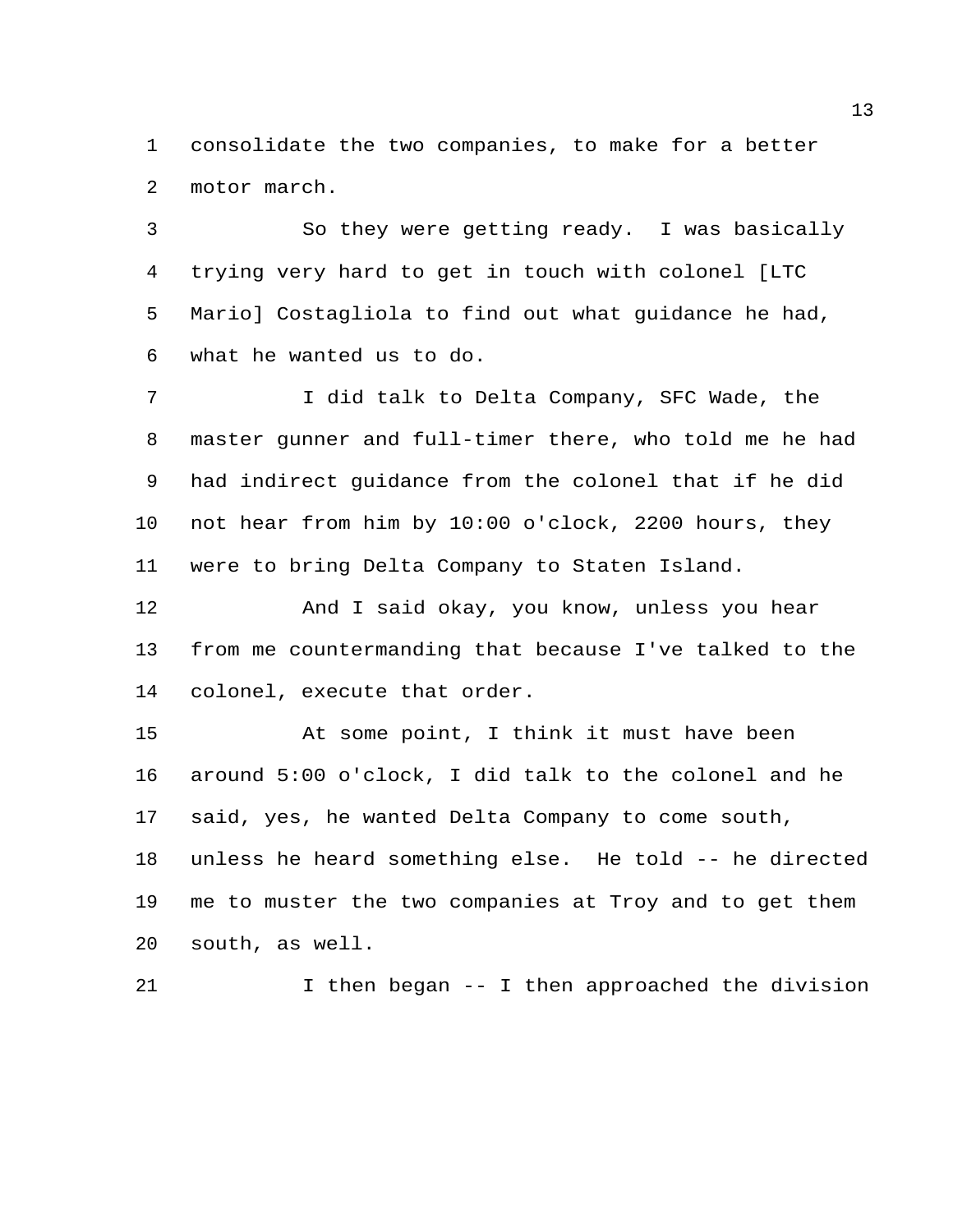and asked for bus transportation, since we didn't have enough vehicles to move all the soldiers, and I didn't want to throw the guys in the back of a troop truck for a four hour drive.

 Went to the division EOC, talked to the G-4, said, look, my commander wants a bus; I mean, we want to go south, I need a bus.

 And then we got into this frustrating thing where we were communicating with colonel Costagliola via phone occasionally and we used the AOL e-mail. You know, we realized we could get through on AOL.

 So he was sending us e-mail reports that I was taking and relaying to the EOC of the situation that was happening with the battalion coming across from Staten Island.

16 He was telling us what was going on in Manhattan, the fact that so many of the firemen and police officials had been killed. I don't --

 **MAJ MELNYK**: The EOC wasn't getting this by TV?

**MAJ DURR:** I don't think the state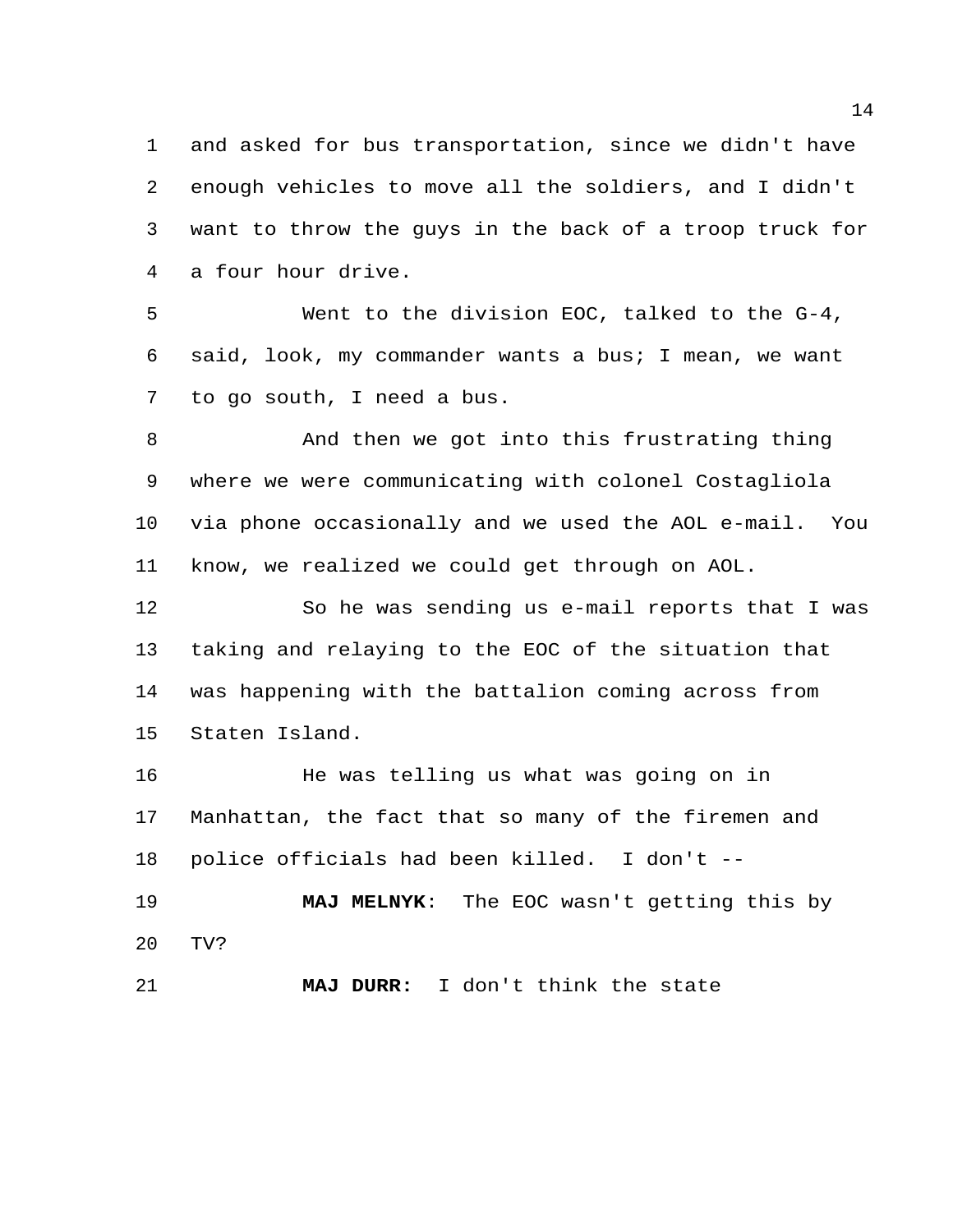headquarters in Latham was actually understanding what was going on, because they didn't have much information. I called and spoke to a sergeant there who, you know, I reported to him what I had heard from our colonel, and it was like this is great, we haven't heard anything.

 **MAJ MELNYK**: But they didn't even know about the deaths at the World Trade Center.

 **MAJ DURR:** I think -- I think they -- they knew about the deaths at the World Trade Center, but I think that the fact that the fire and police departments had been -- basically had their heads cut off, I don't think that was general knowledge at that point.

 I think the thing is that the colonel was talking to local officials down here and there are so many firemen in the unit that they knew when the Trade Center went down who was likely to be there, and they were telling, you know, "Sir, these people, there's no more leadership there."

So what the colonel was perceiving, what he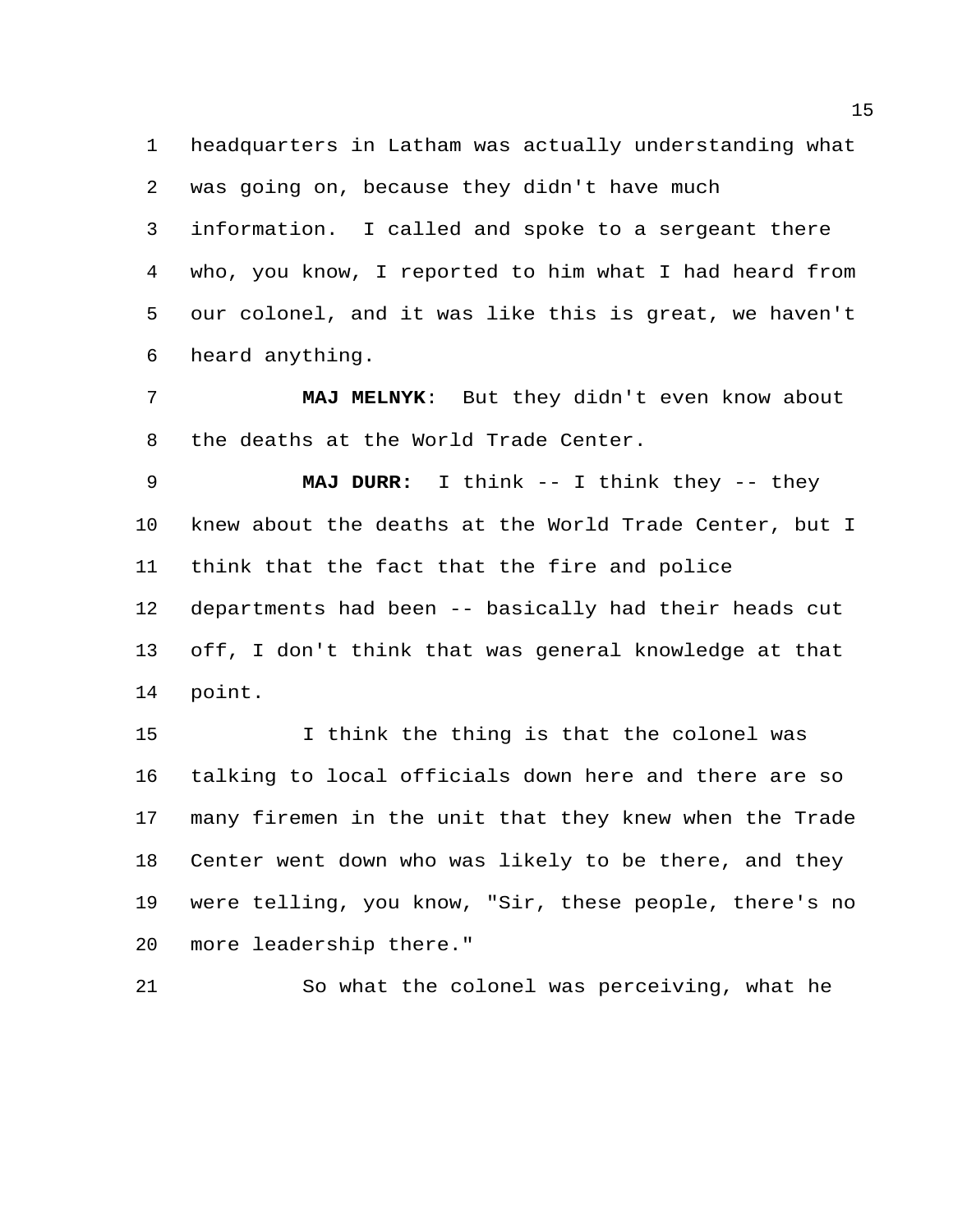relayed to me was that there was nobody talking to the State of New York to tell them what they needed.

 The way that the response is supposed to go, of course, is that the civil officials determine that they cannot handle an event and then request military assistance from the National Guard.

 And I think what was happening, the sense I got from talking to the colonel was that there was nobody alive to do this, because what had happened was my colonel -- the colonel was telling us he needed these two companies down in Staten Island, because this was a major disaster and he wanted everybody on the ground.

 But I was going to the division EOC and saying, "Look, colonel C says he needs us, get me a bus." And the division EOC G-4 worked the issue and then he came back to me and said "State headquarters says you don't have a mission."

 I said, "What do you mean?" He said, "Headquarters says they have no request. You know, you don't have a mission. There's no request for you."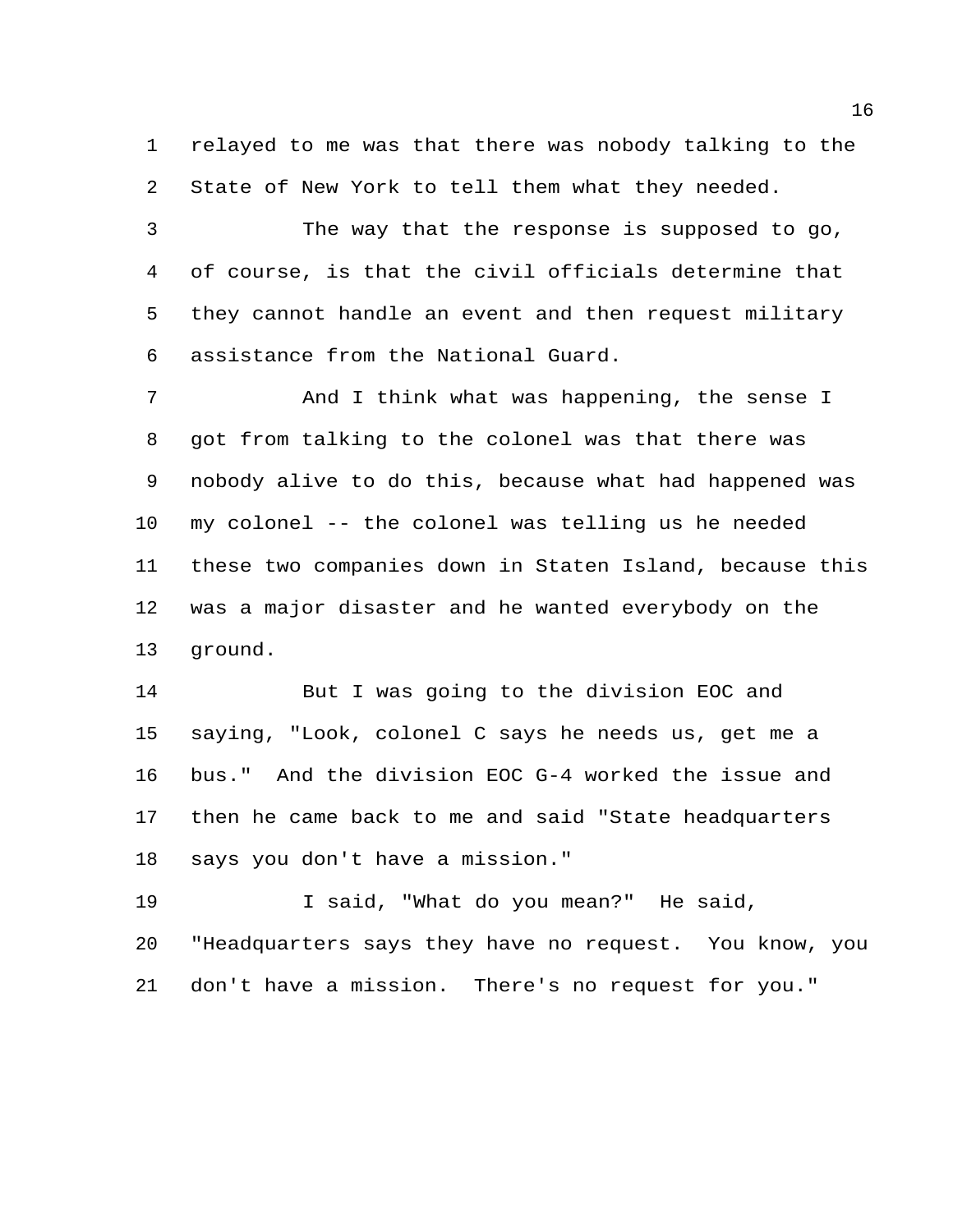**MAJ MELNYK**: The state is awaiting a request from the city and it's not coming.

 **MAJ DURR:** That was my sense of what was going on. The state -- before the state was going to dispatch upstate Guardsmen south, they were waiting for the City of New York to say we need help.

 But my sense was that the City of New York wasn't saying help, asking for help, based on what the colonel was saying, because they didn't have anybody who could appreciate the magnitude of the disaster.

11 1 I mean, I believe the EOC for the city was in the World Trade Center. So the City of New York disaster experts were dead.

14 The National Guard officer in the city, in this case, colonel Costagliola, was making an evaluation that he needed more resources and state headquarters was waiting for the system to work.

**MAJ MELNYK**: Right.

 **MAJ DURR:** That is the sense I got. So at that point, what happened then was the division staff made clear to me, they explained to me, look, we --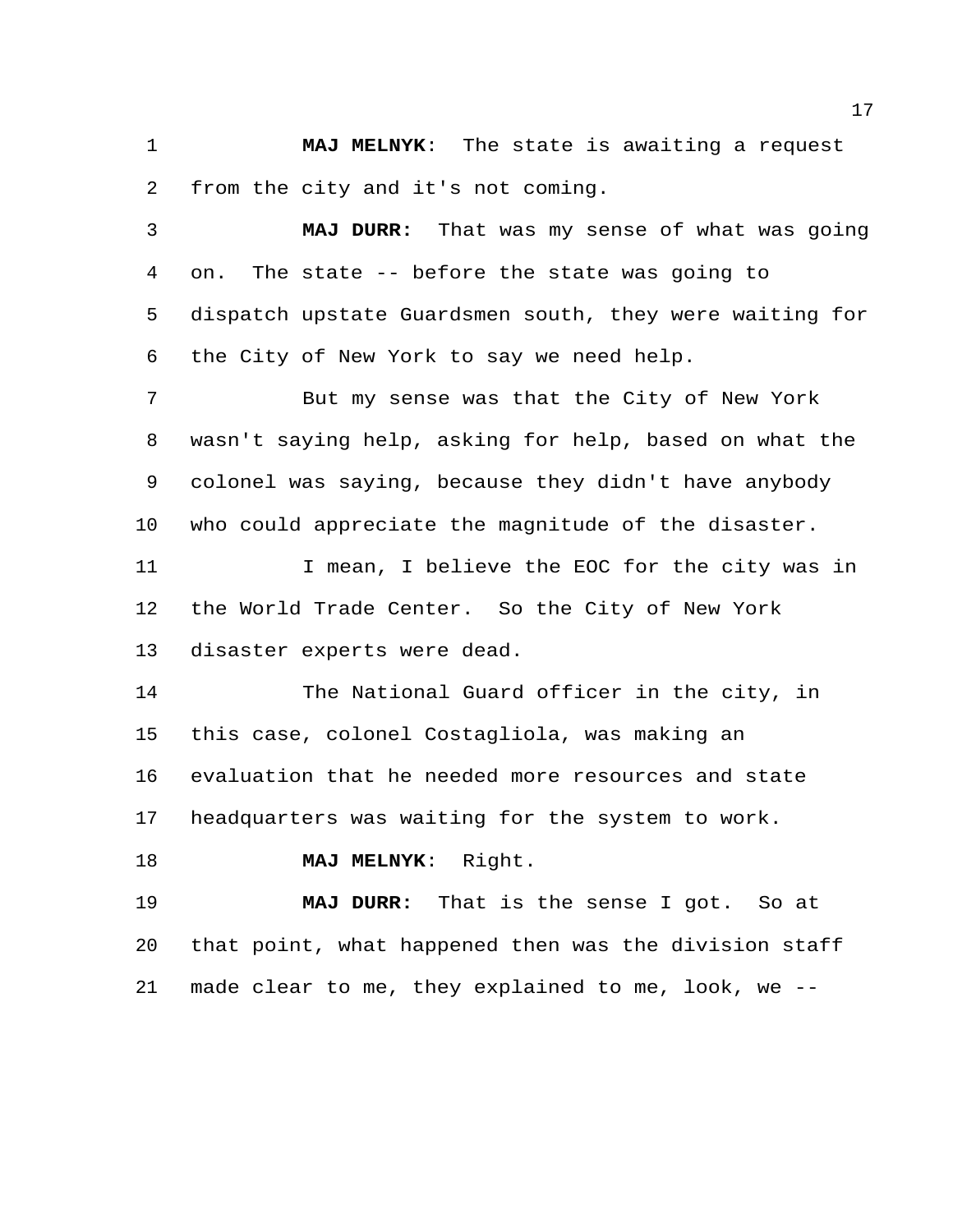right now, you come under the 42nd Division. The 53rd Troop commander is responsible for what is going on in Manhattan.

 We are not going to release you until we are told by state we can. It was frustrating and so I -- we got the phone number for the 53rd Troop Command from somebody, I'm not sure who, and I wound up talking to BG Klein directly on his cell phone, and he did not realize this was going on. He obviously was still trying to get information.

 I explained to him that I had been in communication with colonel Costagliola, that the colonel had sent our medical platoon and some other soldiers across the Staten Island Ferry to render assistance, and that he was directing me to bring the two upstate companies south as rapidly as possible, but that until -- until the -- the 42nd Infantry Division was not going to release me to move south and give me a highway clearance number until state headquarters said do it.

So BG Klein said, "Yes, I understand," he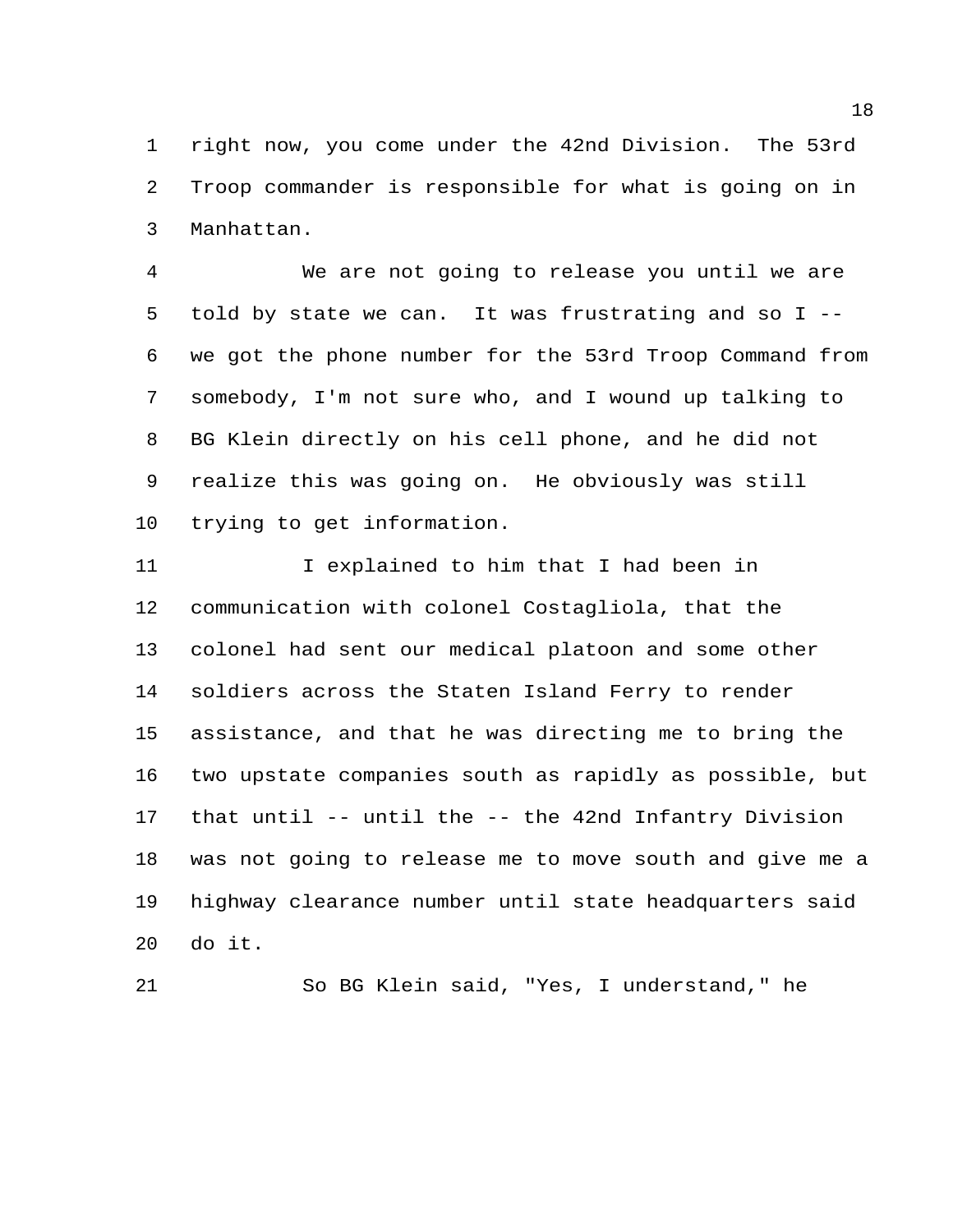would take care of it. I basically told him, "Sir, you need to tell them to let us go."

**MAJ MELNYK**: Yeah.

 **MAJ DURR:** So I believe he did that. I was waiting for the -- he said he would take care of it. I think I waited another 45 minutes. I went back, where is the bus. You know, I've got guys coming in.

 I was bringing the -- C Company was coming in at 2100. They were to be at the armory in Troy, it's about a 45 minute drive, at 21000.

 We went back again, where is the bus; well, it hasn't happened yet. So I called the 53rd Troop Command and got BG Klein directly, this was obviously his cell phone number, explained the situation again. He said, "You know, this is unacceptable. I'm going to take care of it." He made more phone calls, and about 9:00 o'clock I got a call.

18 18 I went to see the division -- the secretary of the general staff, who was the ranking officer.

 **MAJ MELNYK**: You physically went to the EOC. **MAJ DURR:** Well, I was in division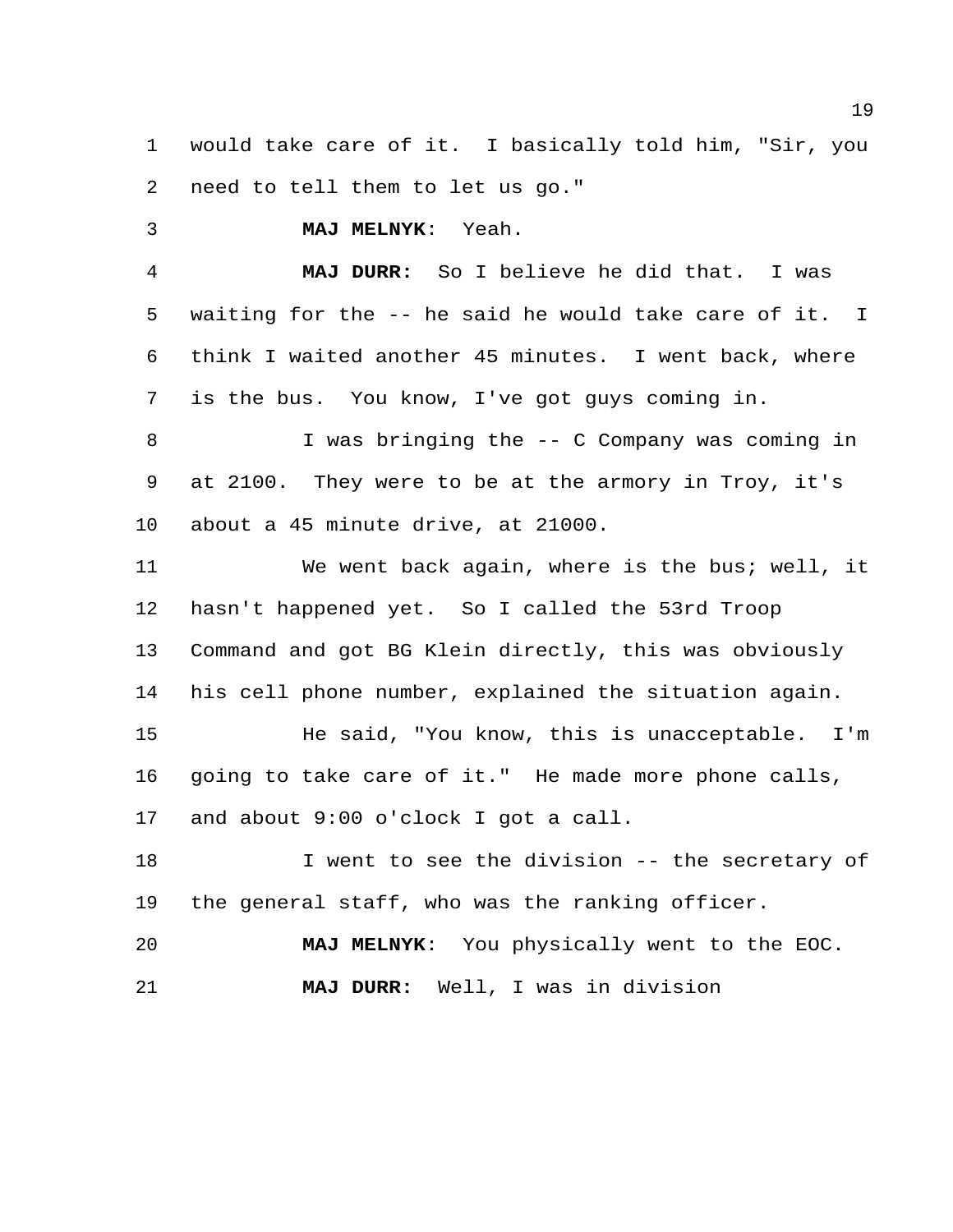headquarters. The two units, where our B Company and the division headquarters are located, share the same armory.

**MAJ MELNYK**: Okay.

 **MAJ DURR:** I'm sorry. Yes. The division -- in the Glenmore Road Armory in Troy, there is the 42nd Infantry Division Headquarters, B Company 101 CAV, and 642 MI Battalion. These units share the armory.

 So it was basically a matter of me walking down to the basement to talk to the division EOC guys, walking down the hall to the SGS office. And, again, I had a relationship with most of these soldiers, because I had been on the division staff for five years.

 So they knew me. You know, I wasn't some yahoo. They would listen to me.

16 Because COL Atwood, the SGS, had made it clear, in a conversation with myself and the sergeant major, that he understood what we were trying to do, but until he had a clear directive, he could not release us, because we were part of the -- geographically, part of the 42nd Infantry Division's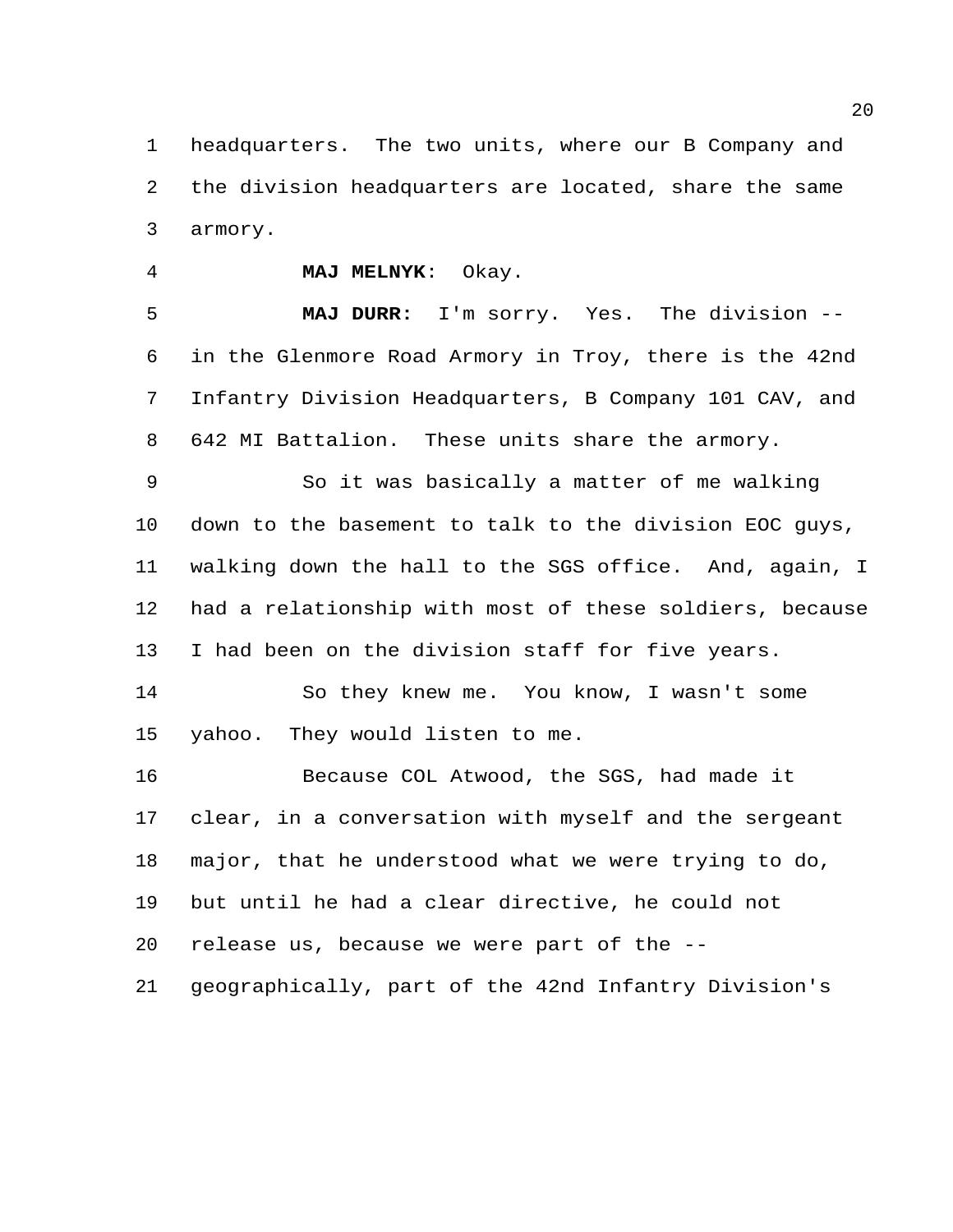task force, as these things were normally broken down. 

 At some point, though, the dam broke. I wound up on the phone with general Taluto, BG Taluto, the ADC-M with the 42nd Division, who was driving back from Leavenworth.

**MAJ MELNYK**: Right.

in.

 **MAJ DURR:** And he said, "Okay, Eric, I'm going to let you go." At this time, I think it was almost 10:00 o'clock.

11 He said, "It's late now. I" -- because we had been thinking, you know, we could go at nine, when the other -- we were sort of anticipating the other unit would roll out, there would be a 15 minute break, we would get organized and we'd go south, and we would be in Staten Island maybe 1:00 o'clock in the morning. The advantage, we figured, was obviously the roads were going to be jammed, but at 12:00, as we started getting into the New York City area, traffic should be very minimal and we should be able to make it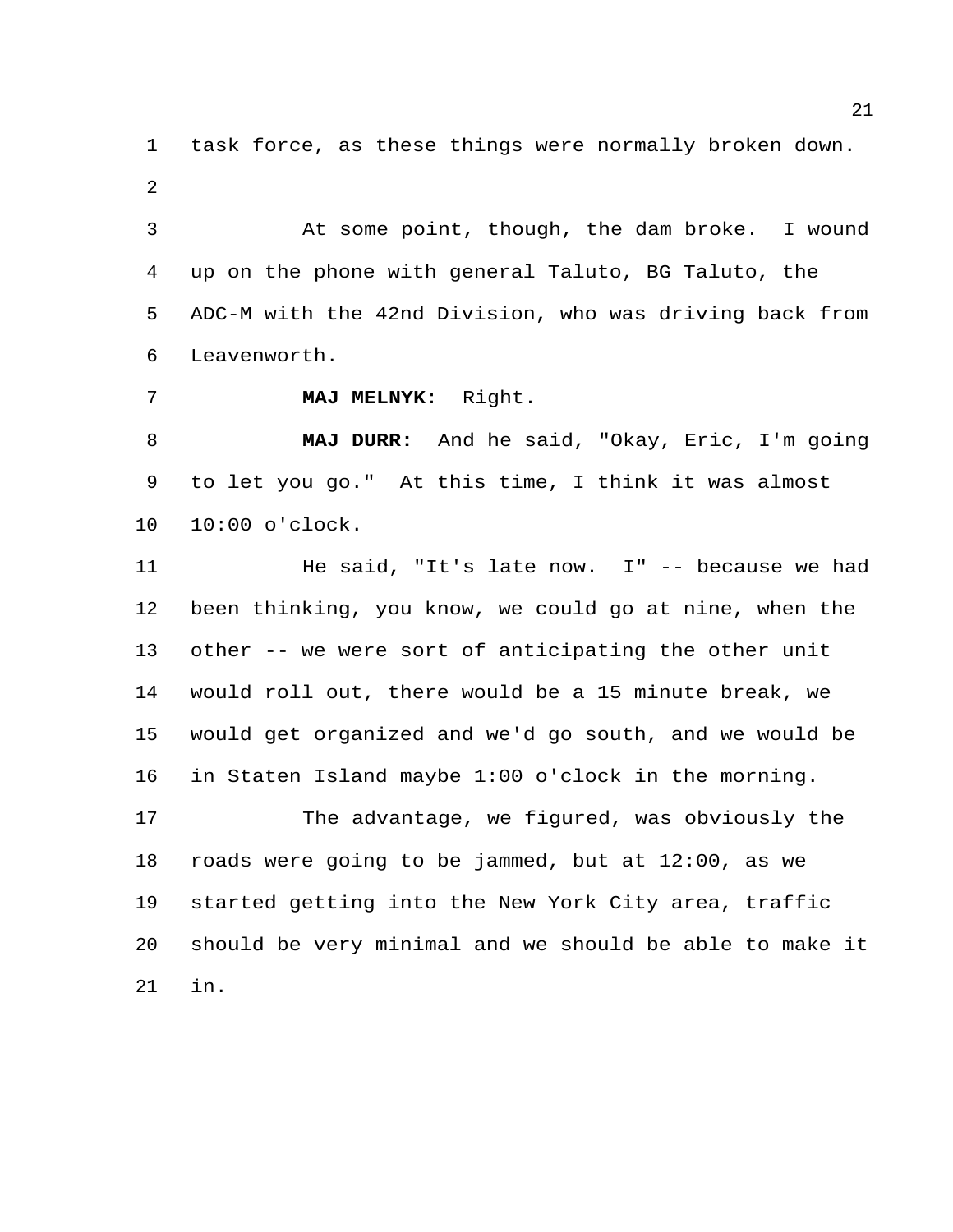As we got on towards 10:00 o'clock, though, it became obvious that if we tried to move, our soldiers were already tired, people had been up early for work. The general said, "Okay, you can go, but I want you to go in the morning."

 So we put the soldiers to bed at about 11:00 o'clock, sleeping in the armory. Nobody was released to go home. And then we woke them up at 4:00 o'clock, formed up the convoy of about 16 military vehicles, four POVs [Privately-owned Vehicles].

 We still had not gotten a clearance on the bus. We got a road clearance for the New York City Thruway. We were waiting for the bus.

 We had 40 individuals in the two companies who were not -- could not fit in the military vehicles, and, under the charge of 2LT Walsh from B Company, they were -- we were told a bus would be arranged. He was to coordinate for the bus, put the soldiers on the bus, bring them down to Staten Island.

 We kicked off the convoy and at that point, at 5:00 o'clock in the morning, I talked to the colonel on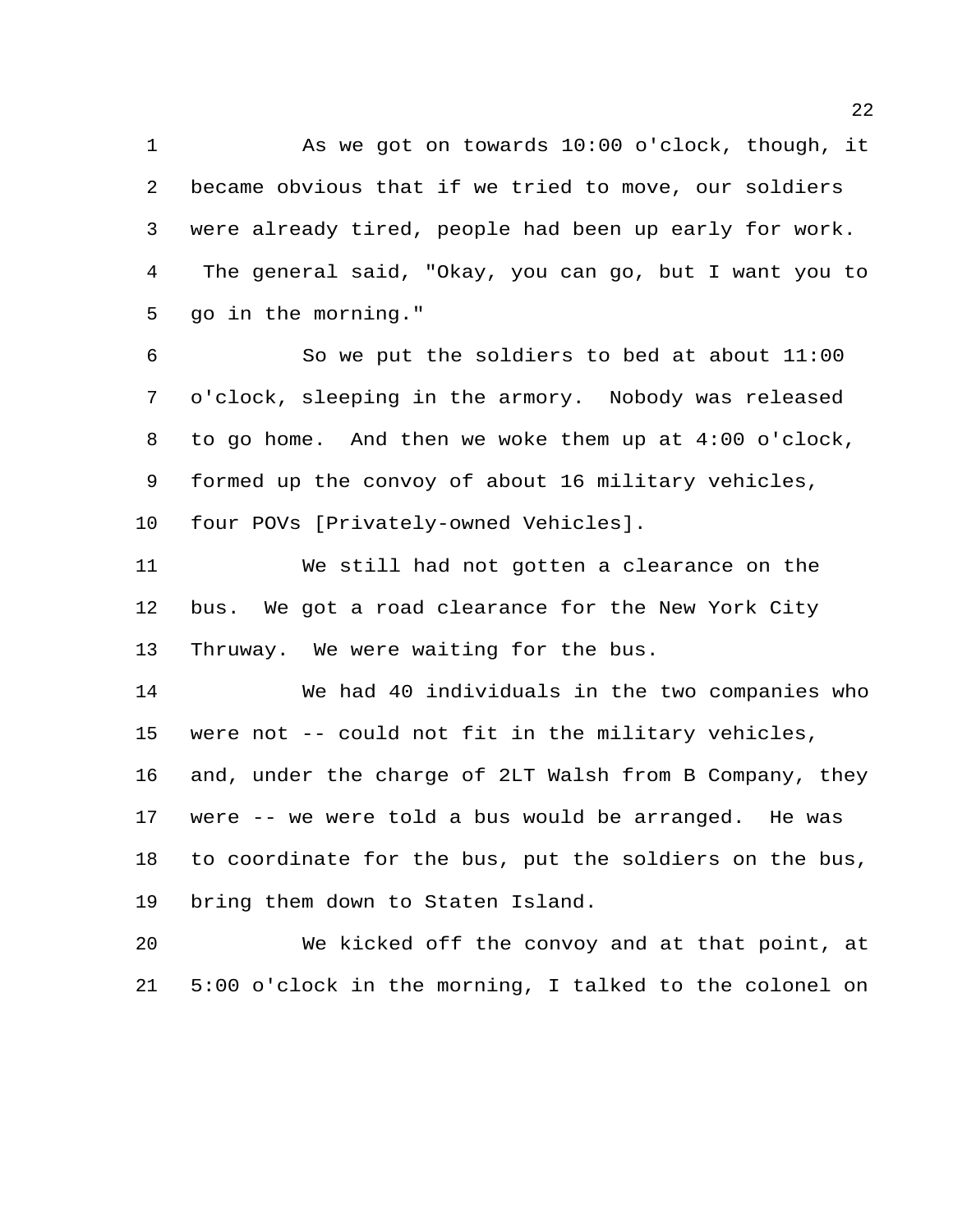the cell phone and he redirected us to South and Pike in Manhattan, where the police had established a headquarters.

 And I was hesitant about bringing the convoy into Manhattan. I figured, you know, it might be tough to get all this stuff in there. He said, "No, no. You do it. You can do it. Don't worry."

 So we set off, had about a four hour motor march, refueled, because we weren't sure where we could get fuel, refueled commercially, reorganized at the end of the south end of the Thruway, and then we went down Route 17 New Jersey, Route 80.

13 The New Jersey State Police had set aside a special lane for emergency vehicles. We were able to get through easily. And we were down at South and Pike about, I guess, 11:30, 11:00 or 11:30 we were at South and Pike, with our convoy.

 We came through the Holland Tunnel. It was closed to everything but emergency vehicles, and it was kind of eerie, because as we drove in on the expressway, leaving the Holland Tunnel, there was just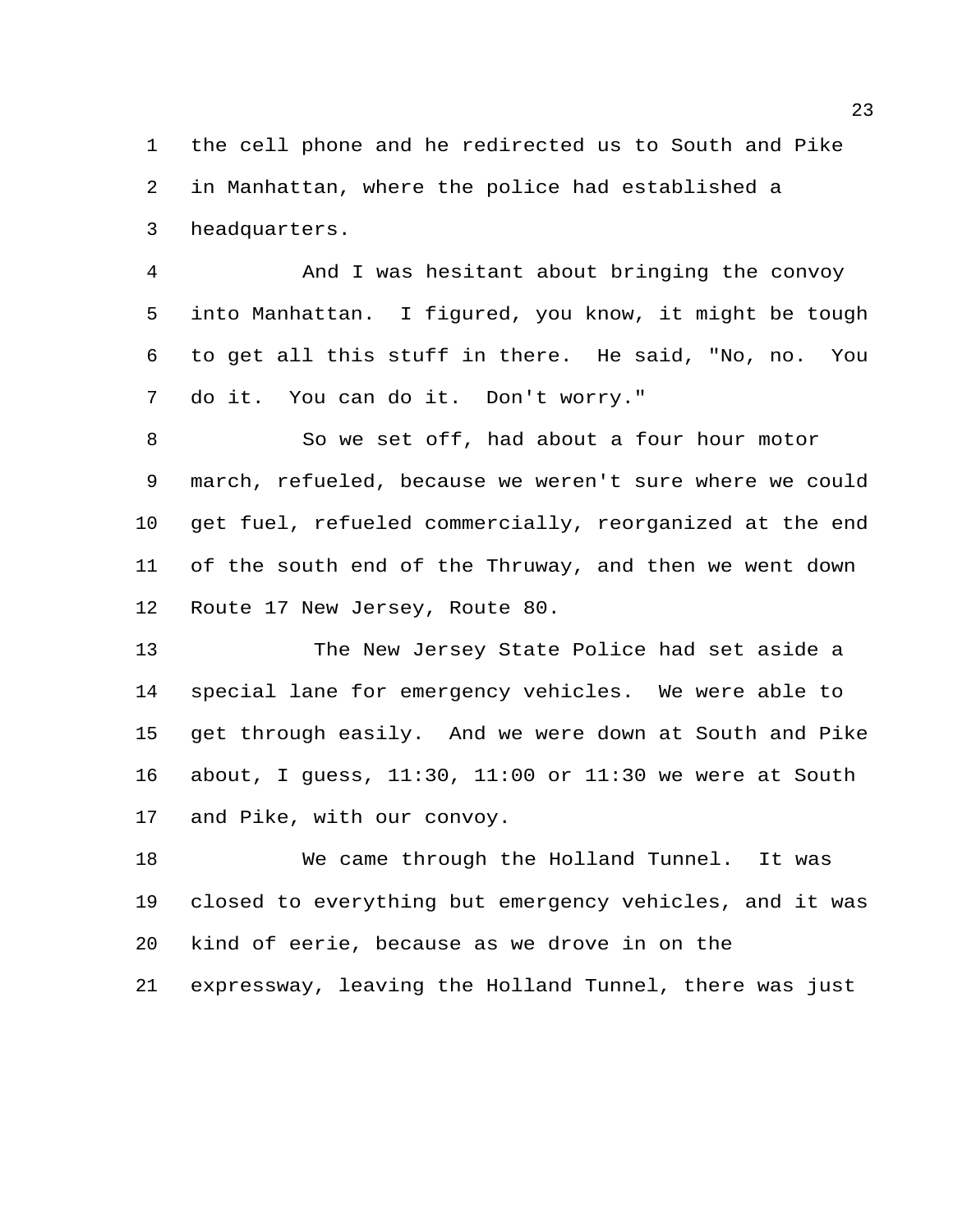this giant mushroom like cloud of smoke hanging over the city.

3 It was just our vehicles, a few other emergency vehicles, the road all to ourselves. So we - -

 **MAJ MELNYK**: Describe the scene when you come out of the Holland Tunnel.

 **MAJ DURR:** When we came out of the tunnel, it was -- you know, there wasn't a lot of destruction, but it was just quiet. I mean, obviously, everything had been abandoned.

12 I was kind of expecting to see some -- something. And it was just the roads were -- there were vehicles abandoned and everything was shut down. We came down Canal Street, which, it turns out, runs through Chinatown. I had never been there before. And it was like everybody was out watching us. There were police roadblocks up along the intersections to keep people from going south, but the whole community had turned out and there was no traffic on the road and they just watched us as we rolled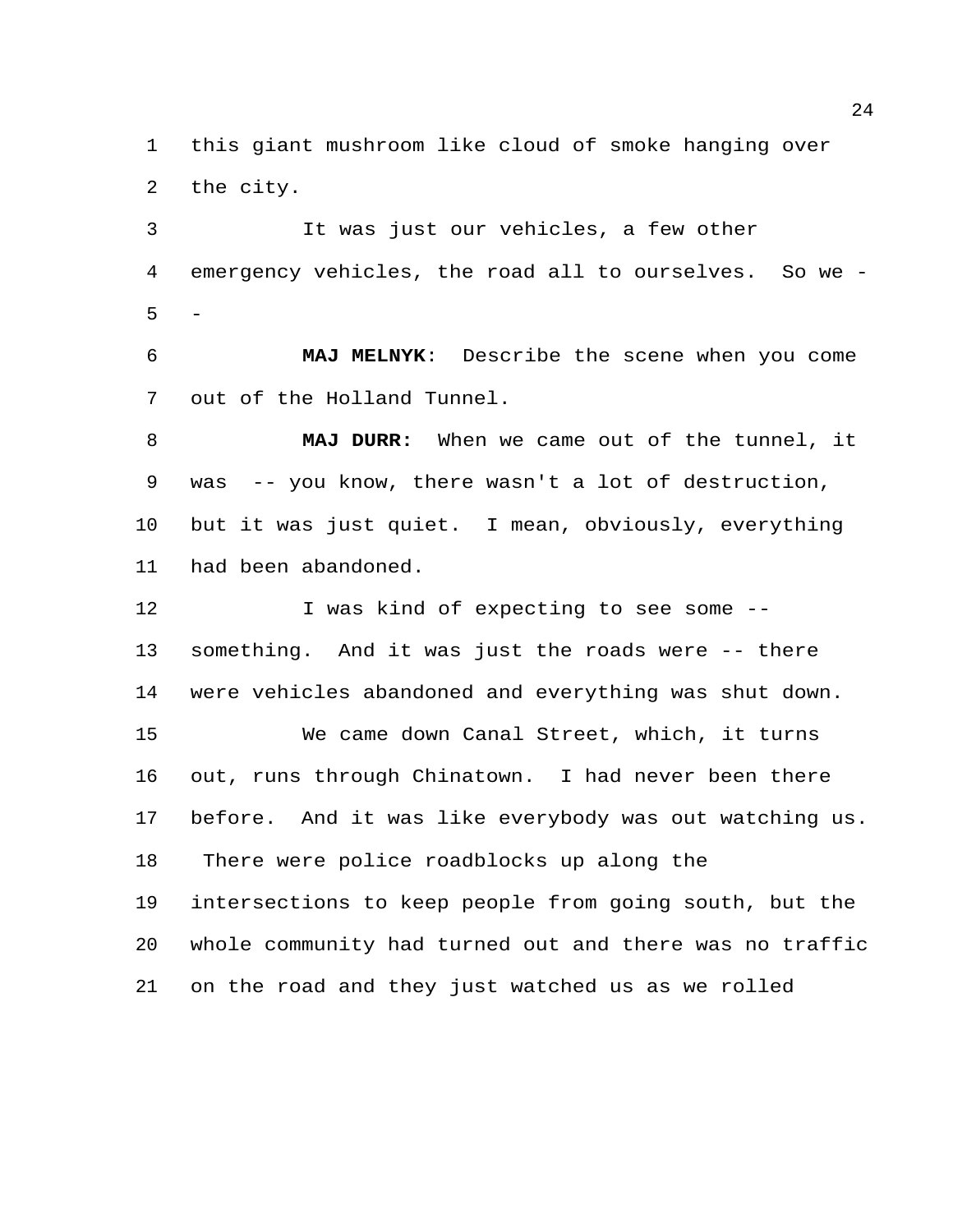through Manhattan.

 Part of the -- I was following the convoy. I was in a government sedan and I was trailing the convoy, to try to round up stragglers. What we had done is the outgoing commander of our Charlie Company, CPT Art Govin (phonetic,) is a state trooper and, in fact, he is a state trooper on the Governor's security detail, and CPT Govin had basically commandeered an unmarked troop car. And what I did is, we made the decision, as we were getting off the Thruway, that we might start to hit some traffic, and I told him, "Okay, Art, you go in front and if we hit some traffic, do the lights, do the siren. You're not legit in New Jersey, but you know what? It will get us through." So that's essentially what he was doing. He was using his lights and siren to get traffic out of the way and expedite our movement, until we were picked up by the New Jersey State Police.

 And so anyhow, we came in. A couple of the vehicles at he rear got lost. We were rerouted by a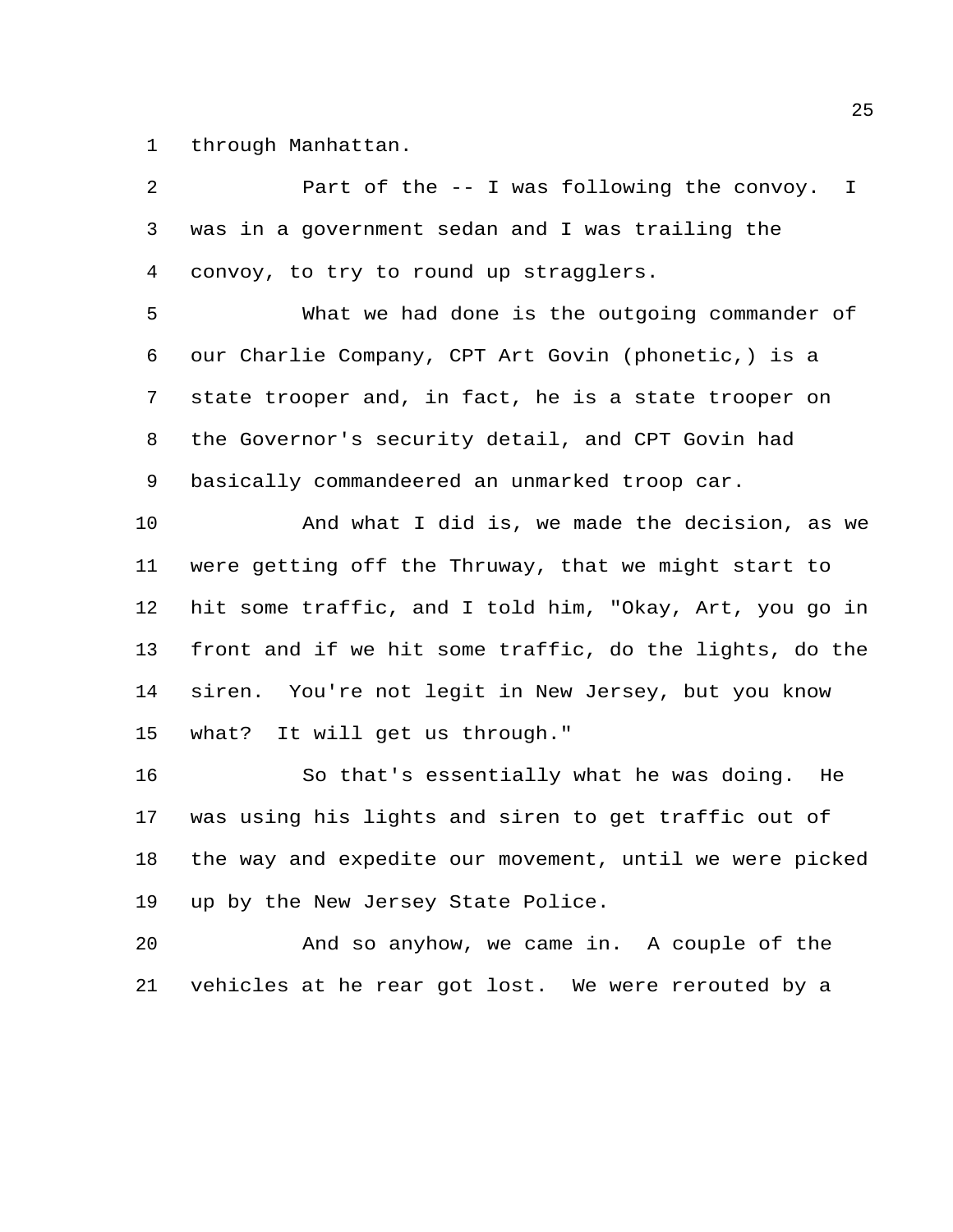New York City Police Officer, but we wound up at South and Pike, which is just under the Manhattan Bridge -- **MAJ MELNYK**: Brooklyn Bridge. **MAJ DURR:** Brooklyn Bridge. No, actually, it's the Manhattan Bridge, because Brooklyn Bridge is farther south. **MAJ MELNYK**: Right. **MAJ DURR:** And we linked up with the colonel there. He then directed us to Battery Park, brought us into Battery Park, and that's when we started to -- that's when we started to see stuff happening when we came down towards -- We came down South Street with the convoy and came up around the ferry terminal and pulled into Battery Park, and that's when we started to see that -- we saw something had happened. The streets were deserted. There was dust everywhere, papers everywhere, cars crushed with rocks.

 The place was abandoned. It looked like a war zone at that point.

21 And we pulled into Battery Park, where the --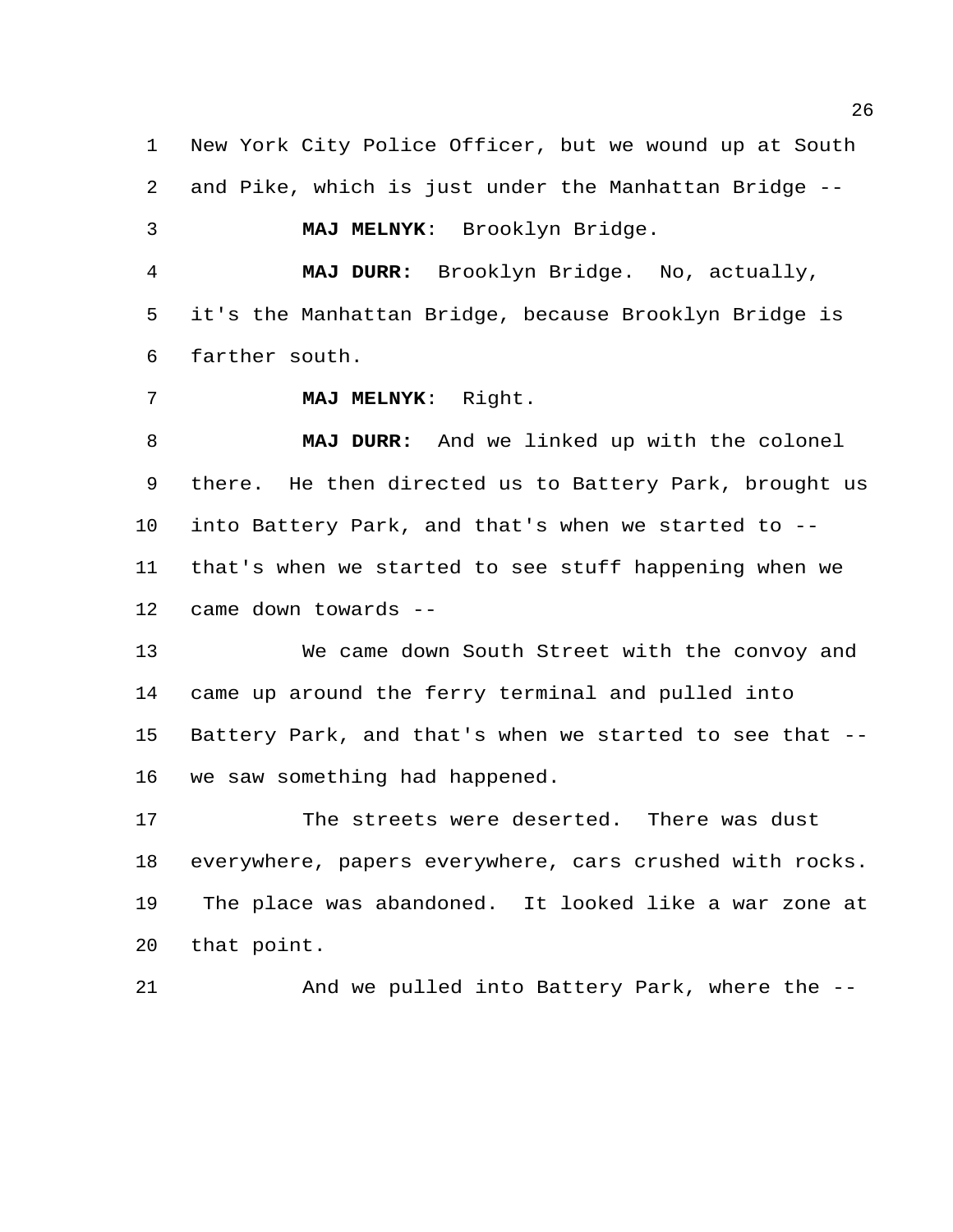where Alpha and Delta and Headquarters Company were assembling, and pulled up and the commander put me to work to go up and he wanted me to go and talk to the EOC at Park Avenue and bring up some figures on what we had.

 **MAJ MELNYK**: So the EOC this time was the military.

 **MAJ DURR:** We had now -- yeah. We had now come under the control of the 107th Support Group of the 53rd Troop Command. They had established an EOC at the Park Avenue Armory.

 The commander asked me to go up there to make a face-to-face with them, get some phone numbers. I brought information, our strength, equipment.

 **MAJ MELNYK**: Where did you hook up with your battalion commander?

 **MAJ DURR:** The commander, at South and Pike. He was waiting for us there with a Humvee, when the convoy from the north arrived, because I had been calling him on the phone, you know, we're coming in, we're getting close, that kind of thing.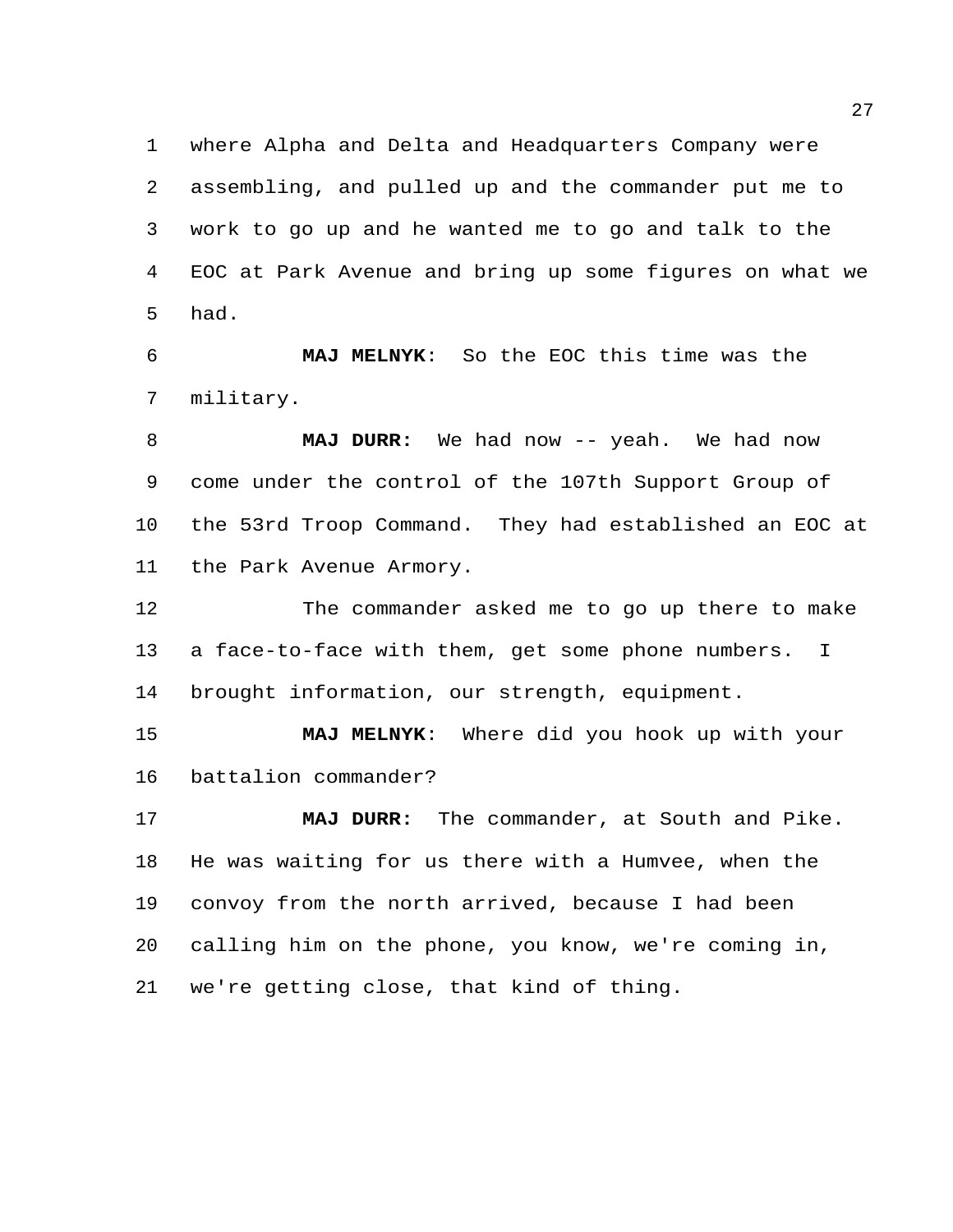One of the lessons learned here was the first couple days, we were all living on our personal cell phones.

**MAJ MELNYK**: Right.

 **MAJ DURR:** The regular land lines were down. We were operating without -- FM communication was spotty. So we were using cell phones to talk to each other, and that was spotty, because, especially when the tower came down, because the antennas had been on top of the Twin Towers.

 So I hooked up with him at South and Pike and he directed me to go up to the EOC and make a face-to- face. I brought information, you know, here is where we are, here is how many soldiers we have, here is our equipment we have, you know, do you have any instructions.

**MAJ MELNYK**: What was the EOCs response? How did you find the 107 Support Group's response?

 **MAJ DURR:** I thought the 107th had a pretty shitty hand on it. I had been involved in EOCs and the 42nd Division staff and I had a good sense of how an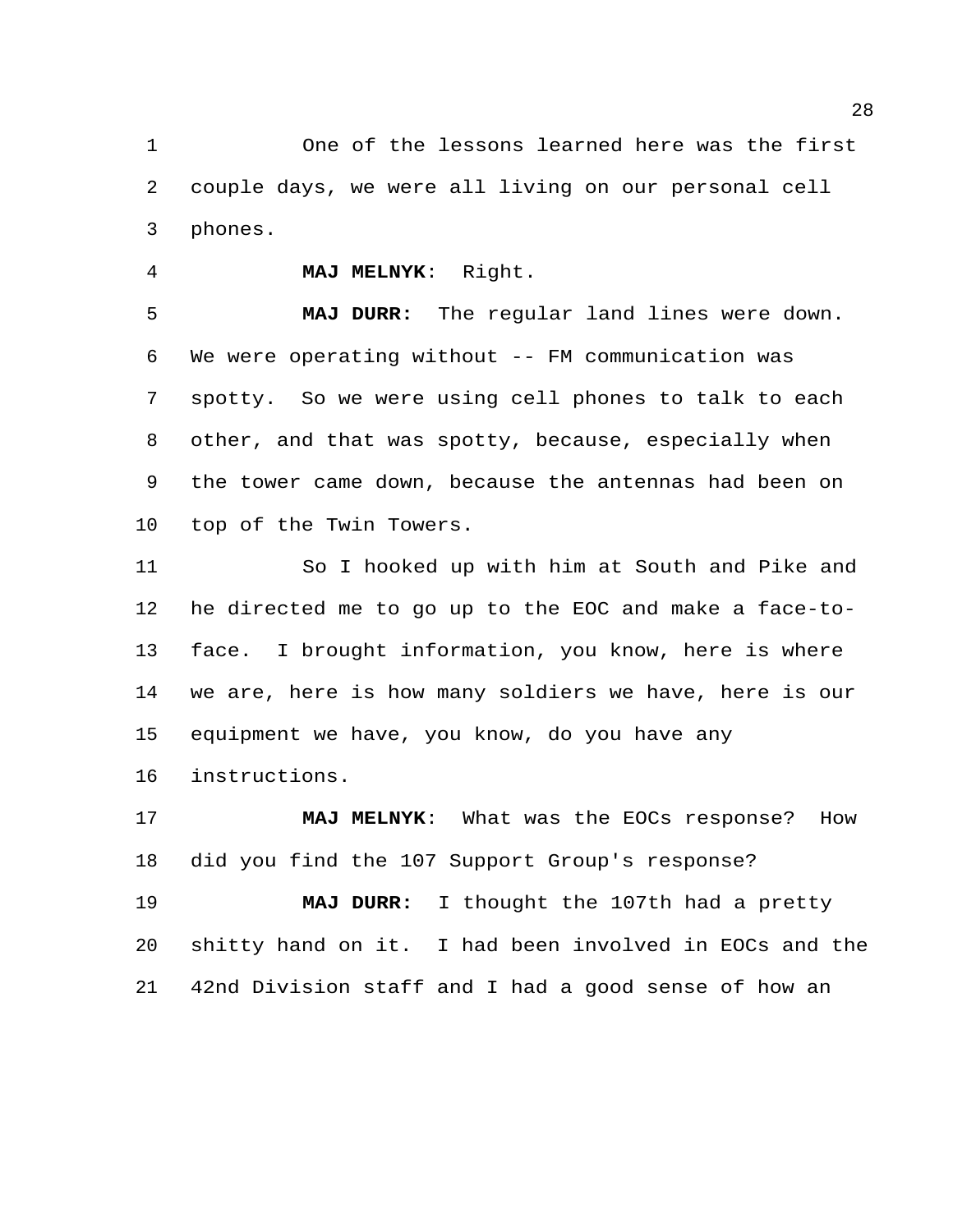EOC is supposed to work.

| 2  | And I found it was -- I was just shocked. I             |
|----|---------------------------------------------------------|
| 3  | walk in there. I'm right from one of the line           |
| 4  | battalions. I've got information and the lieutenant     |
| 5  | colonel in charge of the thing ignored me. "Sir," you   |
| 6  | know, I go up, and he's too busy trying to figure out   |
| 7  | how his briefing slide is going to look.                |
| 8  | I couldn't believe it. I was appalled. I'm              |
| 9  | like, "You know, I have information here. I'm here to   |
| 10 | tell you what our capabilities are and what do you want |
| 11 | to know? I'll go see the G-4."                          |
| 12 | I was so pissed. I couldn't believe it. I               |
| 13 | thought this is just -- this guy is an idiot. This is   |
| 14 | absolutely unprofessional. So I gave the -- and when I  |
| 15 | went to see the G-4, they pawned me off on some, you    |
| 16 | know, $E-5$ .                                           |
| 17 | I mean, you know, I just couldn't -- you know,          |
| 18 | this is information -- information flow is what an      |
| 19 | emergency operations center is all about.               |
| 20 | You have to know what's there, what are they            |
| 21 | doing, what are their capabilities, so you have a sense |
|    |                                                         |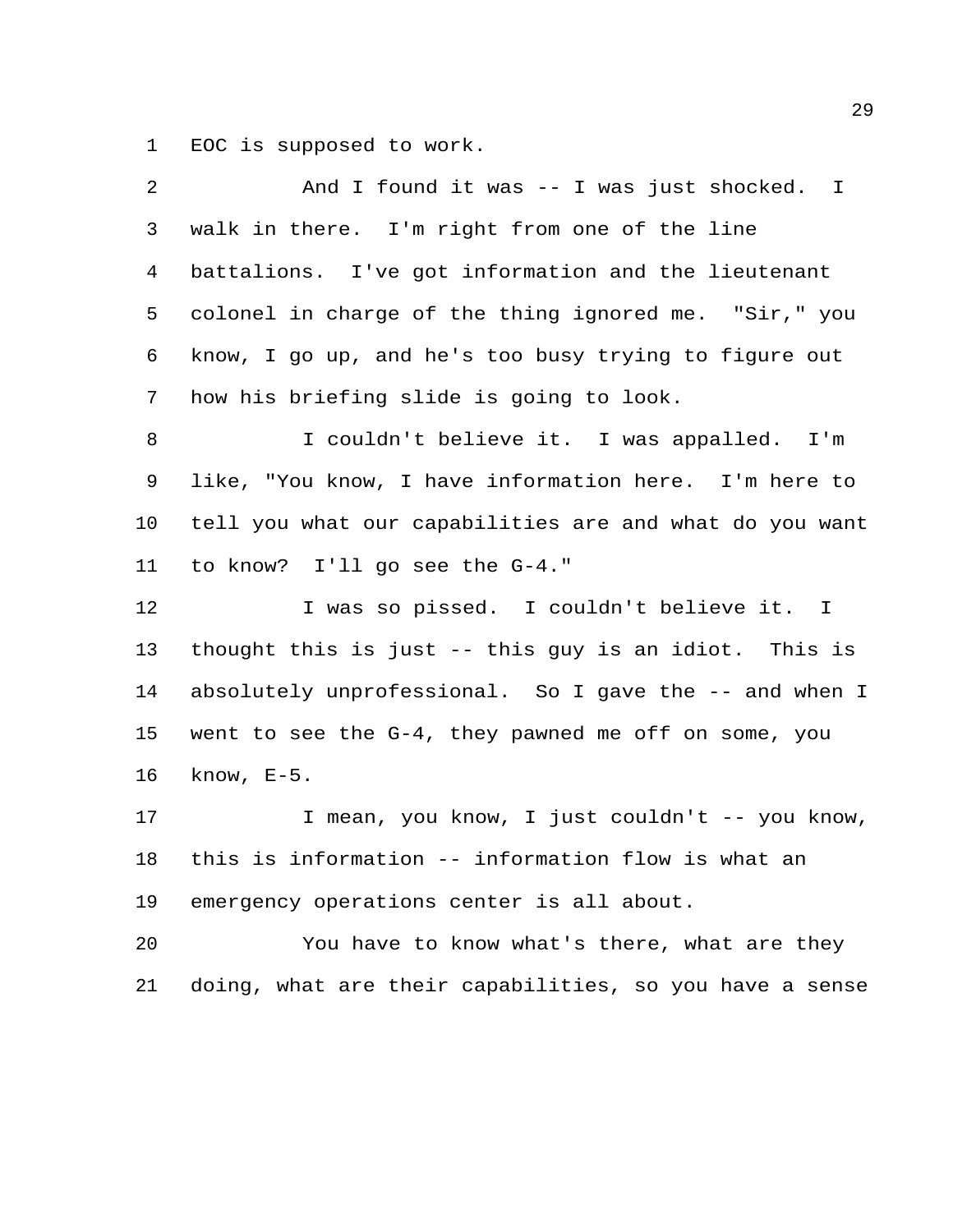of what you can task them for.

| 2  | And quite frankly, I don't think the 107th --           |
|----|---------------------------------------------------------|
| 3  | they weren't interested at the time. I was appalled,    |
| 4  | and I think part of it was, you know, they were setting |
| 5  | up here and the interesting thing about this            |
| 6  | circumstance is when you went north of Canal Street, it |
| 7  | was life as usual in Manhattan.                         |
| 8  | I mean, not totally that day, because we went           |
| 9  | up on the FDR and it was blocked off and we got up and  |
| 10 | back very quickly, it was for emergency vehicles only.  |
| 11 | But these guys were sitting in this plush 7th           |
| 12 | Regiment Armory and I don't think they had any handle   |
| 13 | on it. They didn't know what was going on three miles   |
| 14 | south of them and they didn't seem to be interested.    |
| 15 | That was a real falling down on the part of             |
| 16 | this unit and I'm not sure if it's because they're not  |
| 17 | a combat arms unit, I'm not sure if it's because this   |
| 18 | is something they've never been called on to do.        |
| 19 | I mean, the 42nd Infantry Division                      |
| 20 | Headquarters had been well practiced in EOCs. When New  |
| 21 | York State was struck by an ice storm in 1999, the 42nd |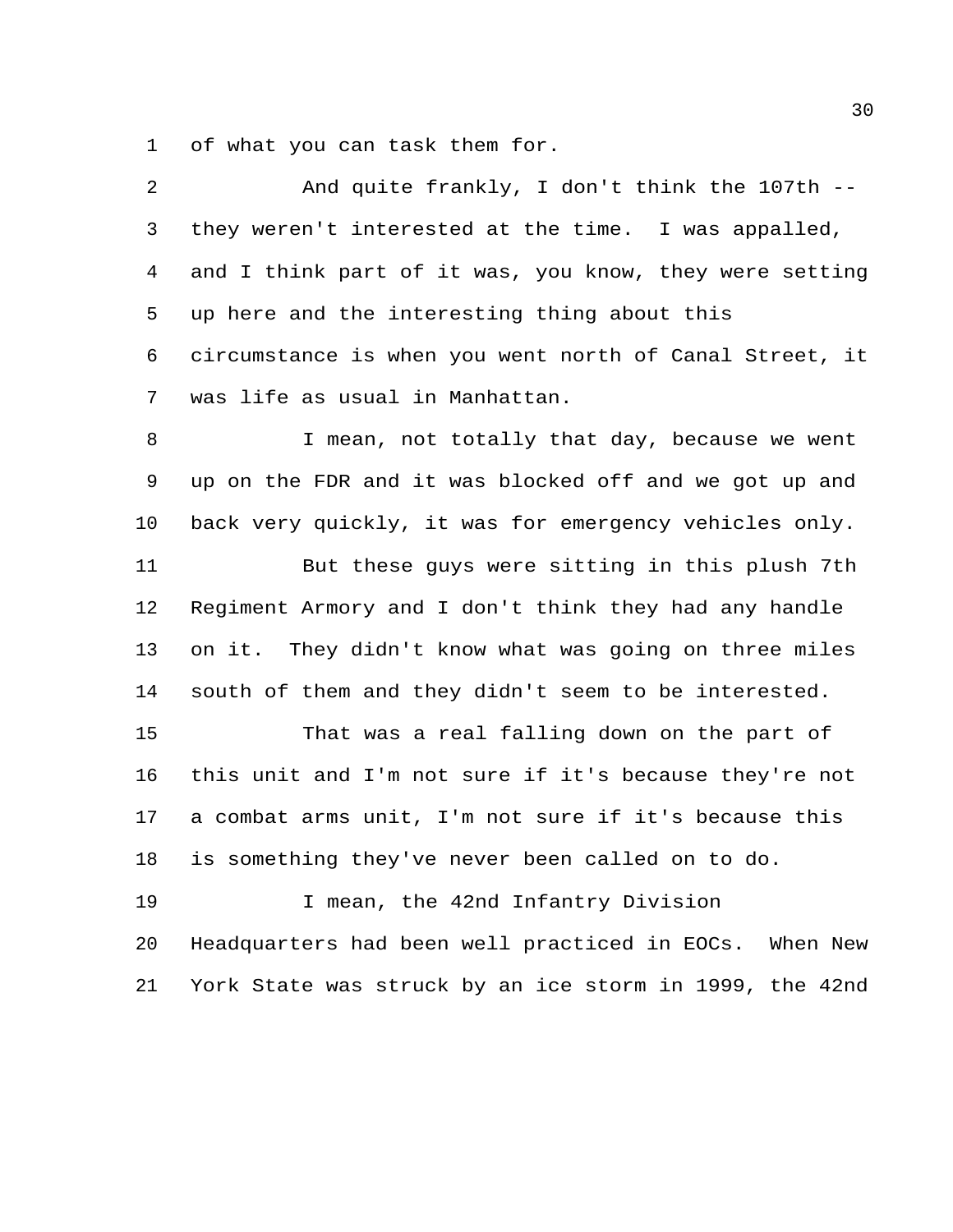EOC was up and running and ran a large chunk of the state.

 The EOC had been exercised in a hurricane, in the blow-down in the Adirondacks. So there was a lot of experience there on, you know, what had to happen, and maybe the 107th didn't have that experience.

 **MAJ MELNYK**: So you left the 107th. **MAJ DURR:** Yeah. I left the 107th.

**MAJ MELNYK**: With a --

 **MAJ DURR:** With a bad taste in my mouth, came back south, and, at that point, I just -- I needed to see personally what was going on and I -- so I -- the S-1, CPT Dave Willis, took me, you know, showed me where our soldiers were posted on the security details.

 We walked up along the line, saw what the soldiers were doing. At that time, we had, you know, a few cops, a few soldiers in intersections trying to keep people away, and we went to the site of the World Trade Center, where soldiers from the Support Platoon were guarding the morgue and helping to carry out bodies in some cases, along with our Medical Platoon.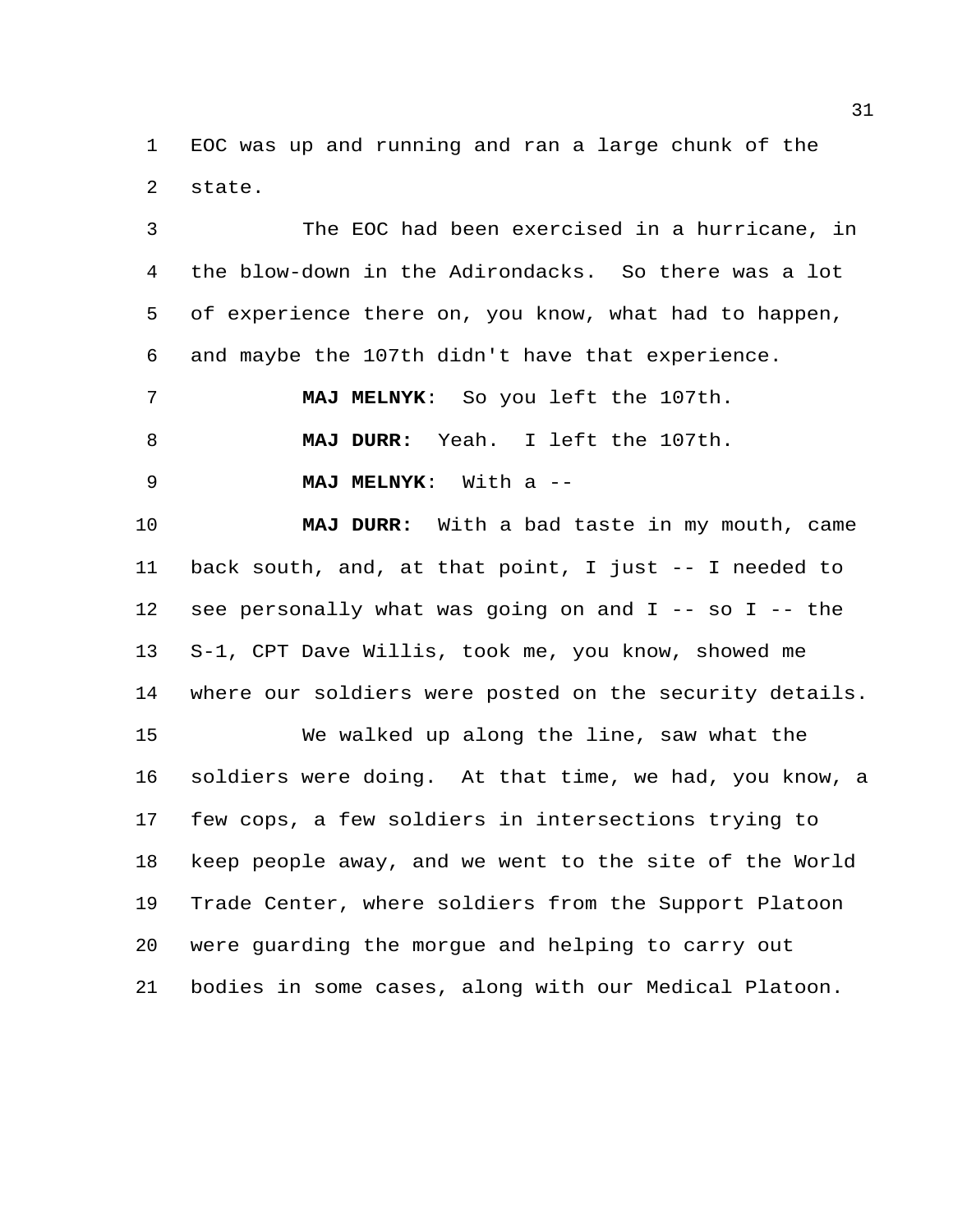**MAJ MELNYK**: Had the 107th given you any

guidance or instructions when you were up there?

 **MAJ DURR:** The basic guidance had been, you know, just do what you think you have to do, and that seemed to be sort of the scheme from them, you know, do what you think you need to do.

 Obviously, the commander on the ground knows best, but there was some frustration, I think, that we didn't have any sort of guidance as to what exactly the mission was.

11 I know the colonel probably told you how the soldiers at Staten Island had collected digging equipment, emergency supplies, and we thought we would be put to work doing that. But that wasn't happening and there was some frustration.

 The other thing I think was that just confusion over should we be armed, should we not be armed.

 **MAJ MELNYK**: And how had you made that decision with the upstate company?

**MAJ DURR:** What we had done is we had brought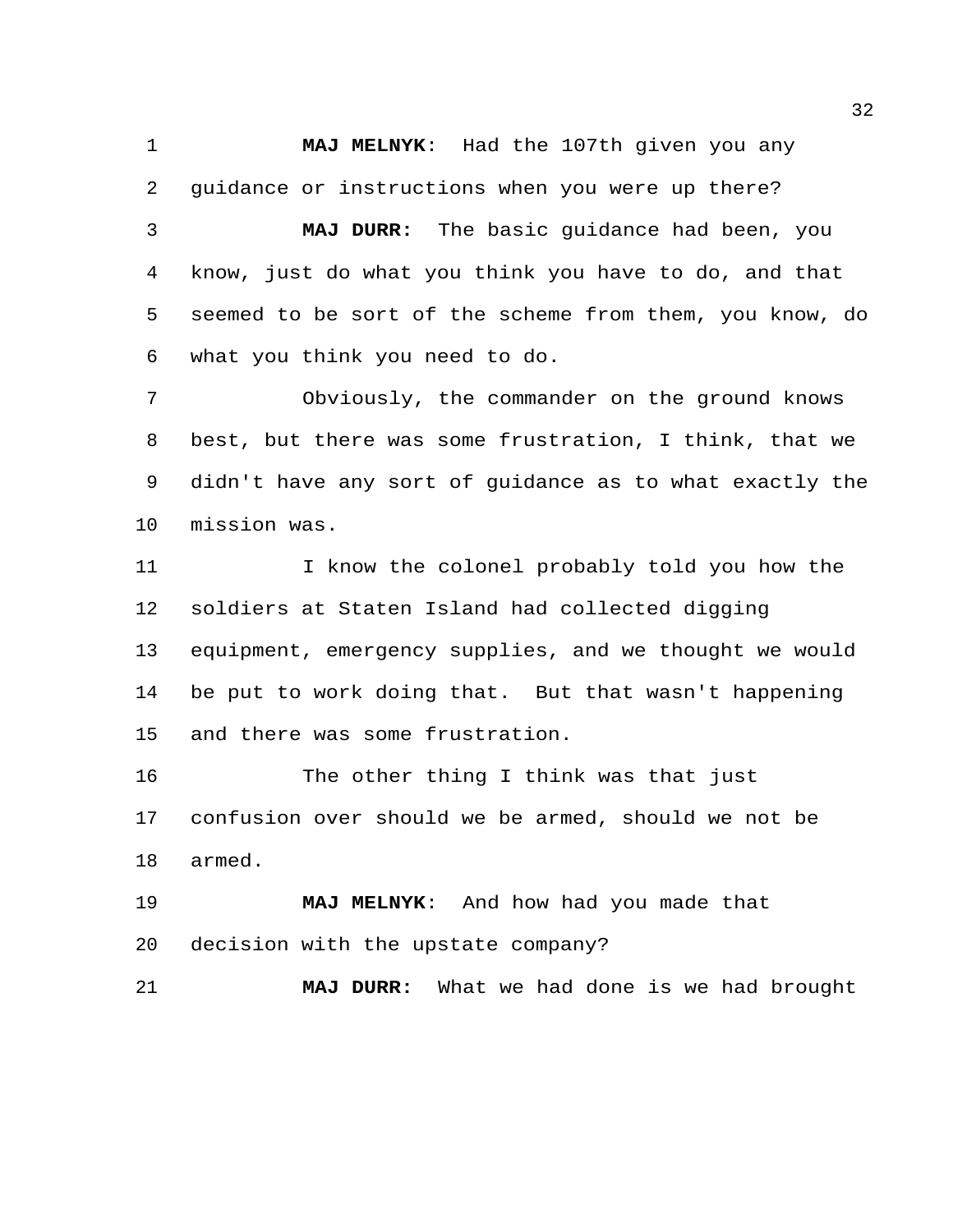our weapons with us. I told -- I talked to the colonel, I said "Look, you know, we're going to bring weapons. Obviously, crowd control stuff. What else?" He said bring your MOPP suits, bring what you need to live on.

 So we brought weapons, riot control gear, protective vests, face shields, and I thought even if we didn't have a crowd control situation, the face shields would be useful in a recovery situation as protection.

 **MAJ MELNYK**: Did the soldiers deploy with the face shields?

 **MAJ DURR:** No. The soldiers deployed basically wearing protective vests, LBE, helmets.

 We did not arm the soldiers at that point. We kept the weapons handy, though. We did not know what the situation was.

 There were some times during the course of those days when we were told that there was a terrorist -- you know, there was a threat of some other attack. And at that point, the colonel armed some select -- you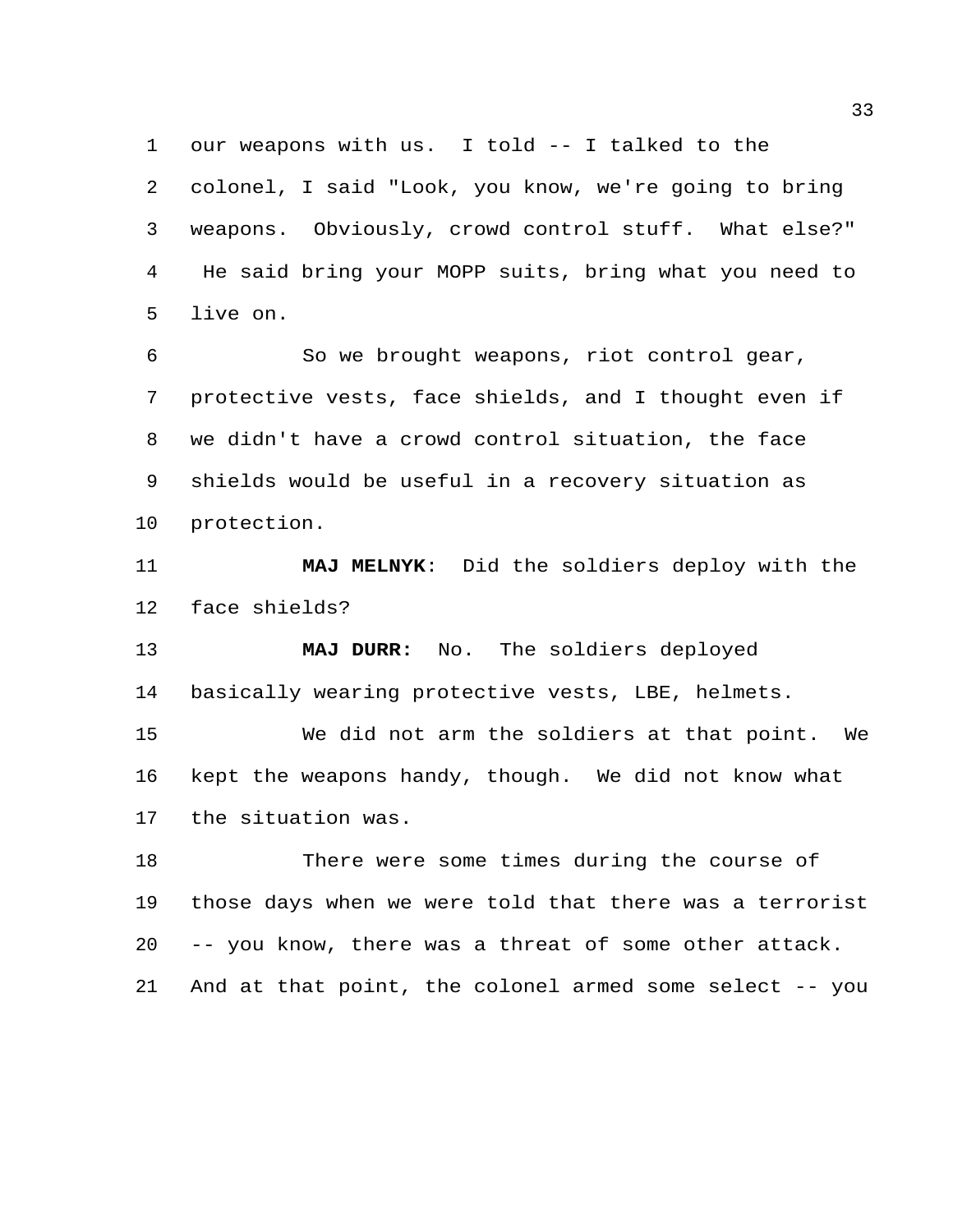know, told some selected personnel to carry weapons, and we did have some ammunition that we acquired. It wasn't issued, but there was some there.

 There was also ammunition present for our machine guns, which we had initially mounted on top of the scout Humvees. But we were told to take them off because the civil officials didn't want to, you know, portray that image.

 **MAJ MELNYK**: So those instructions came from the civilian authorities.

 **MAJ DURR:** At some point, there was somebody from the Governor's office was telling the -- as I understand it, was telling BG Klein to tell the colonel to get those weapons off.

 What had happened was, of course, a Humvee with a .50 on top is very photogenic. And so those were the images that were going out to the world of soldiers with .50 caliber machine guns mounted on Humvees. In fact, we also -- the first day, we also had an M-113 here, as well.

The colonel had basically come with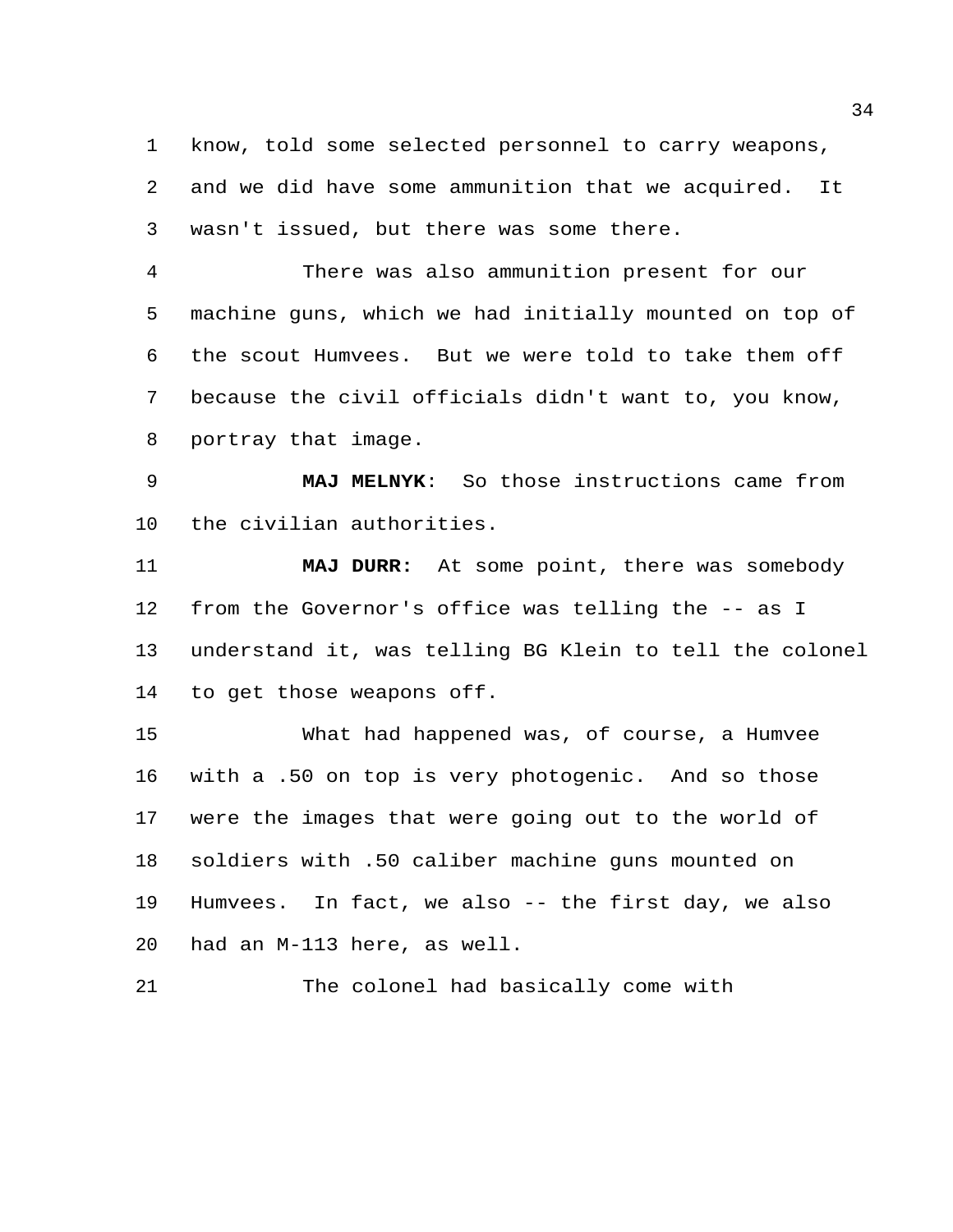everything. We had --

 **MAJ MELNYK**: He didn't come with his tanks. **MAJ DURR:** Well, we only have one tank in Staten Island and, very frankly, that one couldn't get off the island if it tried. It's pretty -- it was out of commission.

**MAJ MELNYK**: Okay.

8 MAJ DURR: But we brought the -113, wreckers, HEMMTS, fuellers, anything we thought we might need and brought over. And the upstate units had brought their fuellers, their wreckers, all their -- all the vehicles they had.

 We have a support slice with each of the remote companies. So all that came.

 **MAJ MELNYK**: In general, could you describe what liaison with the civilian authorities was like? Who took charge? How was the cooperation or lack of cooperation? Where did you generally get your

instructions from?

 **MAJ DURR:** You know, I mostly just turned to the colonel, since he was talking to people. But our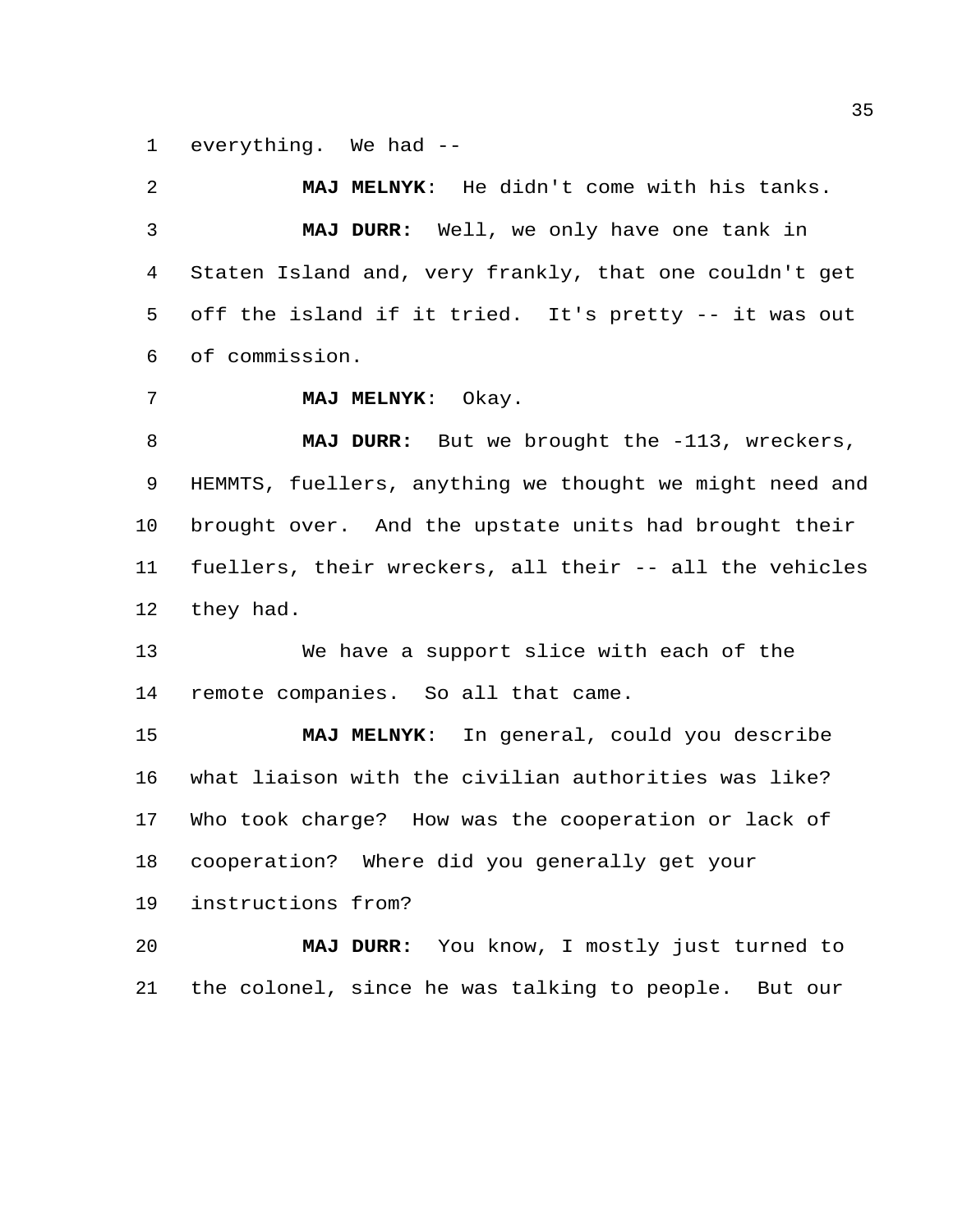basic -- our basic point of contact was MAJ Bob Magnanini, who is on the G-2 staff of the 42nd Division.

 He lives in New Jersey. He had responded on Tuesday and was pressed into service as a police liaison by the 107th. So MAJ Magnanini was going up to One Police Plaza and other police headquarters to find out what they wanted us to do, and that information was very spotty.

 When I arrived, the mission was set up the security cordon to keep people out of the area. We split that with the 69th Infantry, basically along Broadway. The 69th, with greater manpower, held a line on the west side of Broadway, a long array of intersections, while the 101 held a line along the east side of Broadway at various intersections.

 And at night, we were spelled off by 258 Field Artillery, which was beefed up with the 642nd Aviation. They're an aviation support battalion. I'm not sure -  $20<sub>2</sub>$ 

**MAJ MELNYK**: Division Aviation Support.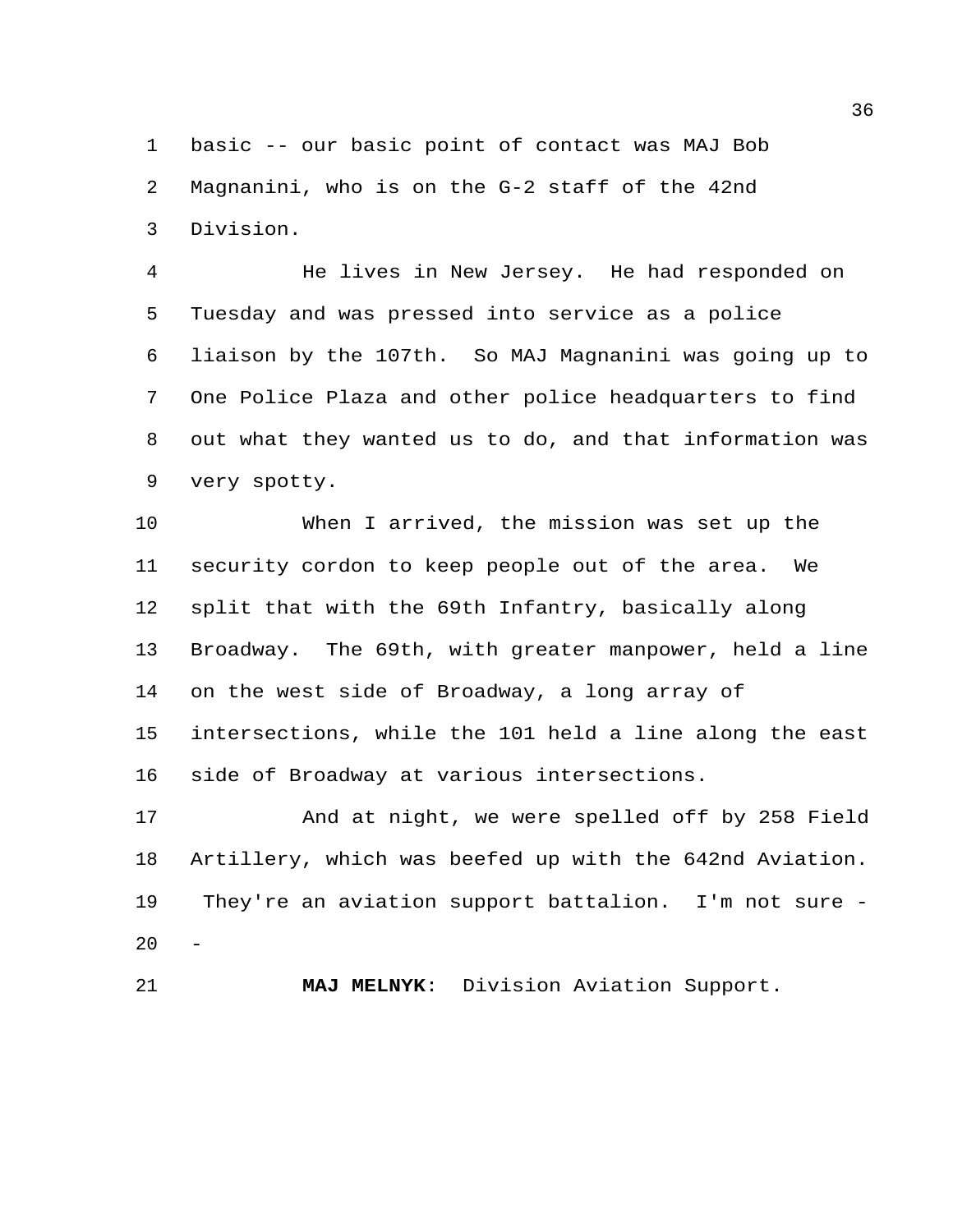**MAJ DURR:** Right.

 **MAJ MELNYK**: Okay. What did you see of the soldiers? How -- what was their initial reaction? What was their behavior like on the ground? How did you assess their morale?

 **MAJ DURR:** Well, I think everybody knew that we had been whacked. The United States had been attacked. And we had guys showing up at the armories we hadn't seen, guys who were going to AWOL out, they hadn't come to drill. They were there. Guys were there.

 People responded. People came in. I didn't hear any bitching, you know, nobody complained we got to sleep on the armory floor. Nobody complained it's early.

 I mean, I think guys realized, okay, this is what we're here for. This is it. This isn't AT, this isn't a drill, this isn't -- you know, this isn't playing. We are really committed, and there could be people down there with guns and we may need to get these guns we've got in the truck out, and I think the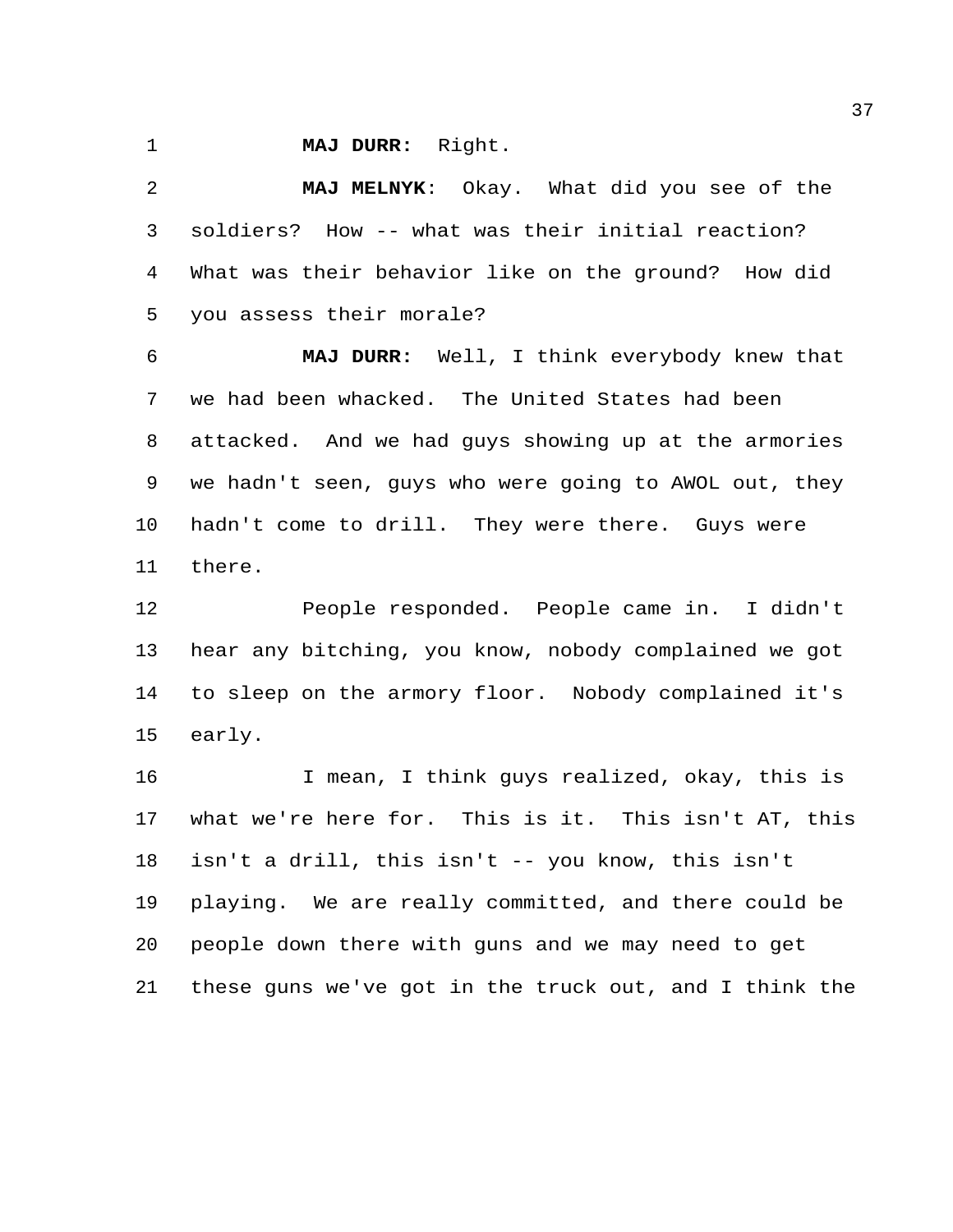soldiers realized that.

| 2  | Everybody was really businesslike and                   |
|----|---------------------------------------------------------|
| 3  | purposeful. There was, you know -- you know, you        |
| 4  | usually have some guys bitching, but nobody was --      |
| 5  | nobody was complaining. Everybody was there, and I      |
| 6  | thought that was -- I thought the response was great.   |
| 7  | MAJ MELNYK: What happened? Did that change              |
| 8  | at all when they showed up on-site?                     |
| 9  | MAJ DURR: No. I think it -- I think it was              |
| 10 | just everybody was -- I think they were just awestruck. |
| 11 | You know, as we came in, at first, it was -- when we    |
| 12 | came in Canal Street, it's like look at this, the       |
| 13 | streets are empty, isn't that crazy. It's New York      |
| 14 | City.                                                   |
| 15 | And then we came down here to Battery Park and          |
| 16 | as you moved uptown and you saw these cars crushed with |
| 17 | blocks of concrete and everything was covered with a    |
| 18 | layer of dust, I mean it must have been an inch thick,  |
| 19 | and it looked like there had been a volcano erupted,    |
| 20 | like a pyroclastic flow had just spewn away from this   |
| 21 | point.                                                  |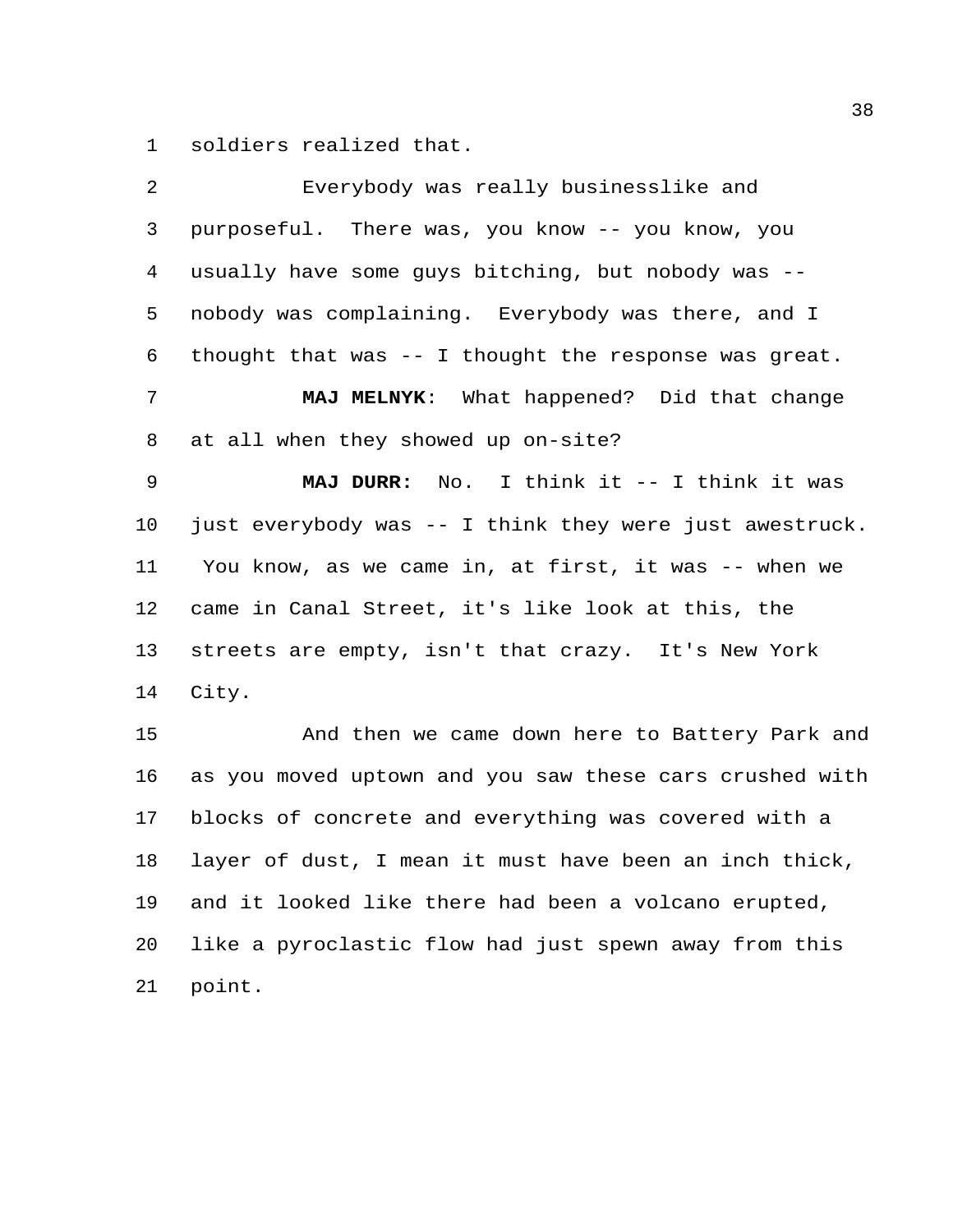And there were scraps of paper everywhere, paper from the towers everywhere.

 And I think that hit people. This is a war zone, you know, and even though we didn't have weapons in our troops, I think the guys realized that, you know, okay, you're a soldier.

7 And the thing that I found is at AT, we always have a problem keeping people in uniform. People want to take off their helmet and they don't want to wear their web gear because it's a pain getting up and down off the tank.

 But I think everybody was -- kept their uniform on and I think they realized that it's part of the psychology is that you may be Joe Schmo, but when you're standing there with a flak vest on and your Kevlar and your LBE, you look pretty damn intimidating, and they realized this is part of the thing, to just look like we mean business.

 **MAJ MELNYK**: Even if you're not carrying weapons.

**MAJ DURR:** Even if we're not carrying weapons,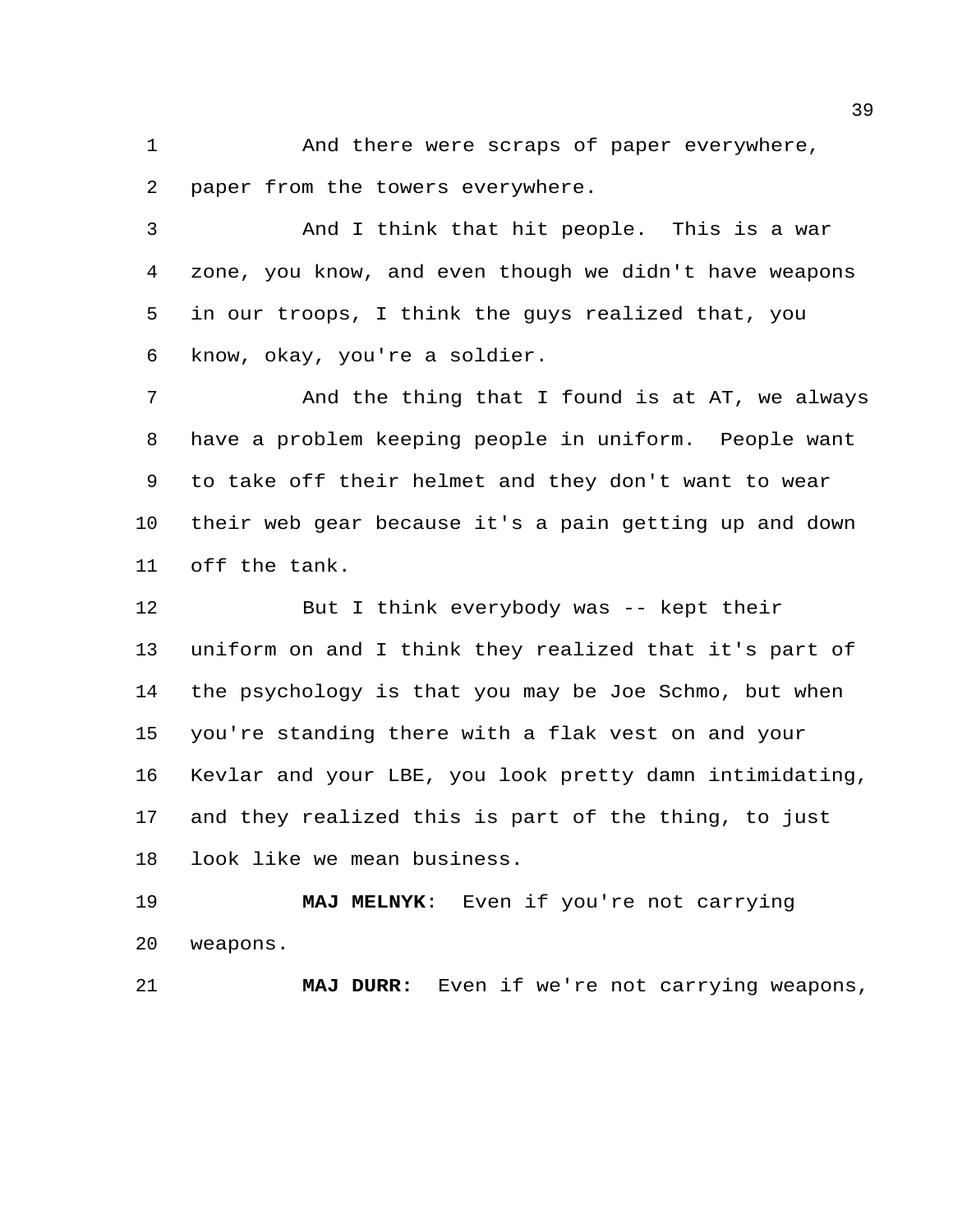although I think -- you know, my feeling was, once -- especially once we started to get this, you know, there's a terrorist in the vicinity shit, it was like why won't they let us carry weapons.

 The cops have weapons. We're being asked to do the same thing the cops are. Now, obviously, I realize that part of it is that, you know, a private is trained what? Halt, halt, halt, shoot. And in an urban environment like this, in New York City, that's not going to make it.

 But I felt we should have been able to arm, and we did arm some key people. I mean, some key people carried weapons.

 **MAJ MELNYK**: But you did that without instructions from higher.

 **MAJ DURR:** We did that without -- there was no real guidance. The thing was that there was -- the THREATCON was D, on the order that the colonel received, which means you go in armed. So that's what he took it to mean.

The colonel was basically ready for anything.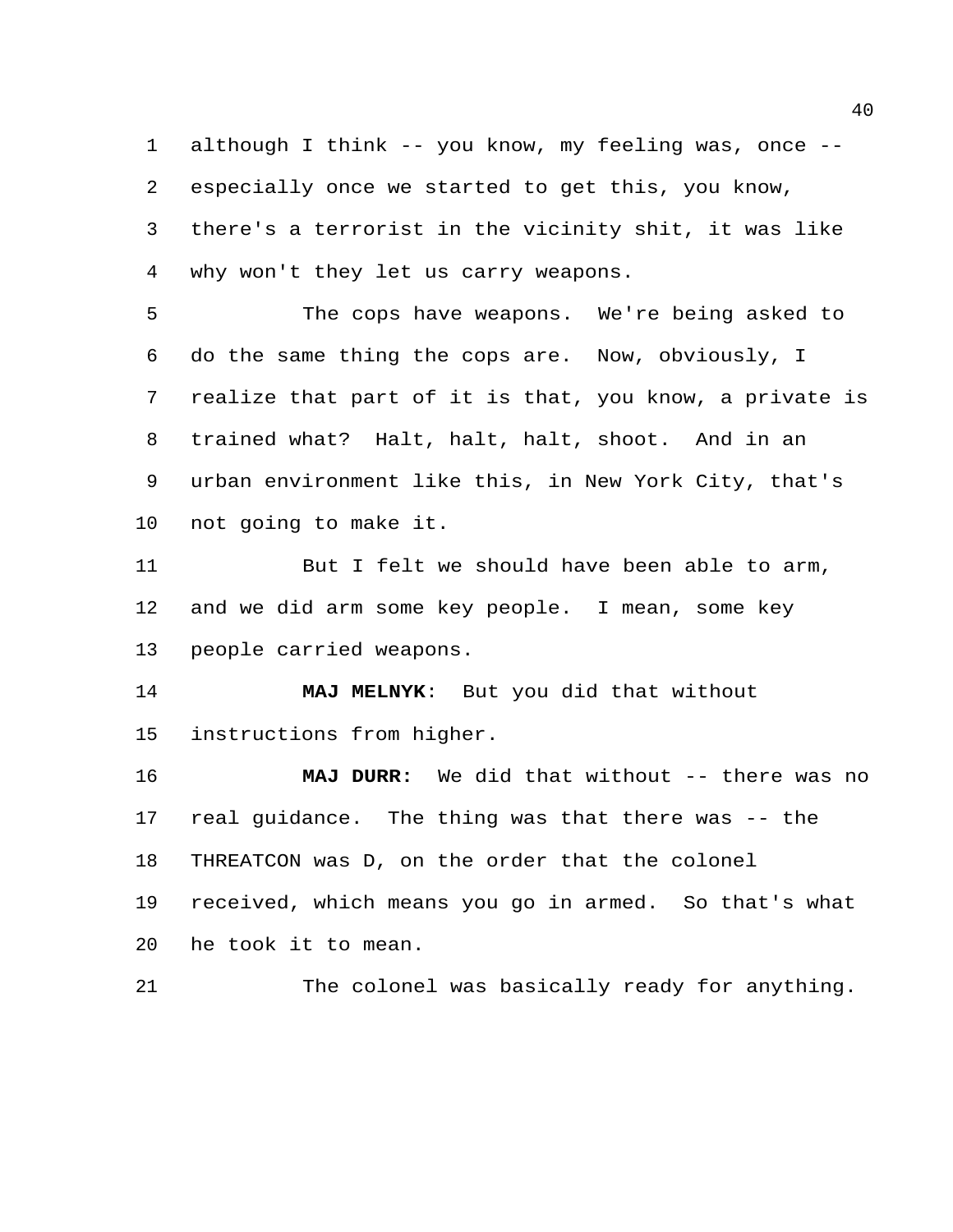He said "I want everything, bring everything. I don't know what's going to happen here. We're going to bring weapons. We're going to bring everything we can think of." And we did that.

 He told us bring our tanker bars, because we might have to pry something off.

 I think the biggest frustration for me as a soldier was that they were not allowed to go up to the site of the World Trade Center and dig. You know, they -- they would see the papers and see in the news, you know, the story about Joe Schmo from East Succotash, Illinois, who was up there digging out people because it was the right thing to do, and it was like, you know, well, we're an organized unit, you know, we will not be just freelancers, why aren't we up there.

 And the only answer we had was the fire department doesn't want us there.

**MAJ MELNYK**: Right.

 **MAJ DURR:** And it really just pissed people off. I mean, it was the sense of let's just go. The hell with them, let's just go. But, again, being in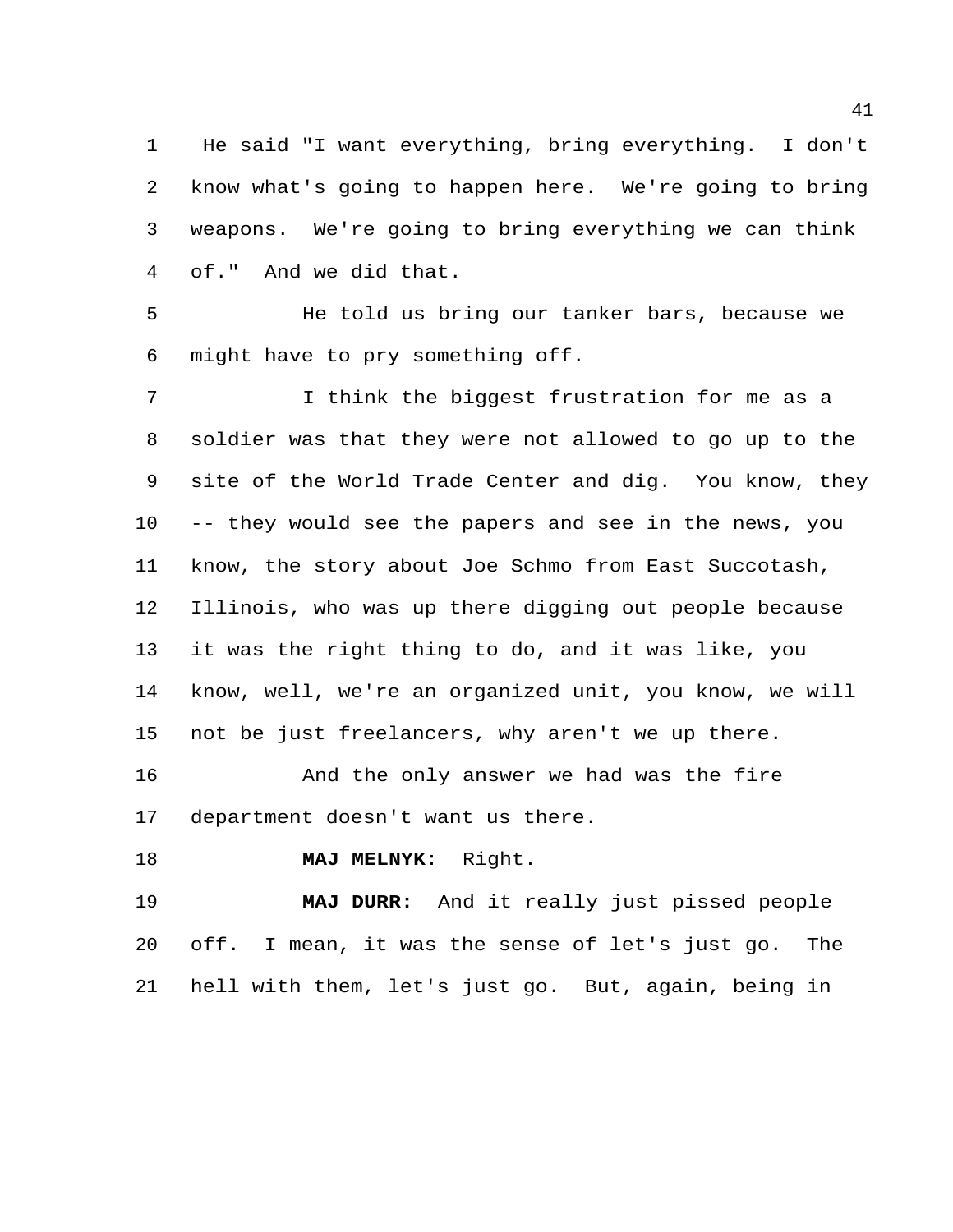the military is taking orders and we were -- you know, our instructions were we were assisting the civil authorities and we did what they wanted us to do, and they did not want us on that pile.

 At least they did not want the 101 CAV on the pile, and it really frustrated a lot of guys.

 **MAJ MELNYK**: As the executive officer, one of your primary concerns is logistics.

 Could you address what kind of logistical difficulties you faced here or lack of difficulties? How much of a problem was it for you to feed your men, care for your men?

 **MAJ DURR:** Actually, it wasn't a big problem. We have a couple things. Because we had the Staten Island Armory as a home base, it was cramped, but it gave us a place where the soldier could be dry. There are showers. There are toilets.

 So we had a home base. There was room -- you know, the two upstate companies were sleeping in the mess hall. So they were crammed in there.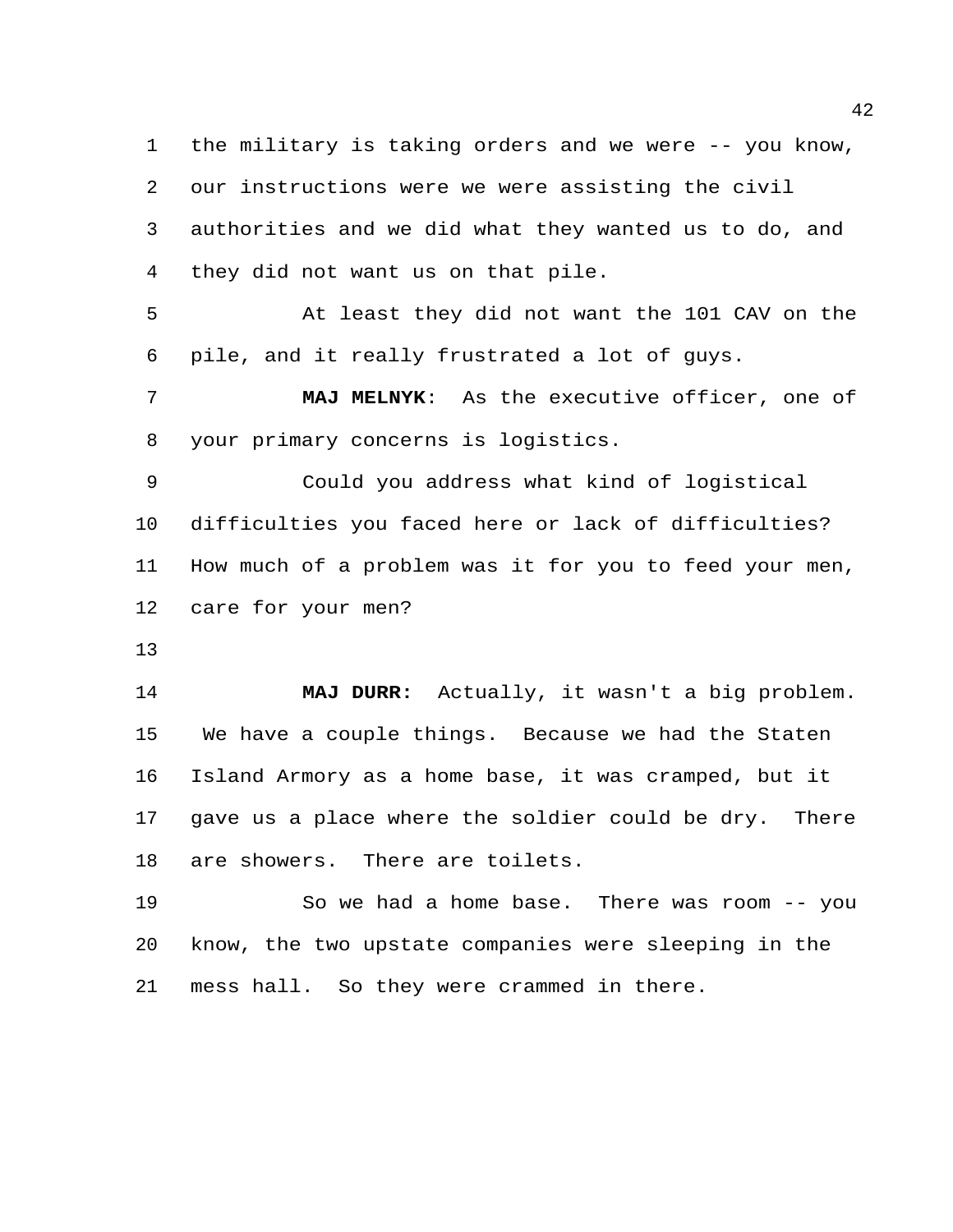1 But we basically used the armory as our life support center. We had maintenance assets there, we had water.

 I also am blessed with a really good S-4, CPT Richard Abbott, and a really good S-4 NCO, our full- timer, SFC Mike Tenneriello and they can be really frustrating individuals at times, because they don't want to play Army. They're like "Screw this military shit. I don't need to be in the field. My job is the real world. I got to get you food and fuel and all this," which they do very well.

 It's just it's always a stressor to try to get them to play the game.

 But in this instance, they had -- everything was taken care of. SGT Tenneriello instantly established catering contracts, so our soldiers were being fed. He went -- the local dry cleaner said I'll clean your clothes. He said, "No. We're going to pay you, because the state will do that. If you don't want the money, give it to a charity."

21 He -- you know, they immediately -- you know,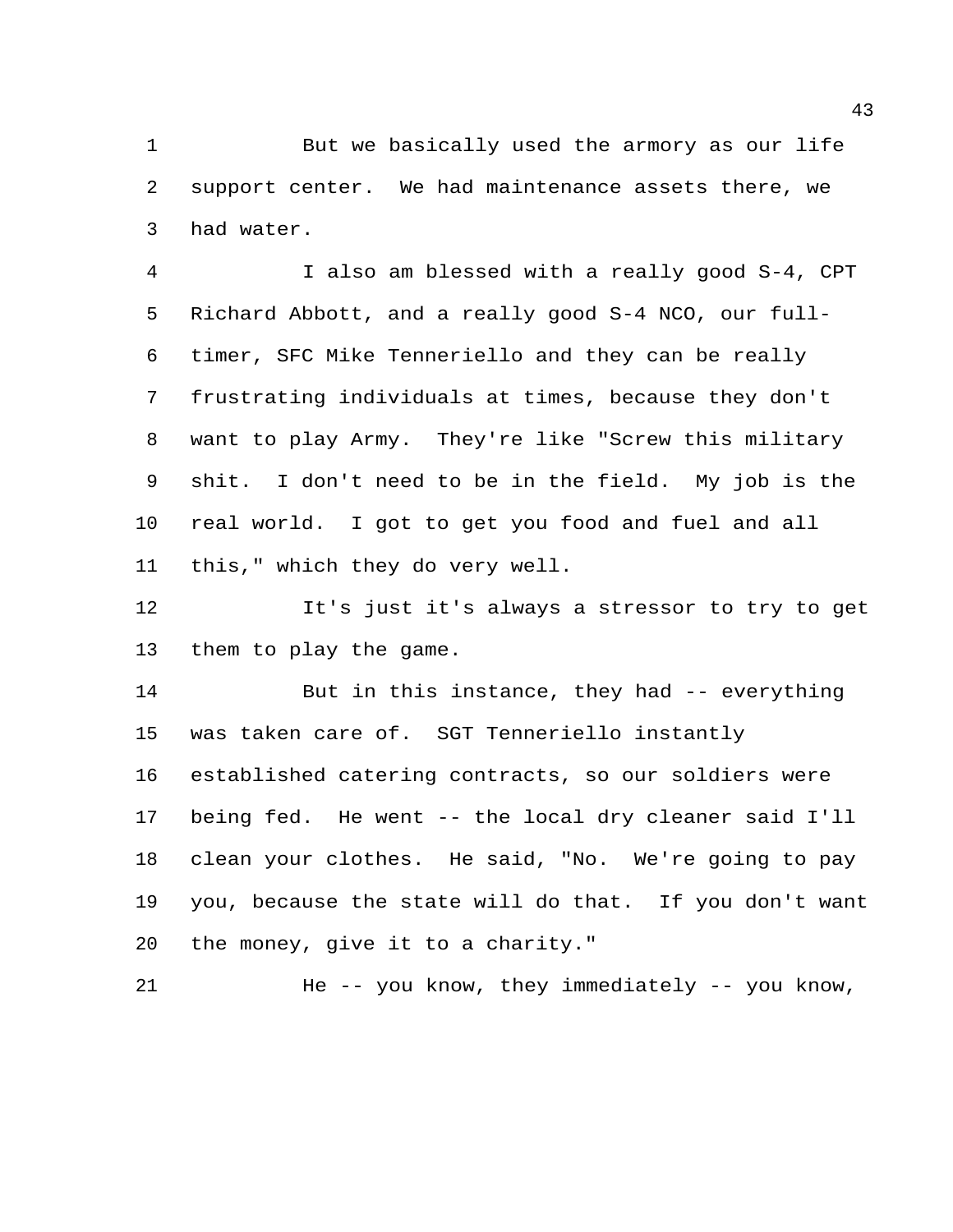we had fuel on the site.

| 2              | He went -- Home Depot, they contacted Home              |
|----------------|---------------------------------------------------------|
| 3              | Depot. Home Depot had said come on down, take what you  |
| $\overline{4}$ | want. They took a HEMMT down there. They loaded on      |
| 5              | generators, picks, shovels, gloves, dust masks,         |
| 6              | anything we could think of, from that situation.        |
| 7              | So the immediate needs of the battalion were            |
| 8              | well in hand. I mean, I didn't have to worry about      |
| 9              | that because I knew these guys -- I knew these two guys |
| 10             | were going to feed these soldiers and I knew the        |
| 11             | soldiers were going to -- they were going to be taken   |
| 12             | care of and they were going to get fed, and our mess    |
| 13             | section did a -- you know, our mess section worked      |
| 14             | almost round the clock making sure the soldiers were    |
| 15             | fed.                                                    |
| 16             | Not to mention the fact that local merchants            |
| 17             | just came to the armory and just dropped stuff off. I   |
| 18             | mean, we had a contract caterer and the guy -- you      |
| 19             | know, they were coming down and dropping off cakes and  |

bread and just anything.

**MAJ MELNYK**: I would like for you to go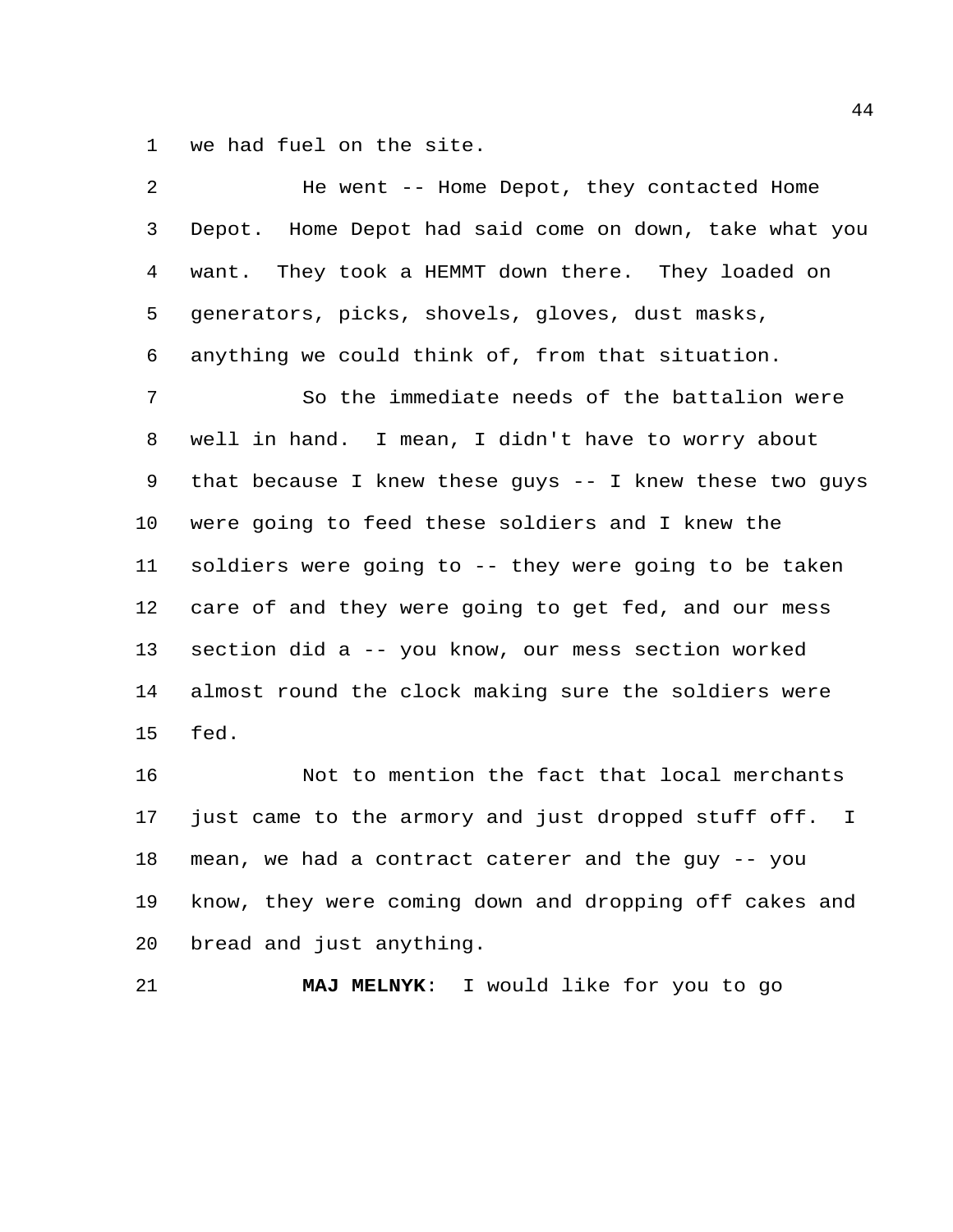chronologically now from your arrival on the first day. How did the battalion's missions change? What was you daily schedule like?

 You mentioned using the armory as a home base. What was it like getting there and back? How are things now eight, nine days later?

 **MAJ DURR:** Initially, it was 12 on, 12 off. We were supposed to shift off with the 258th Engineers -- I mean, 258th Artillery.

 And so at the end of the day, about 2000, we were going 0800 to 2000, the 258th would come in and occupy the line and we would try to do some

coordination with them.

 That didn't always work. There were times when we missed each other. So that first day was just on these line and we handed it over to the 258th, which was late.

 Then we took all these trucks we had brought from the Albany area, along with the vehicles that had come across from Staten Island. We went the Battery Tunnel, Expressway bears on a bridge back to the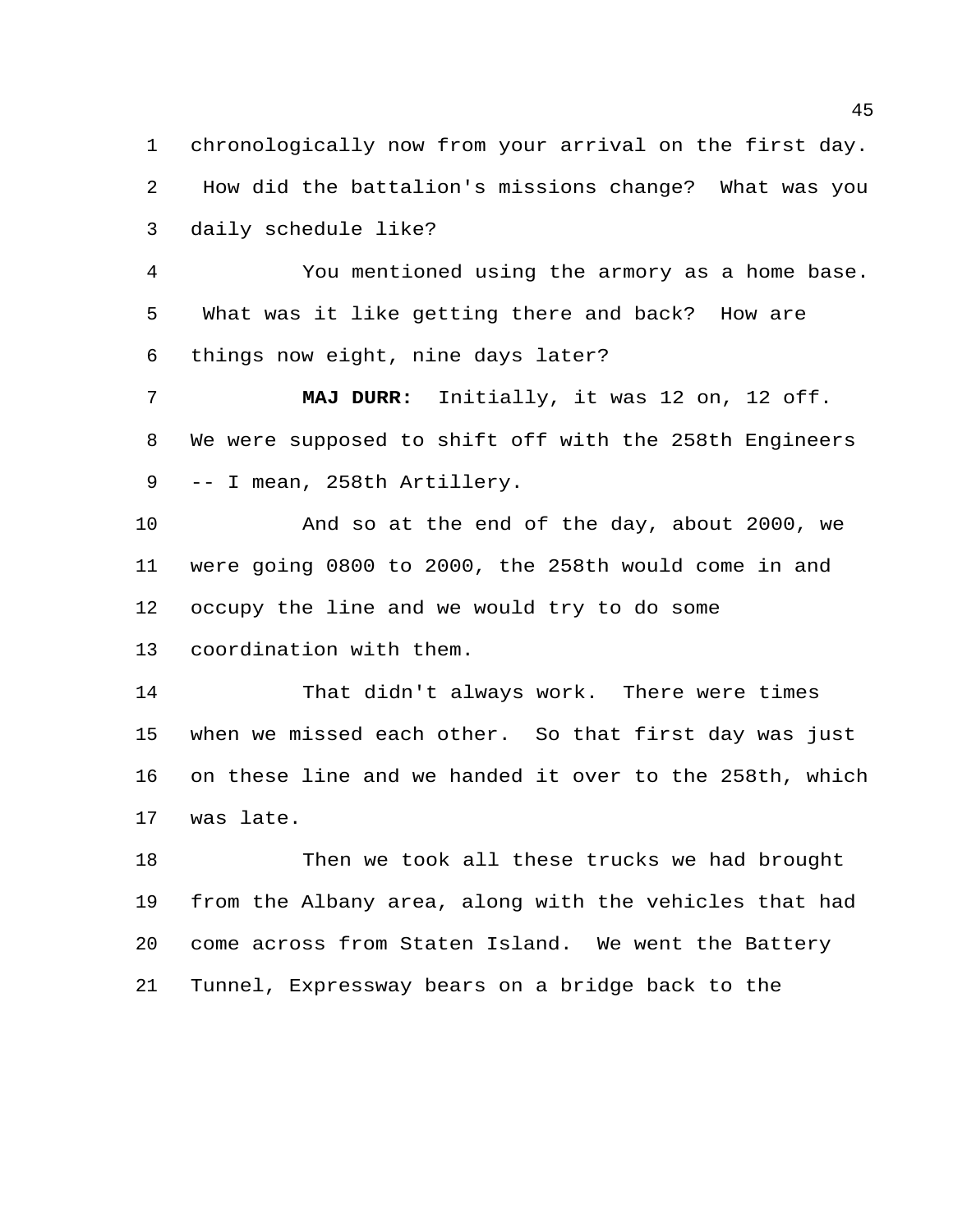armory, occupied the armory. There was chow there, bedded down the soldiers from B and C Company in the mess hall upstairs.

 Very late nights. We were getting maybe four hours of sleep, because by the time everything was done, it was midnight, and because the mission was uncertain. We were having these meetings at night. Initially, the guidance was just the perimeter. The commander -- the commander's concern was that the fire department was getting overwhelmed. The fired department was tired. There were their guys down there that wanted to do something, but he was, okay, we're going to go dig because we got to take over for these guys.

 So he sent CPT Kevin Riley up to do like a recon and Riley came back and said they don't want us, and so he said okay.

18 So that was the first day.

 And the second day, the colonel said, "Okay, we're going to go dig. Get everything together." Again, they didn't need us.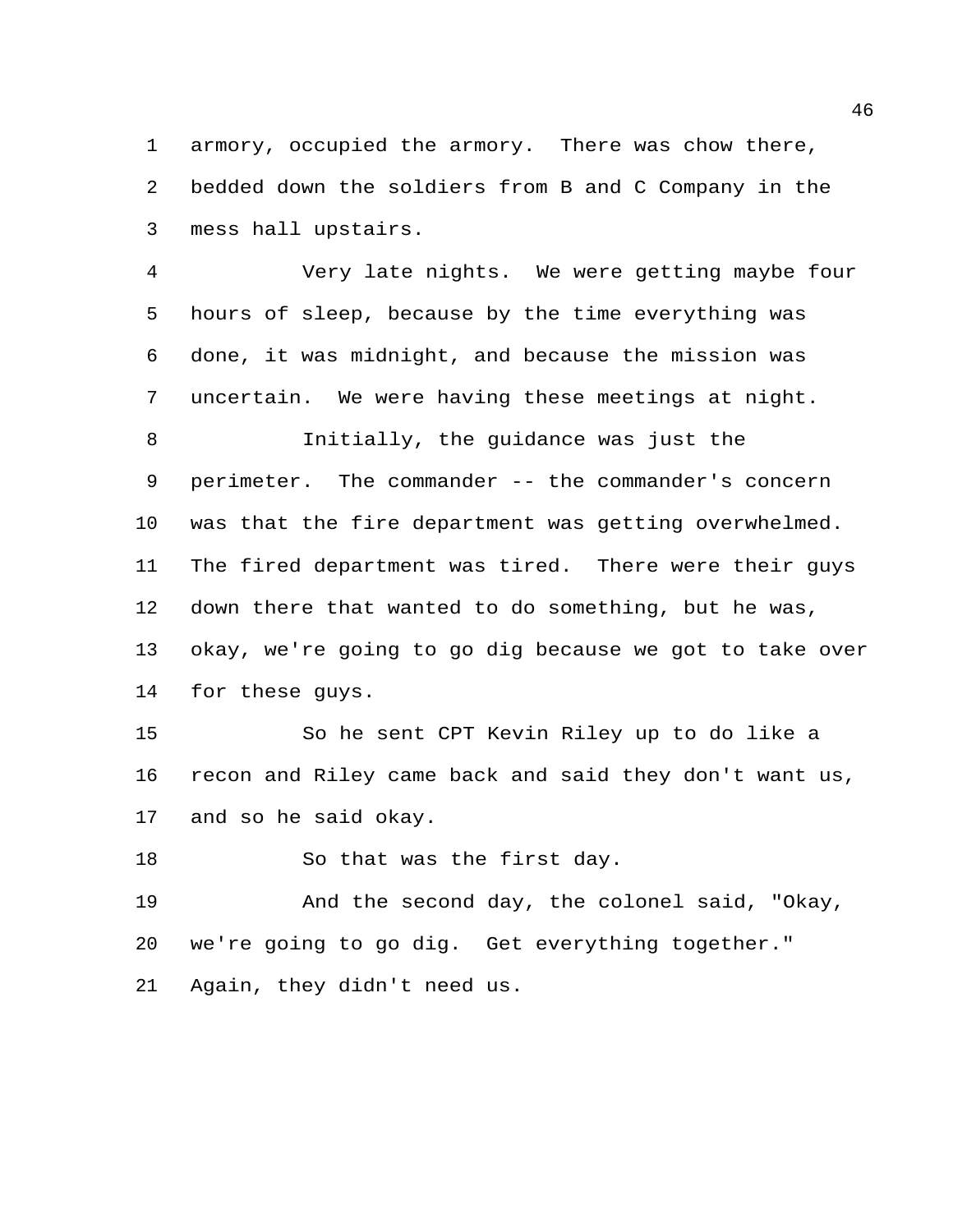Again, it was just a security detail. We were doing other missions, though. There was a mission on Wednesday to -- they brought equipment across the Hudson River to a ferry docking port, jackhammers, and those were loaded on our trucks and taken up to the site.

 Again, our soldiers, on Tuesday night, our medical platoon was working in the morgue.

 On Wednesday, our support platoon was guarding the morgue. We got rid of that mission, though, when everybody was afraid that the building, One Liberty Plaza, would collapse.

 **MAJ MELNYK**: And that's where the morgue was initially, right there.

 **MAJ DURR:** That was where the morgue was initially. And I remember being up there that Wednesday to check on the soldiers and find out what was going on and heading back, when, you know, suddenly the call went out that the building was coming down and to run like hell.

So I think I ran a block and then ducked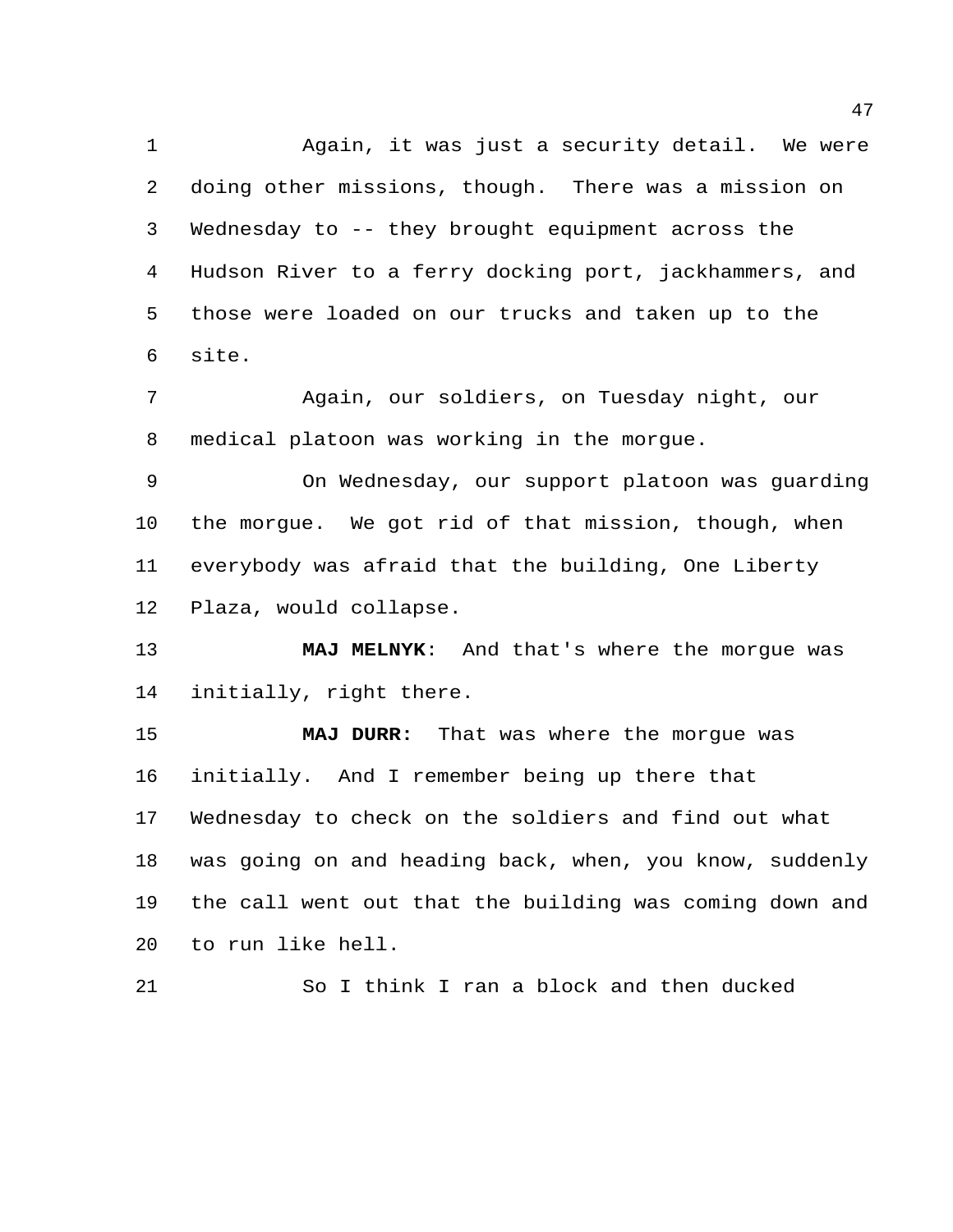behind another building, and we started making our way back.

 That was one thing we learned very rapidly on. This happened on Wednesday, Thursday, these concerns about a building, and the soldiers there on the site would just, you know, run like hell.

 And we realized early on we had to set rally points, places where people would go. You know, you come to this corner. So that was a lesson learned after the --

(Tape change.)

 **MAJ MELNYK**: So continuing on, you learned right way that rally points were --

 **MAJ DURR:** We needed rally points, because what had happened was this first time that there was the run like hell, there's a building coming down, we lost track of where people were.

 So we established -- we started to require the companies to establish rally points, let the battalion know where they were, you know, where is everybody.

I remember that first night, we were still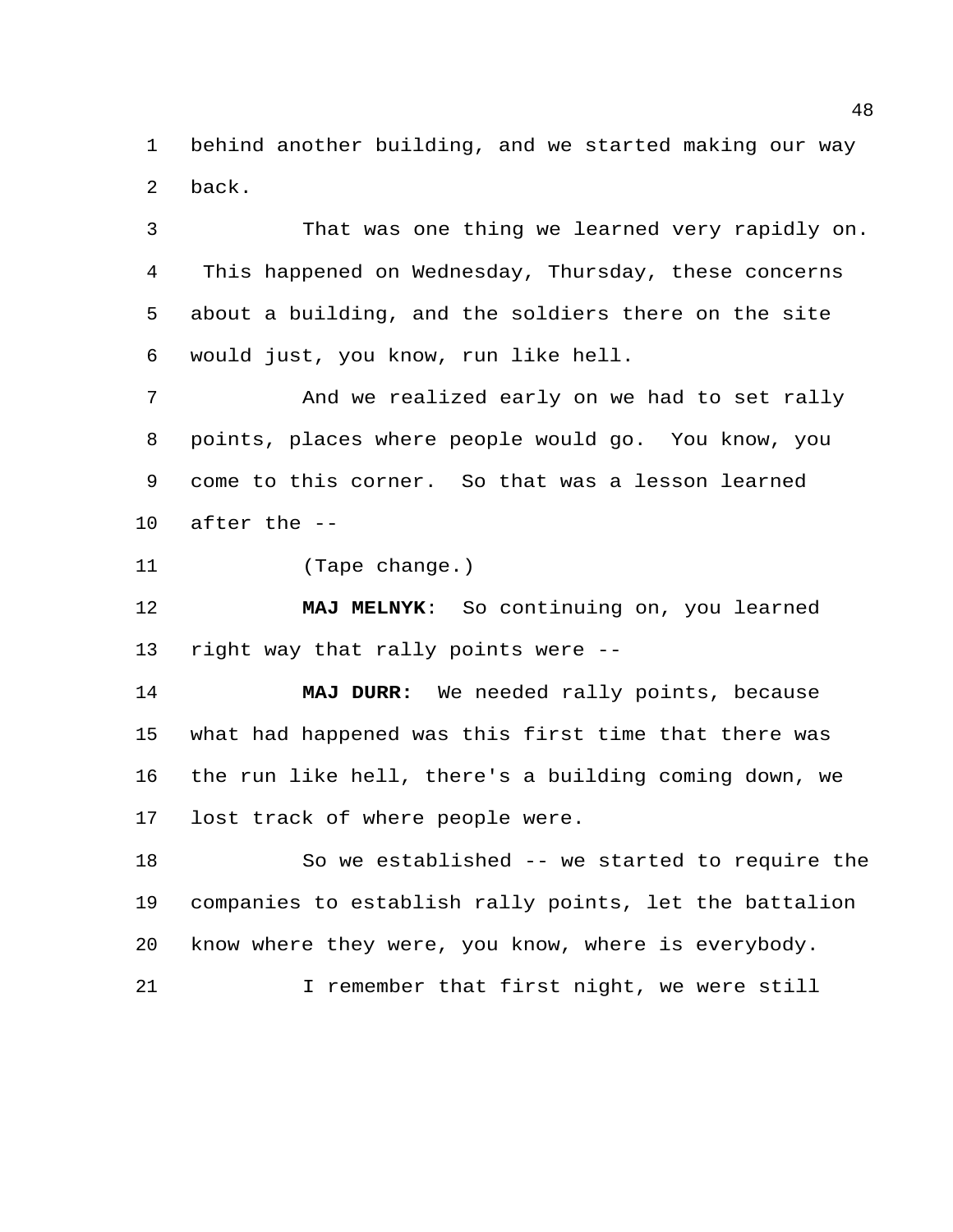where is such and such, where is this guy, trying to get accountability of everybody.

 The next days it got better because we kept control of that better, I think.

 But the first day, the mission was -- well, Tuesday, the mission for the battalion, I wasn't here, was, you know, go to try to recover. They were prepared for casualties, and they never came. **MAJ MELNYK**: Actually, your medics and generator crew got in on Tuesday and -- **MAJ DURR:** Yes, they did. **MAJ MELNYK**: -- your first day was Wednesday. **MAJ DURR:** Our first full day, yeah, with everybody, my first day was Wednesday. **MAJ MELNYK**: Right. **MAJ DURR:** That was the security mission and manning the morgue. On Thursday, we still had the security mission

and then the mission changed Thursday evening.

 We also moved our expandable van up South and Pike. We had been down in Battery Park.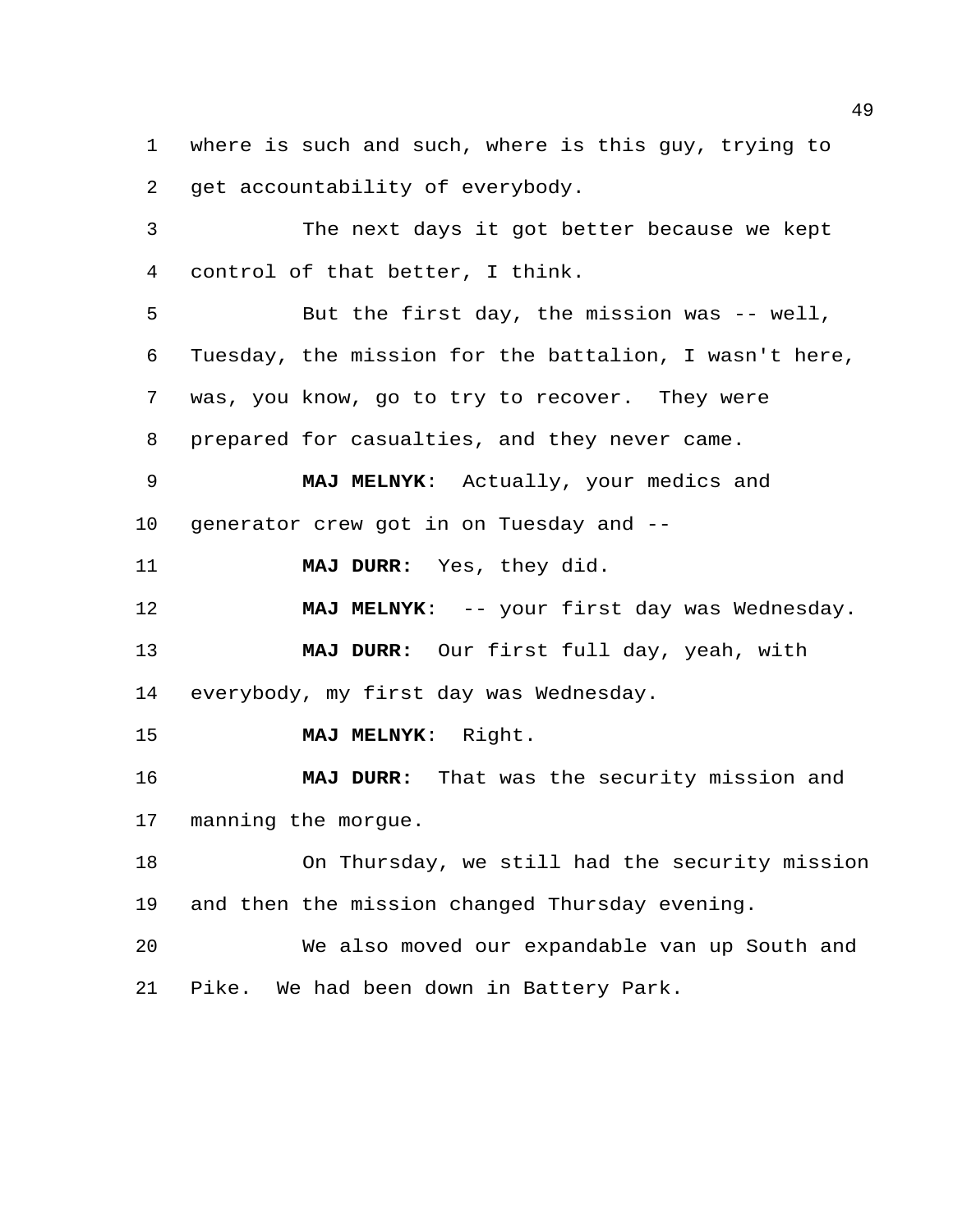1 And the battalion, through innovative NCOs, has acquired a divisional command post expandovan, which was a headquarters. We were asked by the 107th to relocate that to South and Pike at a Pathmark Supermarket, where the 107th was going to run a liaison with the police emergency operations center. We did that. **MAJ MELNYK**: So you became the -- your battalion had to provide that. **MAJ DURR:** We provided that facility. **MAJ MELNYK**: Right. **MAJ DURR:** And that facility, we put a staff in there during our day shift and the 258th used that during their night shift. So it became like a focal point. **MAJ MELNYK**: And there were people from the 107th there, as well. **MAJ DURR:** Well, again, the 107th really dropped the ball. They wound up with, like, I was told the first day there was going to be a colonel -- a MAJ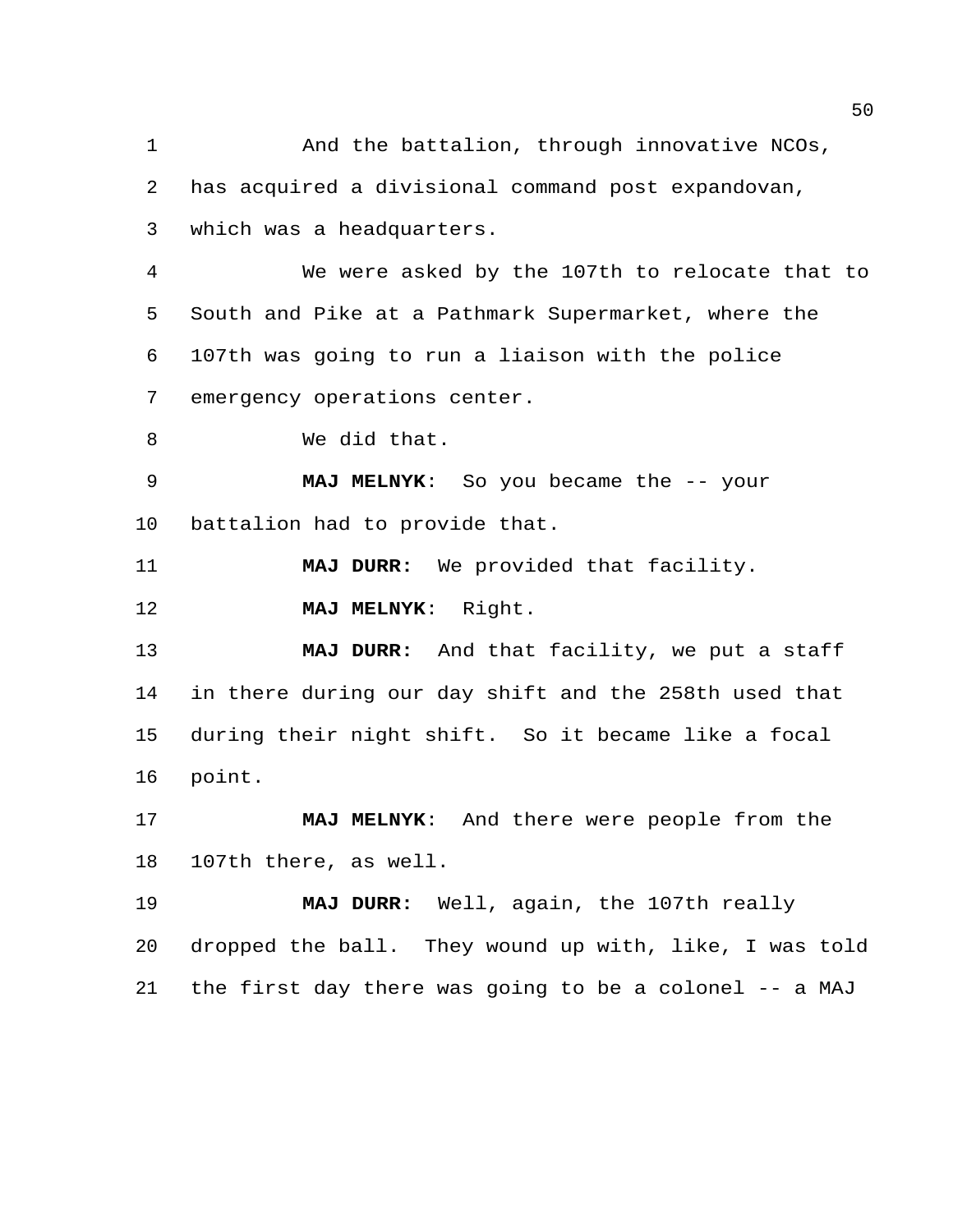Gimm (phonetic) and a colonel whose name I -- it starts with a P, I can't remember his name [COL Pete Pietrowski].

 And I remember getting the cell phone numbers and calling this colonel and he said -- I said, "Sir, I understand you're going to be the liaison with the police. We've got our TOC set up. We're ready for you." He said, "I'm not going there. I've been up for 36 hours. BG Klein told me to go to bed. I'll be there in the morning."

 So it was like, you know, why are we doing this. We got it there. Instead, there was a CPT Lynch, who was working hard to talk to the police, and the interface just was awful.

 The 107th was set up on Park Avenue, insulated, I think, from everything, you know, nice conference rooms.

 We were down at Battery Park, which looked like a combat zone. The 258th was living up in Harlem. The 69th was operating with us out of Battery Park. And we had this TOC over at the Pathmark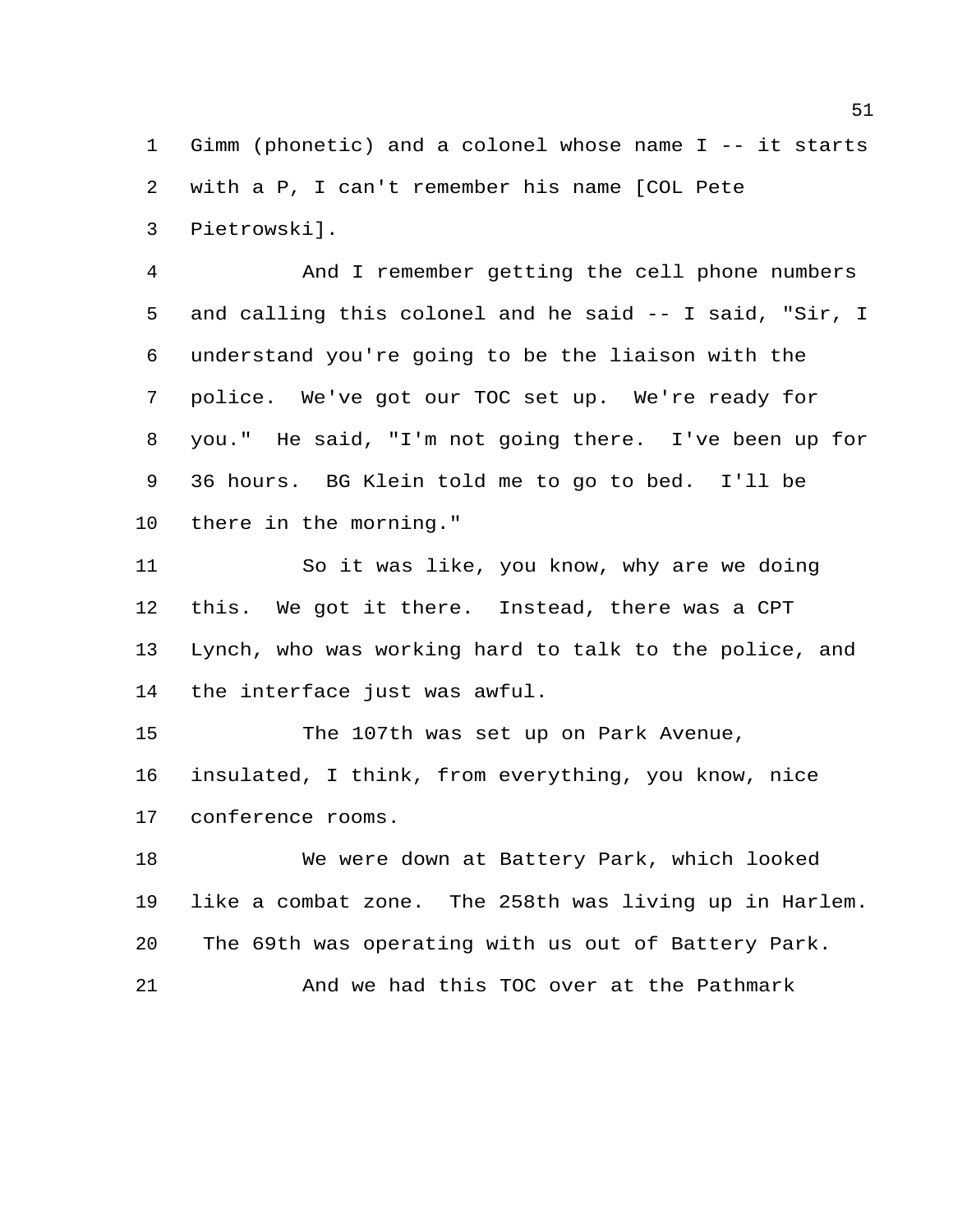Supermarket, next to the police EOC and the police logistical center.

 So what kind of evolved from Wednesday, when we put this TOC there, to Saturday, when we pulled it out, was that our TOC was sort of taking -- it became like a logistics coordination center.

 The cops would come and say can you do X and Y and move something, and we'd do it for them.

And one of our -- the soldiers that had

volunteered with the battalion, LT O'Buckley

(phonetic), who is part of the 1st Battalion, 127th

 Armor, formerly a 101 CAV guy, he wound up sort of shotgunning the organizing of all these donated goods that were being dumped there by companies.

 **MAJ MELNYK**: So he became the depot officer. **MAJ DURR:** Yeah. He sort of was the czar of the depot, yeah. And we provided some forklift operators to move stuff around.

 And at one time, they asked for a food service expert. So one of our cooks came over to do that.

But the 107th didn't really -- they put in a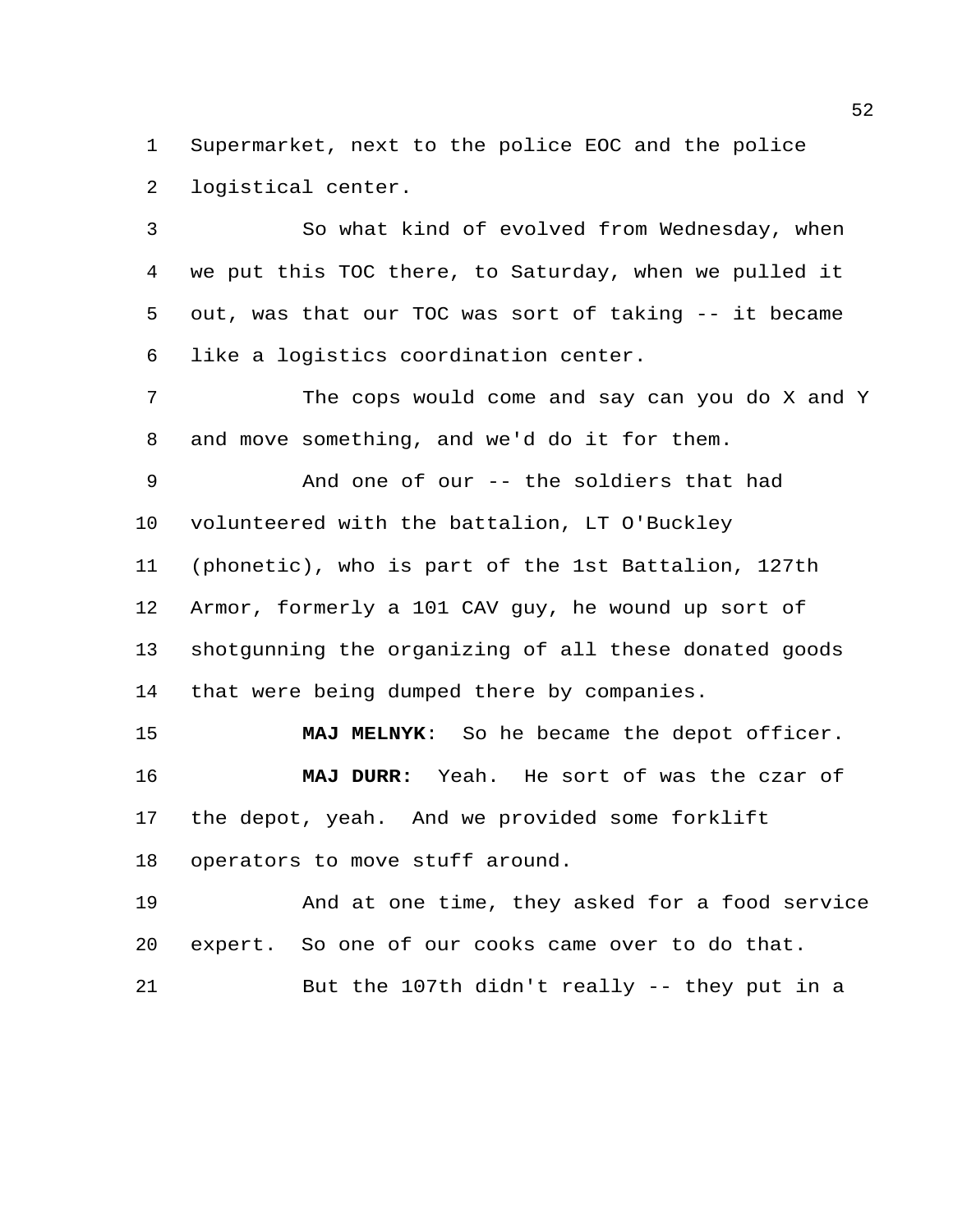high frequency antenna so they could talk from there to Park Avenue and they just didn't seem to operate out of there too much when I was there.

 **MAJ MELNYK**: And did things finally enter into a routine?

**MAJ DURR:** Yeah.

**MAJ MELNYK**: When did that happen?

 **MAJ DURR:** I think things entered into a routine probably on Saturday, because we had -- the 42nd Aviation Brigade assumed the mission of command and control down here.

**MAJ MELNYK**: On Saturday.

 **MAJ DURR:** Yes. And I think we started getting in a routine, because I'm not sure how -- two battalions during the day, one battalion during the night, obviously, more people during the day, but the 12 on-12 off battalion shifting thing was not working real well.

 We were coordinating with the 1st and 69th, but when we handed it over to 258, they would miss us, we would miss them, you know, and there was a little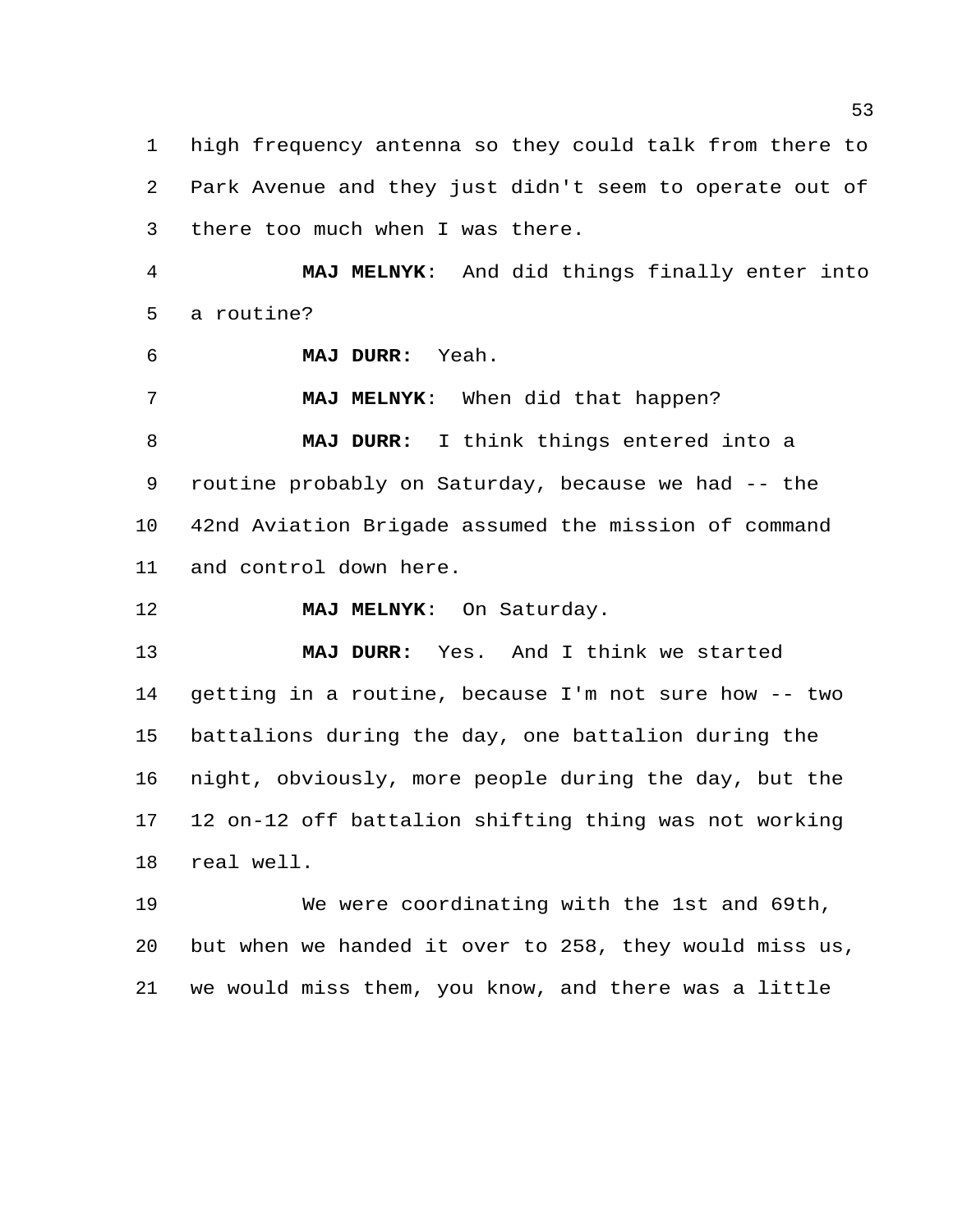bit of, you know, it's 8:00 o'clock, we're getting our guys on the bus, because otherwise they'll never get some sleep.

 And I think the 42nd Division Aviation Brigade's commander, COL Meskill, he and his staff had, I think, the best idea, which is what we should have done.

 They realized that we were disjointed, because we were three battalions, and it was kind of working.

 And I remember we had this meeting with them and in many ways, the sense was that they were Christ come to cleanse the temple here.

 You know, you guys have obviously not got this thing organized and, by God, we're going to get it organized.

16 So I remember this meeting with myself, I then representing the colonel, colonel [LTC Geoffrey] Slack of the 1st of the 69th, and colonel [LTC Frank] Candiano from the 258th, and colonel Costagliola came after it started.

And these guys are telling us, well, here is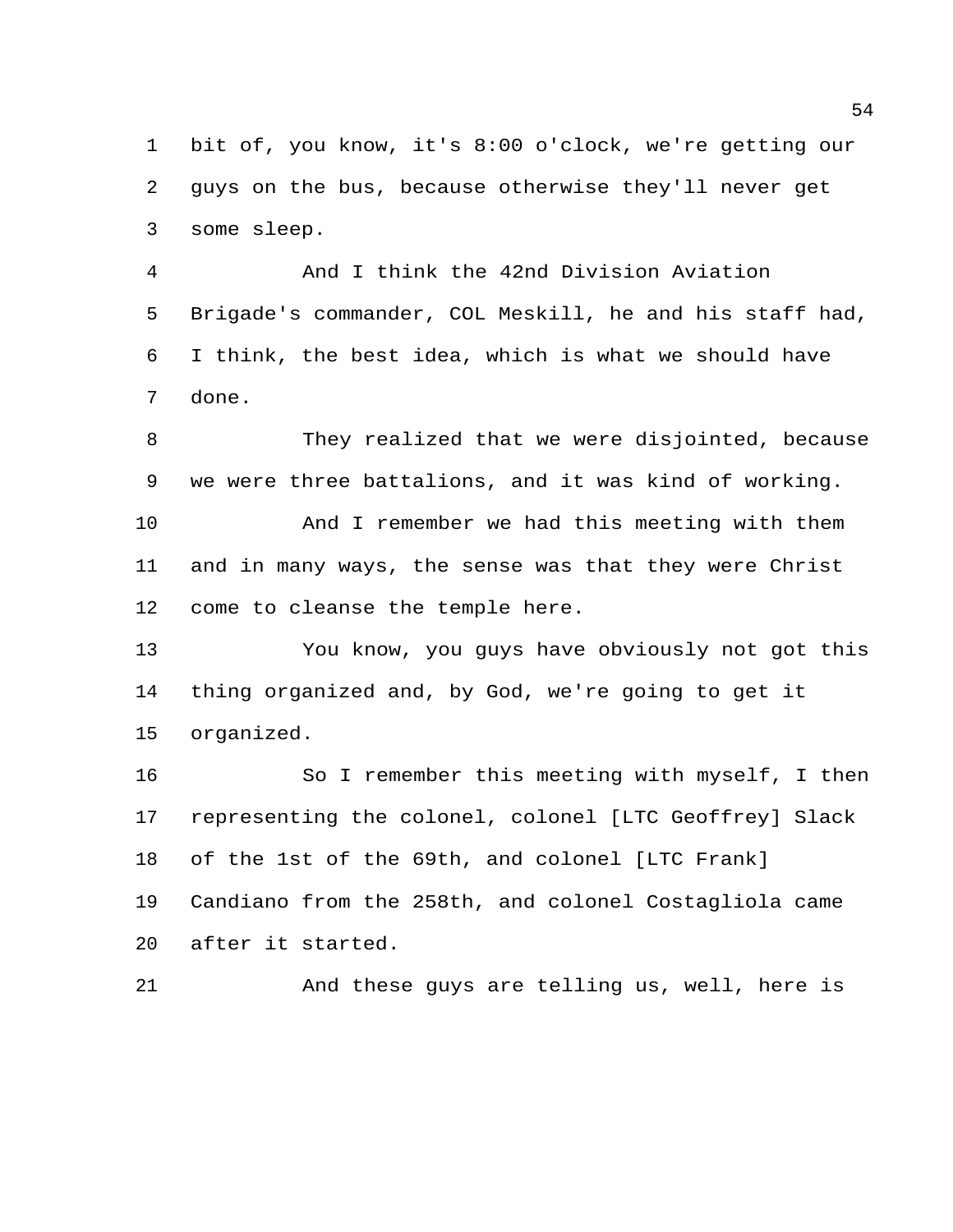what we think we ought to do, and we're telling them all this stuff like, well, here is what's going on, and you know the buildings are falling down and if you hear three horns of the siren, run like hell.

 And I remember the colonel was like kind of laughing, you know, these guys had this planned, and we're like telling them, well, this and this and this, and we're bombarding them with sort of ground truth.

 Here is why this is and why we're doing this. But they had a good plan, which was -- I think part of it was the police department was finally getting organized. The police department had originally been all of Manhattan south and that was a little disjointed in this kind of situation.

 So they reorganized into five zones in Manhattan and their plan -- the 42nd Aviation Brigade's plan was to give each battalion responsibility for his own, which -- and that battalion would run at 24 hours a day, which meant we would no longer have the difficulty of essentially doing an exchange of positions with another battalion.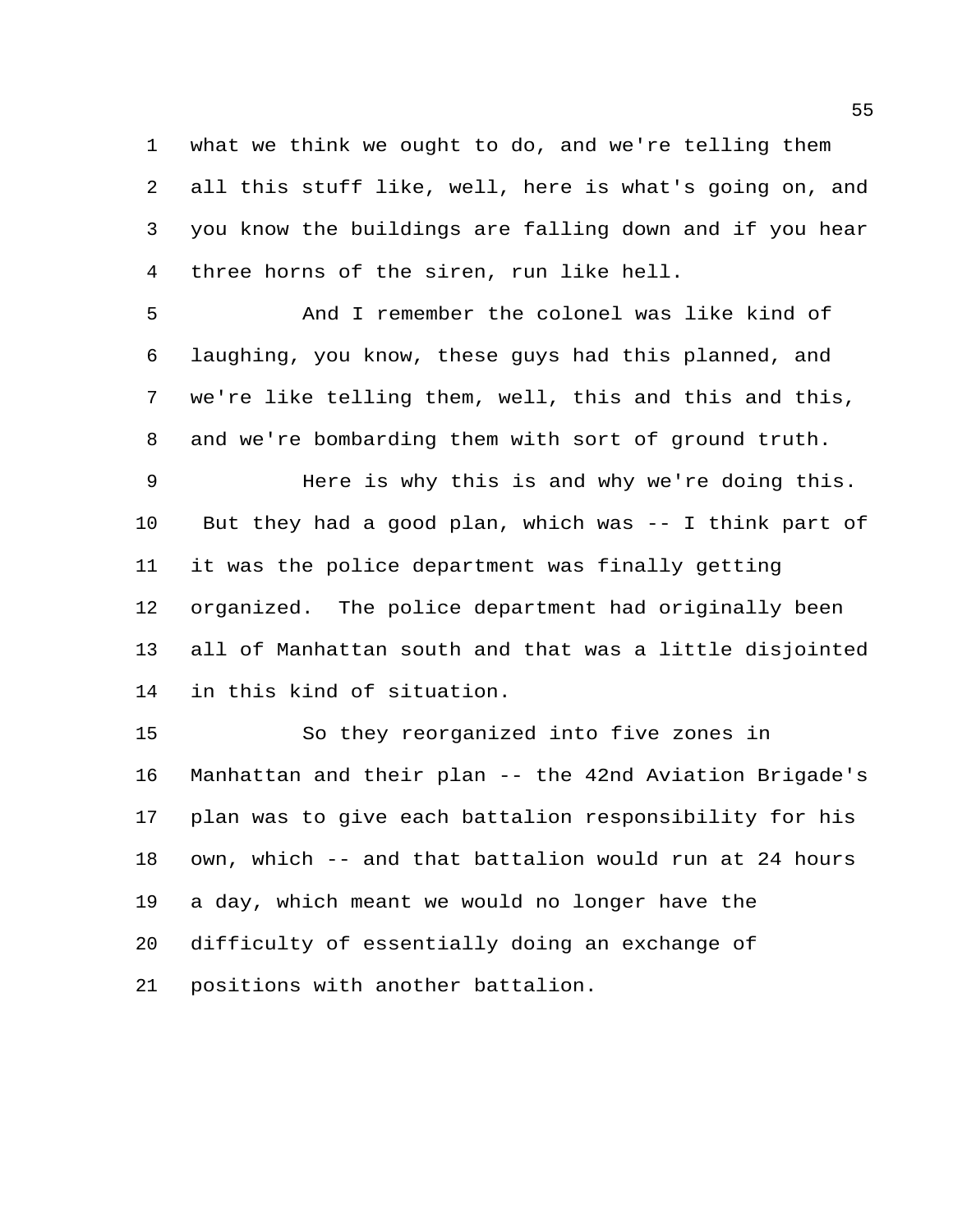We controlled it internally, and I think that -- the only thing we were worried about was, you know, well, you know, that's great and we like the idea, but, you know, we're all beat and if somebody's got to go 24 hours around the clock, we're going to die.

 So what did happen was, though, that -- obviously, the activity at the site had changed from rescue and frantic and uncertain to more of a recovery, and so we realized we could start sending people to sleep so we could transition into the 24 hour operation, and we did that on Saturday.

12 And that really has worked better. I mean, it's just, you know, we now are responsible for a zone. **MAJ MELNYK**: What is your zone? **MAJ DURR:** Zone 2, which runs from Battery Park up to Rector Street. And this is good, because, you know, we're

 handling the changeover internally. We've got positive control. We're not looking -- I mean, it worked a little bit when I would go up to -- we would go up to the Pathmark to link up with the 258th, but it's better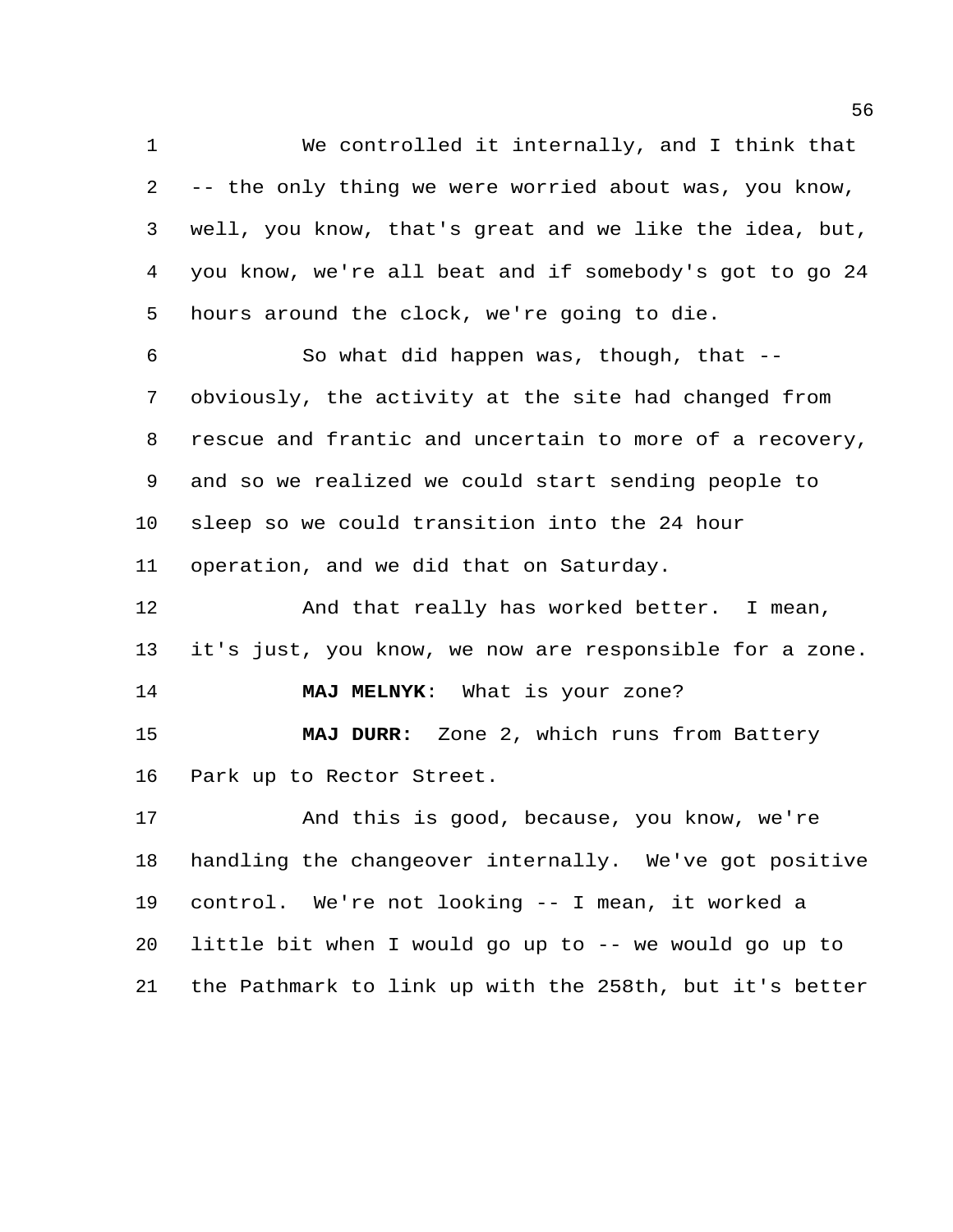because the guys in the unit know each other by sight and you basically went up and did the shoulder tap, you're relieved, and we filled it in.

 Essentially, what we've come to at this point is the line companies operating during the day and headquarters company operating with a reduced presence at night when there are fewer people.

 The other significant mission we took on was the -- for a few days, the battalion was responsible for security of the pit.

**MAJ MELNYK**: Right.

 **MAJ DURR:** The World Trade Center. I was not there at the time, but I understand from the colonel who was on the scene that they were erecting a crane and the fire department and the firemen and the policemen, there were just too many of them.

 They were well meaning, and not to mention lots of people wanting to volunteer, but it had become the place to be. Everybody wanted to be there either because there was a buddy under the pile or because it was just the place to be.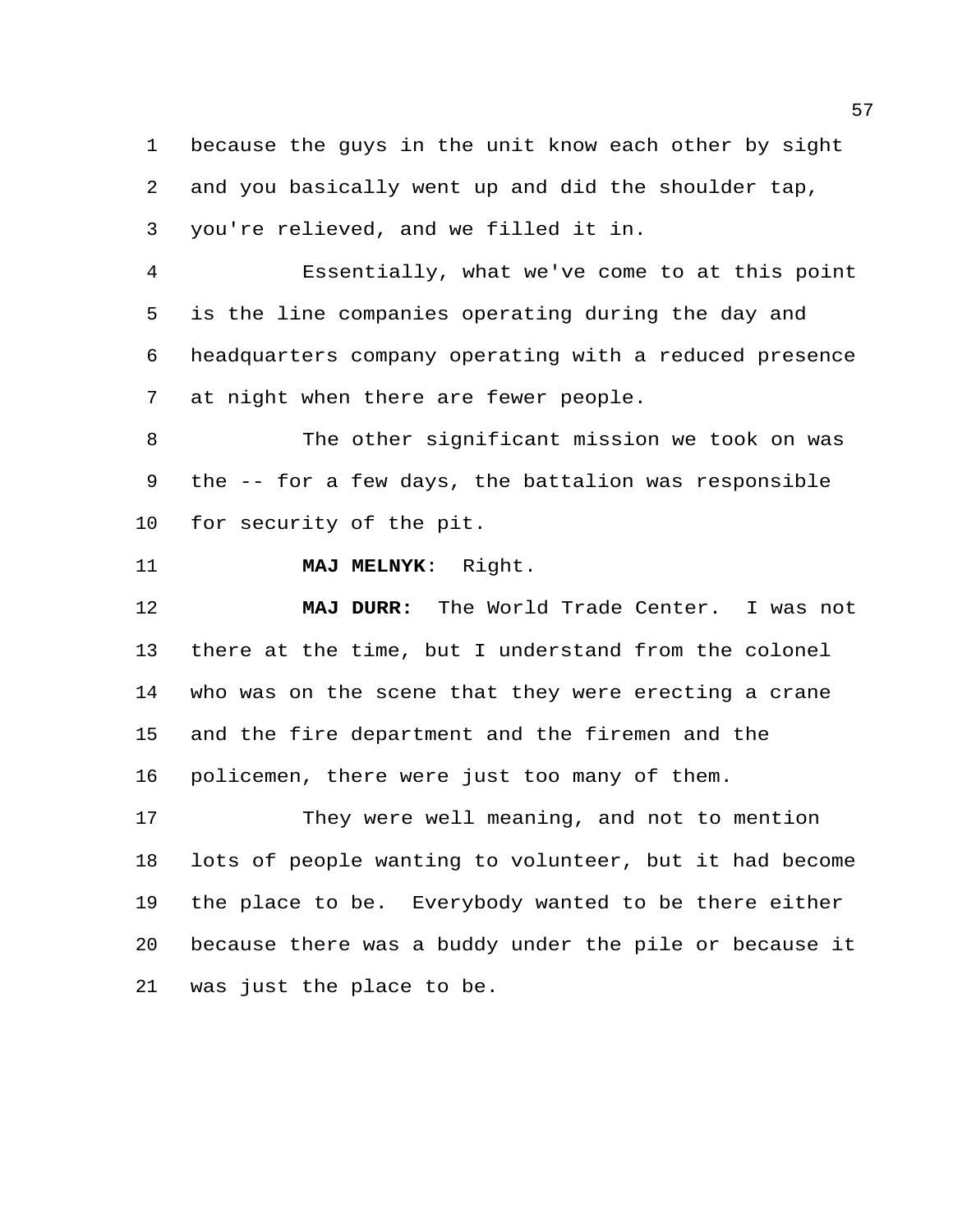So the fire chief requested the National Guard to come in and kind of restore order, sort it out. So we sent our -- and I don't know how we got notified. I mean, the colonel briefed me later.

 I know I was doing another mission. I think I was up at the Pathmark coordinating with the 258th at the time.

8 But essentially I gather we sent our scout platoon in there, scouts (inaudible) 26 strong, what we're calling our Sabre Element, and these guys basically just sort of, you know, linked arms and shoulder to shoulder, kind of walked through the crowd, okay, guys, you got to get back.

14 And they set up a security perimeter, and I think the issue was that there's a rivalry between the New York City Fire Department and Police Department, and the National Guard is a neutral party.

 If a policeman tells a fireman to get out of there, the fireman will be pissed. If the fireman tells the policeman to get out of there, the policeman will be pissed.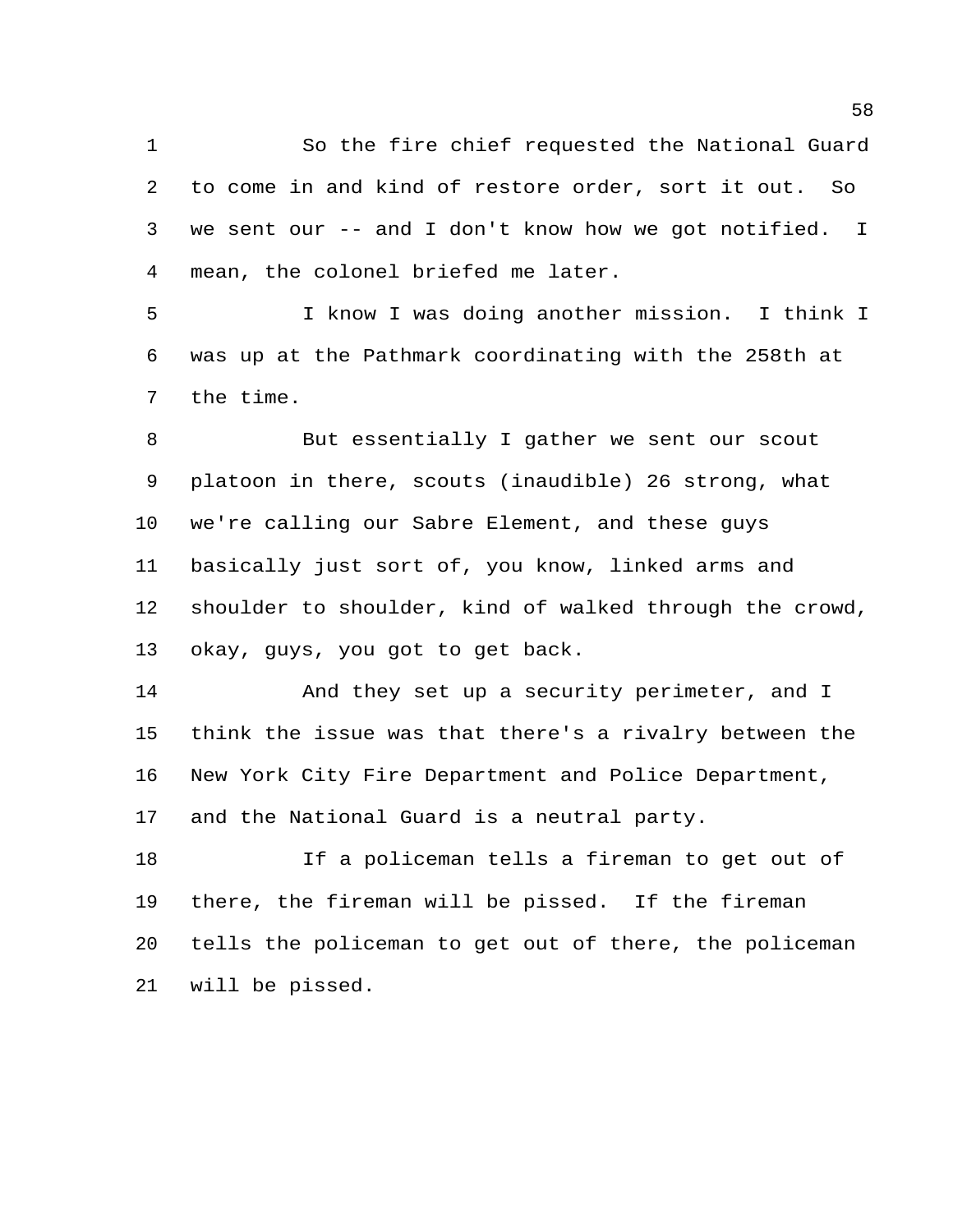1 But we were a third force. And, in fact, one of the -- we now have some New York Times reporters who are covering us and they're living with our unit at this time, and one of the reporters told me, "Well, you know, I could pretty much get in and out and I was living on the site, but once you guys came in, everything locked down."

 I mean, I think the National Guard, we wound up handling that Thursday night. We turned that over to the 258th. I believe Bravo and Charlie Companies of the 105th Infantry were also up there.

**MAJ MELNYK**: Right. Yeah.

**MAJ DURR:** Manning part of that.

**MAJ MELNYK**: Yeah.

 **MAJ DURR:** But we -- you know, I guess it's a testament that we did good that this reporter and other people said we couldn't get in anymore. You know, the site had been locked down, which is what they wanted. They wanted to get the people that didn't need to be there out of the way.

And so we handled that mission til Saturday.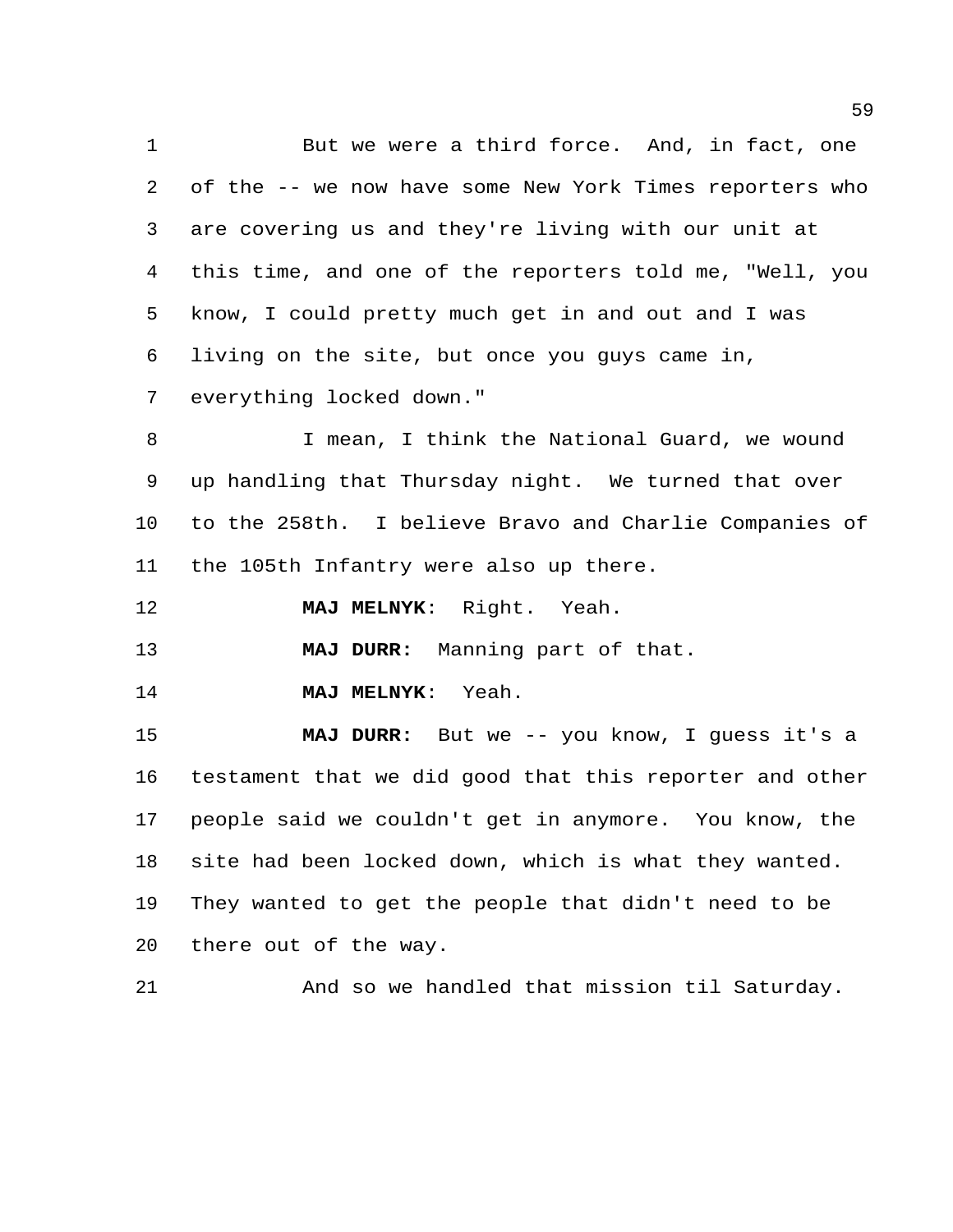**MAJ MELNYK**: What was your -- could you describe interactions with the civilian population in New York in general? Did you have, for instance, the escort mission? What other missions? **MAJ DURR:** We had the mission of escorting people to their apartments, to their businesses. **MAJ MELNYK**: In your zone? **MAJ DURR:** In our zone, and, before that, outside, we had an escort mission to run people to Battery Park City, where they had been told to leave. And I know, talking to some of the soldiers, some of these soldiers, it was rough. You know, people would cry, people were very emotional, and that affected the soldiers. I remember one kid talking about, you know, how this lady wanted to get her cat or another kid talking about all these strollers outside covered with dust, and, you know, we didn't -- these guys weren't seeing dead bodies, but they saw people's lives on hold.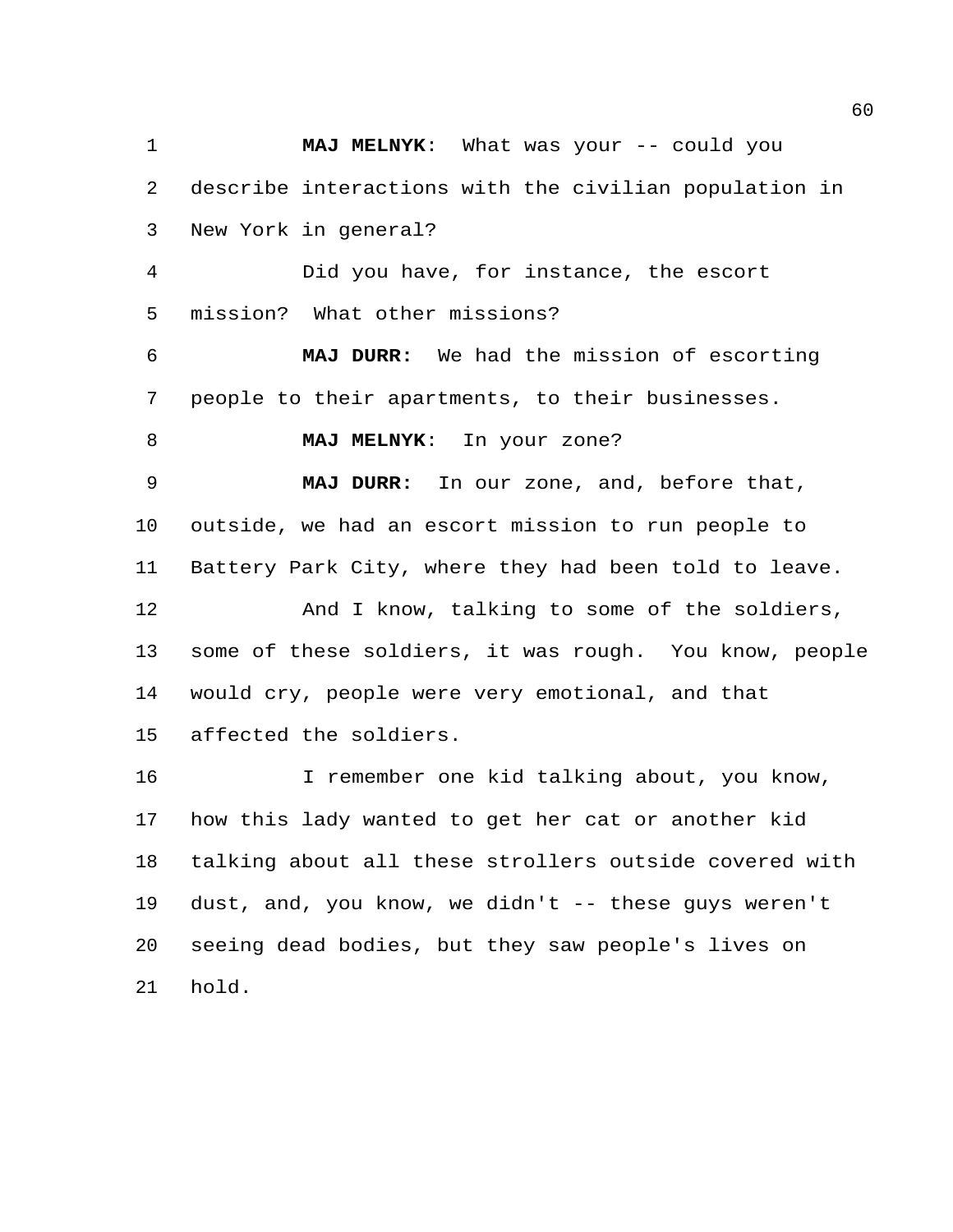People had been there and they'd just, you know, get the hell out, your life is just uprooted. And it was a lot of walking. It was physically tiring. People got blisters on blisters. I got blisters. You know, we don't usually walk this much. We're tankers and that shit was hard to walk in, but everybody was complaining about "my feet hurt." So that was one thing. It was long, tiring days. The people, for the most part, have been great. You know, people come up to you and say "thank you for being here." It's nice, because, look, you know, you take your trucks out on the road and most of the time it's "get the hell out of my way with all those military vehicles." You're going 45 miles an

hour, go away.

 And we drive up and we came in on the highway, you know, truckers would honk their horns and people would wave. We also used the ferry quite frequently as a way to get back and forth.

The first week, the Staten Island Ferry was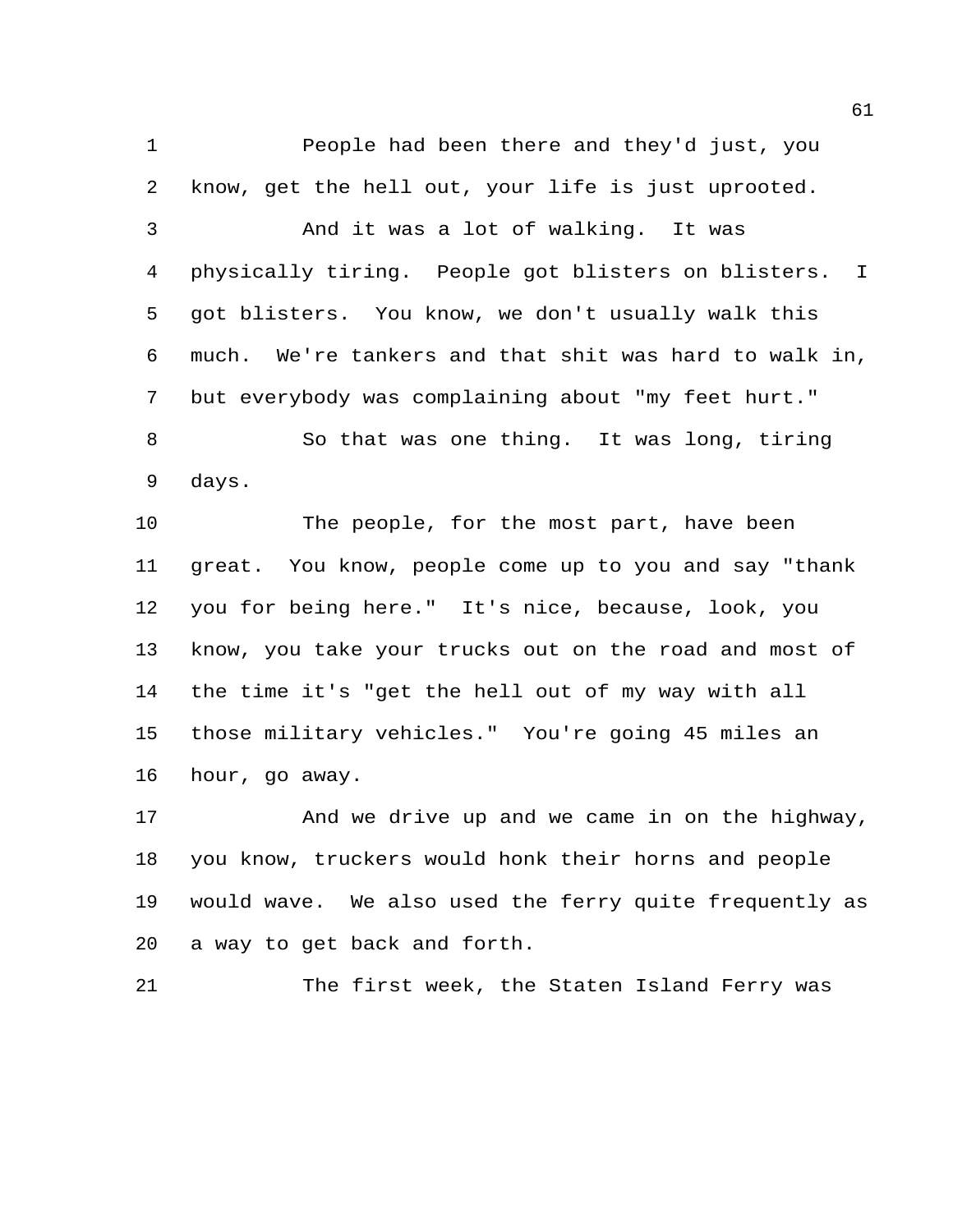closed to all but emergency traffic. So we could drive our vehicles down to the ferry, put them on the ferry. The commander was joking, we were -- alluding to the battle of Stalingrad, we went across the Volga, you know. Stalingrad was one side of the Volga where the fight was, you went across the Volga to rest and recuperate.

 **MAJ MELNYK**: And the Stukas were dive-bombing you as you crossed New York Harbor.

 **MAJ DURR:** That was the only thing. We didn't have the Stukas. But he would joke about that. It's time to go back across the Volga, you know, which relieves the tension a little bit.

 But in a way, the ride was nice on the ferry, because the guys would come out and you'd look at the Statue of Liberty and, you know, it felt fairly good.

 But you looked back and you saw this glow where the World Trade Center had been and you saw the smoke and, you know, and out in the harbor, there's Coast Guard vessels, like the one that's going by us while we speak.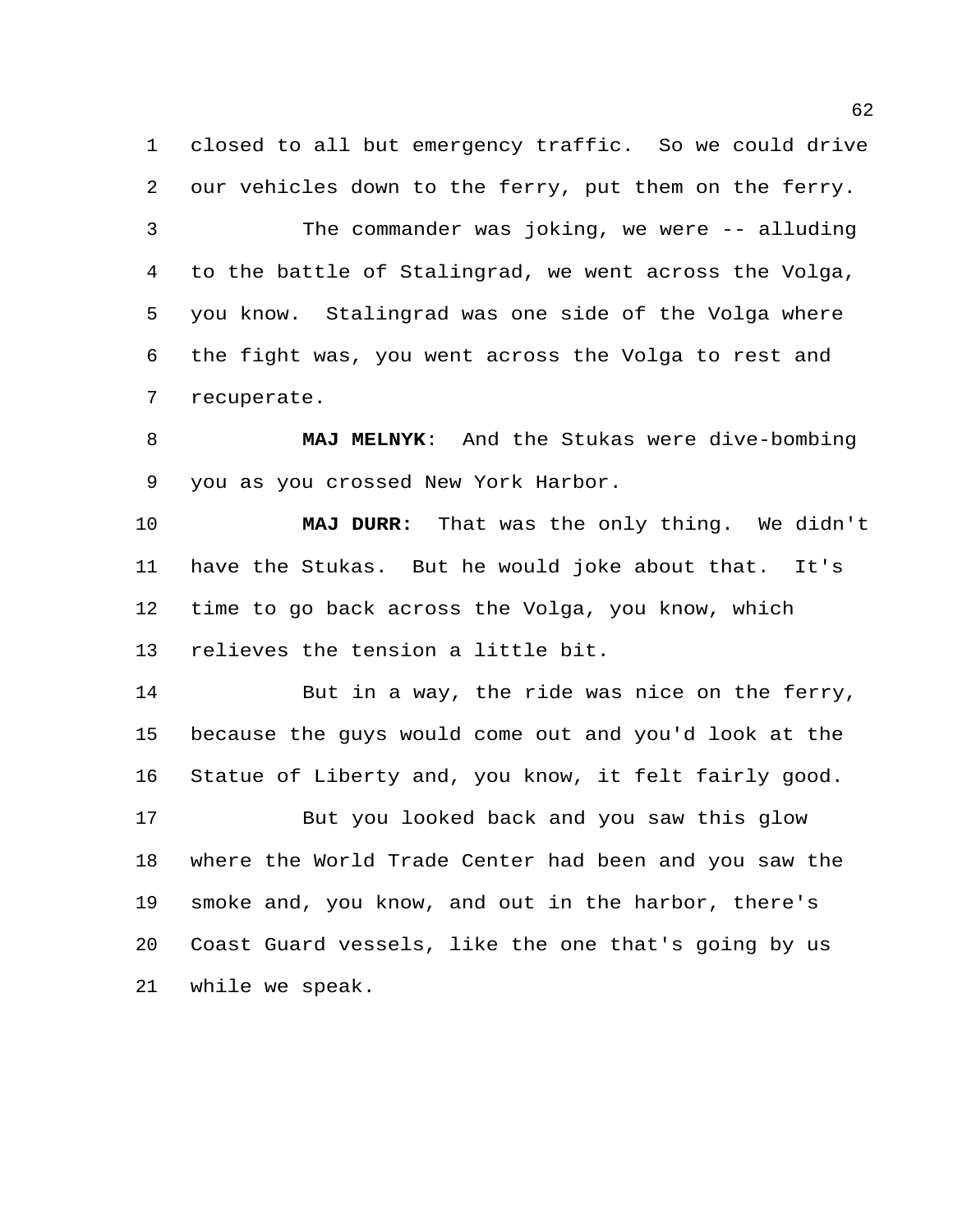You know, they brought in all these small boat guys to pull harbor security.

 **MAJ MELNYK**: You want to take a moment to describe your reaction and your soldiers' reactions to what they saw in the pit?

 **MAJ DURR:** You know, it's just when I first saw it, it was Wednesday and it was about 24 hours later, and it was -- you know, it was just this skeletal piece of a side of a building sticking up there and there were people up there digging and there was equipment moving around, and burned out buildings and, you know, I didn't want to get in the way, but I wanted to see it, and I just -- it was like I was drawn to it.

 I wanted to know what it was. I knew the building was down. I don't think that got to me as much as just watching on the streets, the crushed cars and the dust, but just -- just this -- you know, this whole building just fallen in, like it had been collapsed like a toy, like it had been pushed down, and this pile of rubble and, you know, and you just knew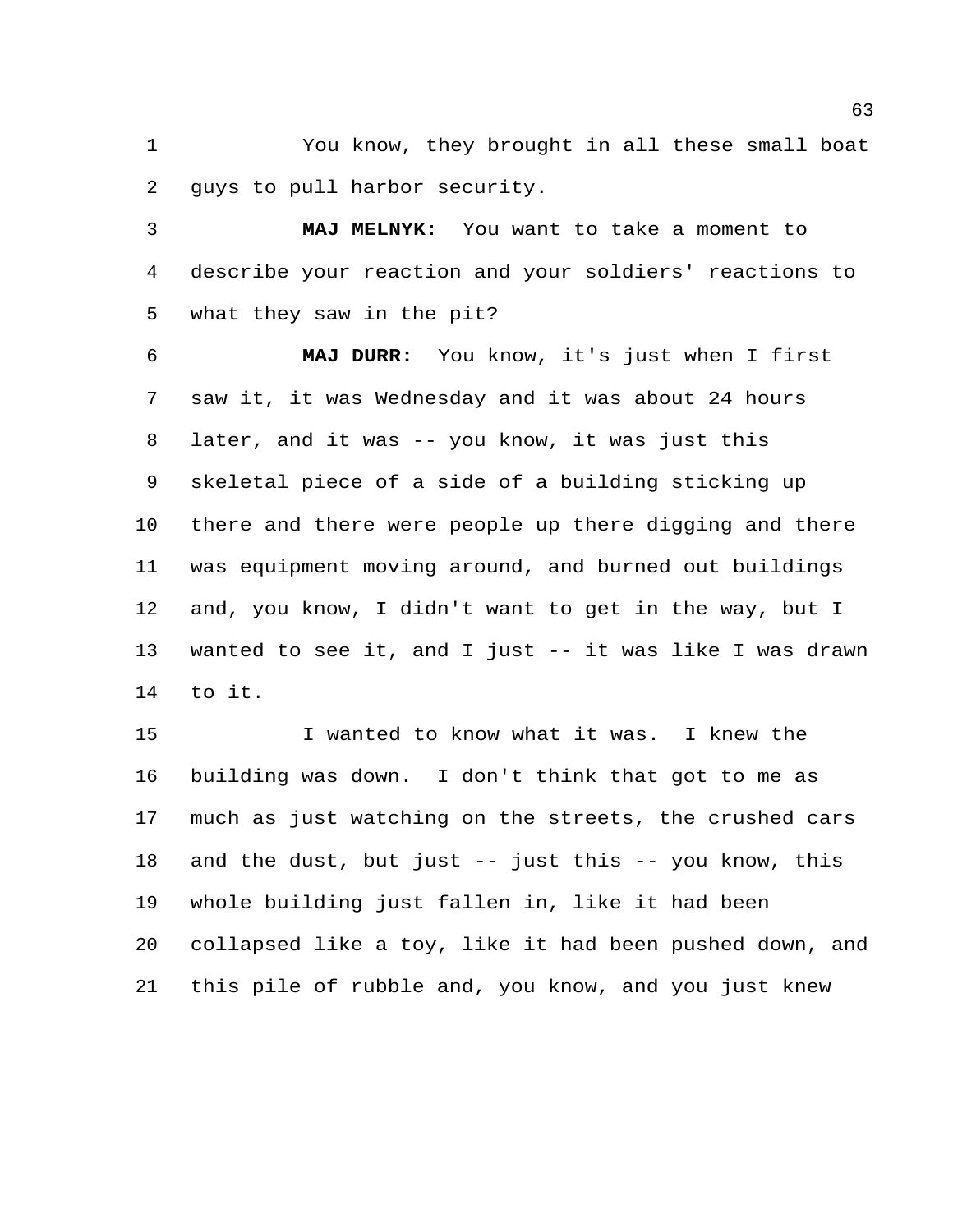there were people dead in there.

| 2  | And, also, the worst thing was to think that           |
|----|--------------------------------------------------------|
| 3  | somebody is alive in there and we're not going to get  |
| 4  | them out. There's somebody alive in there and we're    |
| 5  | not going to get them out.                             |
| 6  | And you know, to watch the soldiers helping to         |
| 7  | carry the bodies out of the morgue and the firemen and |
| 8  | I know one of the soldiers talked about how he kind of |
| 9  | saw this bag and he thought it was a body part and it  |
| 10 | was a five year old girl.                              |
| 11 | And just guys talked about -- some guys saw            |
| 12 | legs. The 1st of the 69th Infantry did a body check on |
| 13 | roofs for parts.                                       |
| 14 | I talked to some guys, people who have been            |
| 15 | here in Manhattan, and it was much more horrific what  |
| 16 | happened to them.                                      |
| 17 | We were here to clean up. But I think the              |
| 18 | thing is we were all so busy. I just remember driving  |
| 19 | in and watching the smoke rise.                        |
| 20 | The thing I find interesting is we -- the unit         |
| 21 | has a Memorial Day event every year and I usually come |
|    |                                                        |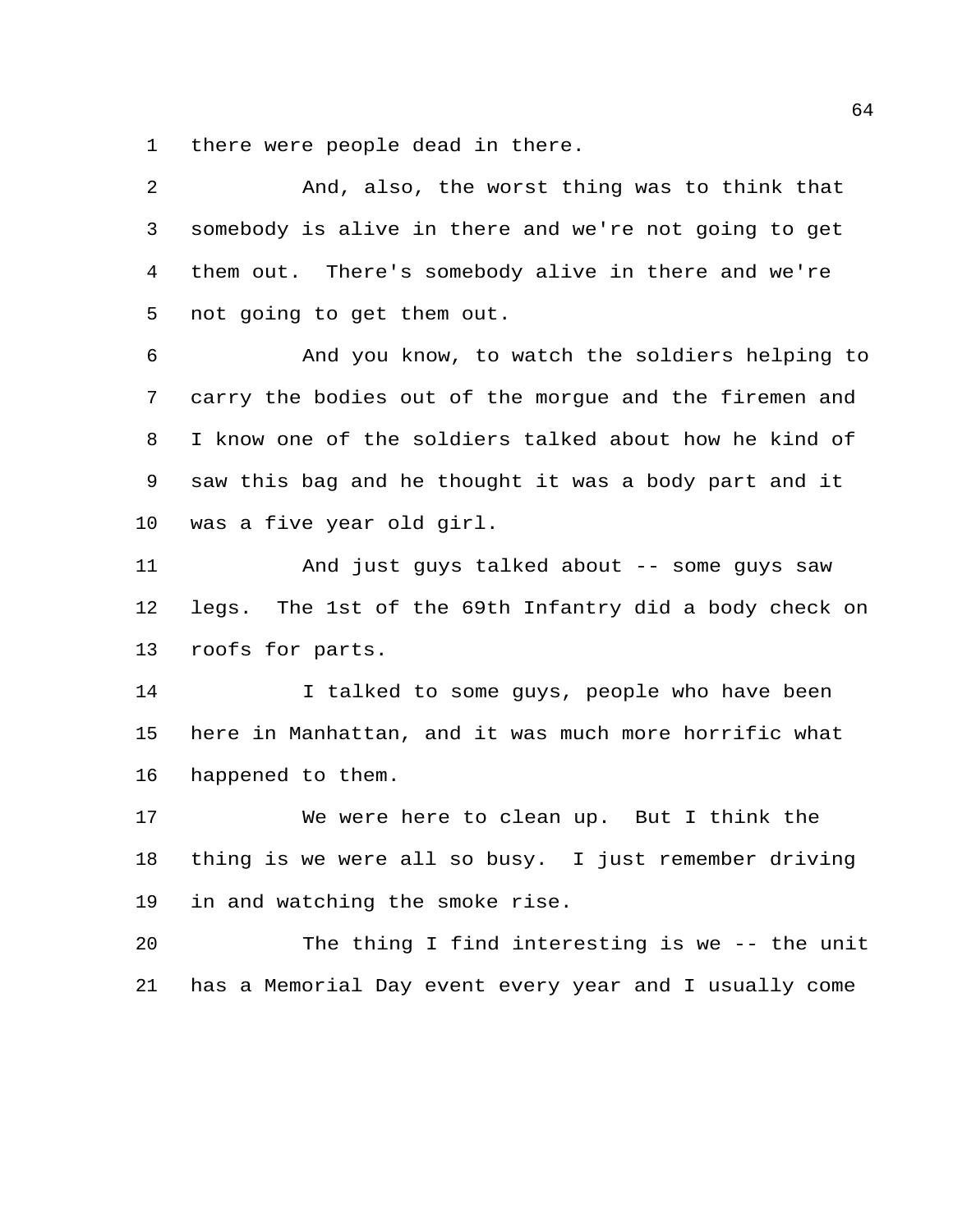down with my family and we make a weekend of it, New York City, it's fun for the kids.

 And this past Memorial Day, we had taken the ferry over from Staten Island and we had come to Battery Park here. We walked around, look at the street performers, gone to South Street Seaport, and here I was setting up my goddamned assembly area in Battery Park.

It looked like a war zone.

 **MAJ MELNYK**: Someplace you never expected to conduct a military operation.

 **MAJ DURR:** Never expected to set up an assembly area, you're absolutely right. And that was kind of freaky. And, again, just a pile and everything.

 **MAJ MELNYK**: A lot of people have talked about the stress, not just of conducting operations and people getting tired, but of dealing with the fact that there are 5,500 dead people there.

**MAJ DURR:** People dead.

**MAJ MELNYK**: What do you -- how is the morale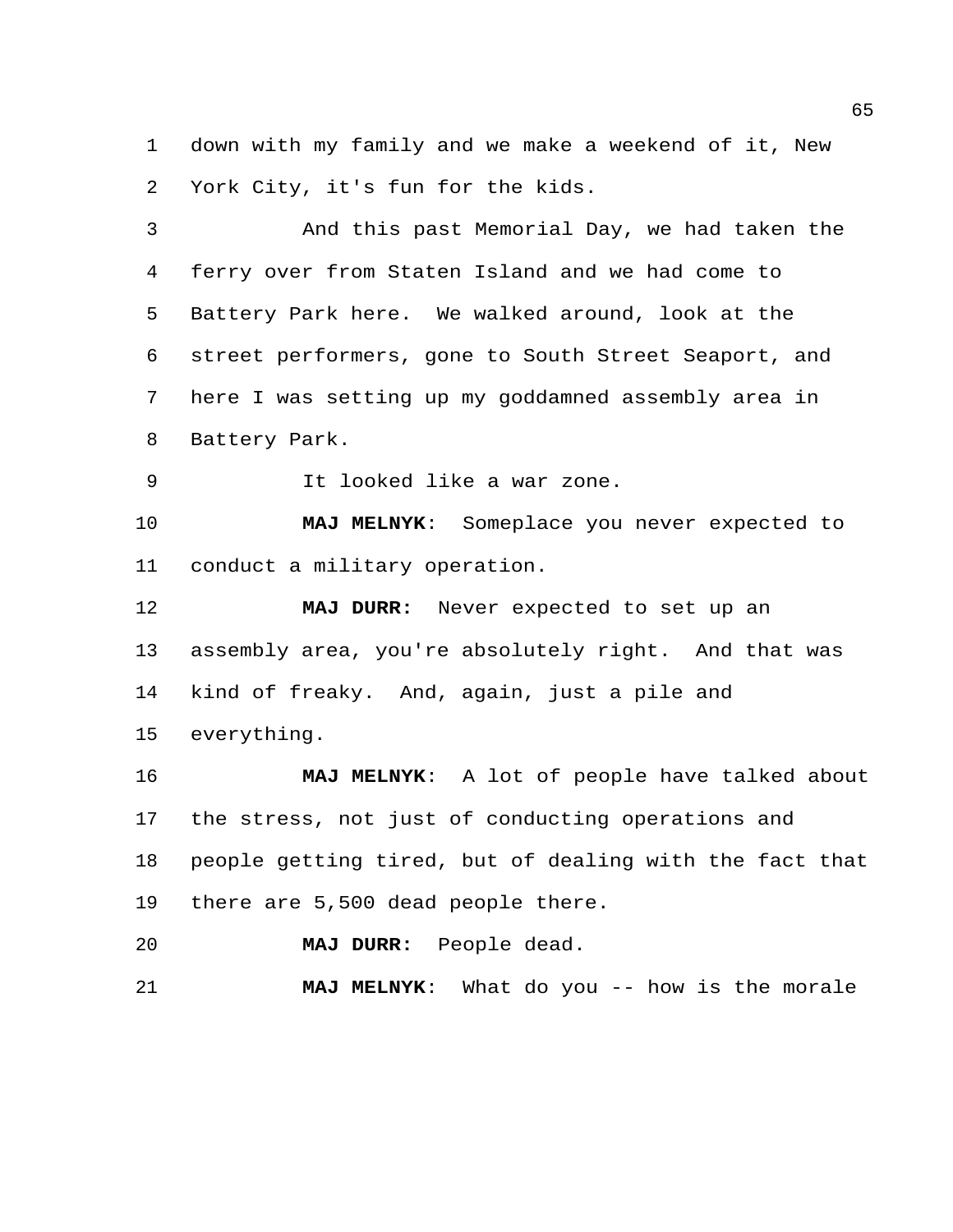holding up in your battalion now over a week that you've been here?

 **MAJ DURR:** I think it's pretty good. We've had two AWOLs at this point. Guys have just said to hell with it, I'm out of here.

 We've had a couple people -- we've had people shown signs of psychic stress and I just think the Army has done a great thing by sending these case workers down here.

 They sent us a team of social workers, psychiatrists, counselor, because we have been using them, you know.

 Part of it is -- like I know we have one soldier who is down here from the Albany area whose wife has cancer. So he's dealing with that, and he's dealing with this, and he's a good man and I hope he makes it.

 We've got another soldier that we kind of thought was on edge before AT and he definitely cracked down here this time.

We've got the soldiers in the unit who we got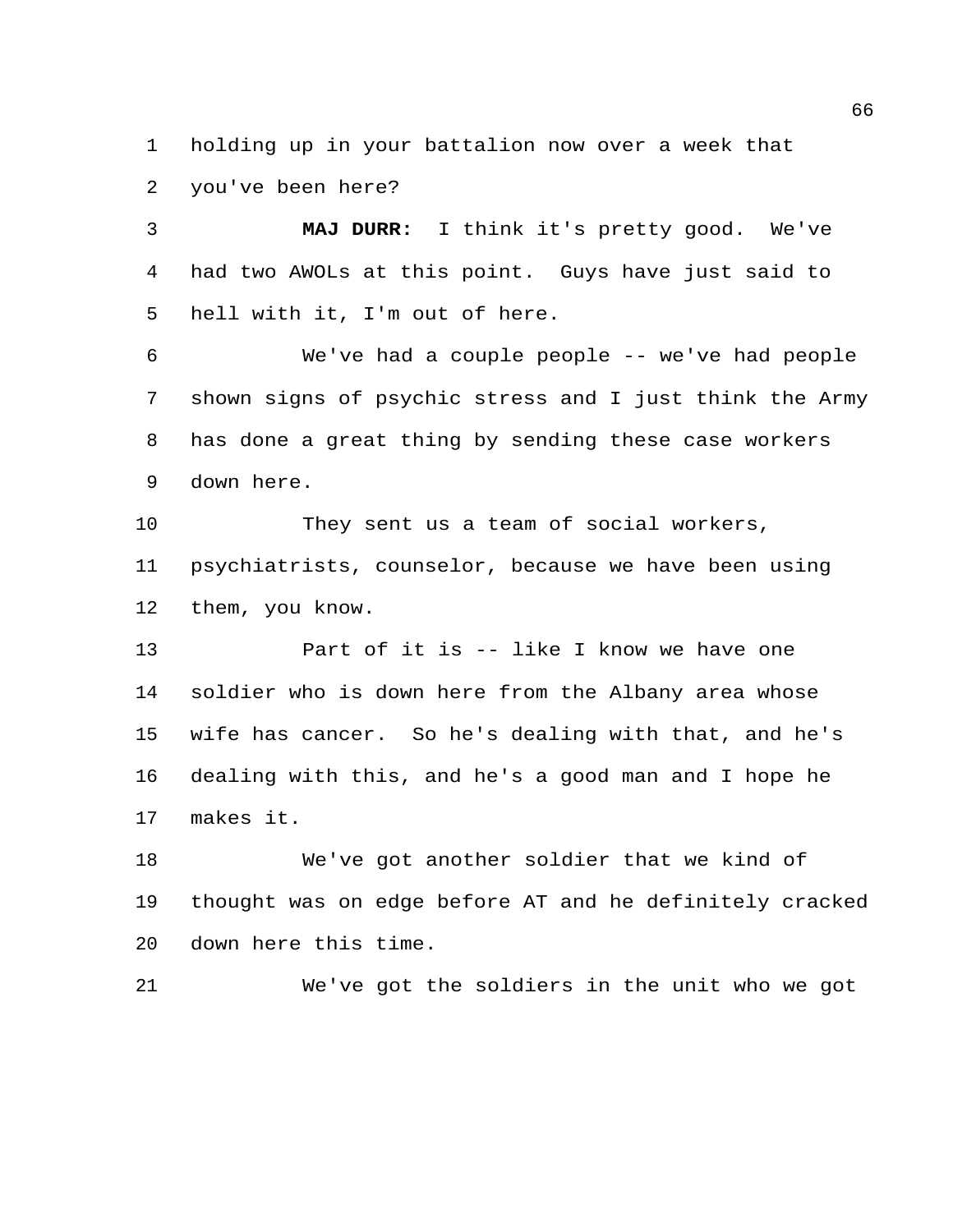-- our first sergeant, 1SG Raunauro, headquarters company, as a court officer, security officer. He was nearby when this happened and got covered with rubble and his partner was in the building and got killed. We've got firemen in this unit. A lot of

 these guys, they didn't come in -- they didn't respond to the mobilization call because they were already working as firemen and police officers. But they know these people.

 So for me, it's kind of abstract, since I don't know people, but I have talked to people who have offices in there on the phone.

 I remember sitting with colonel Bosco (phonetic) from the 642 one night, when we went up to the pit to talk about coordinating him taking over our security mission.

 He was saying, you know, "I used to sit" -- we were sitting on Liberty Plaza. I sat here for lunch. I worked on the 65th floor until a few months ago. And every now and then, it would just sink

into that you we're really -- we're at war and that is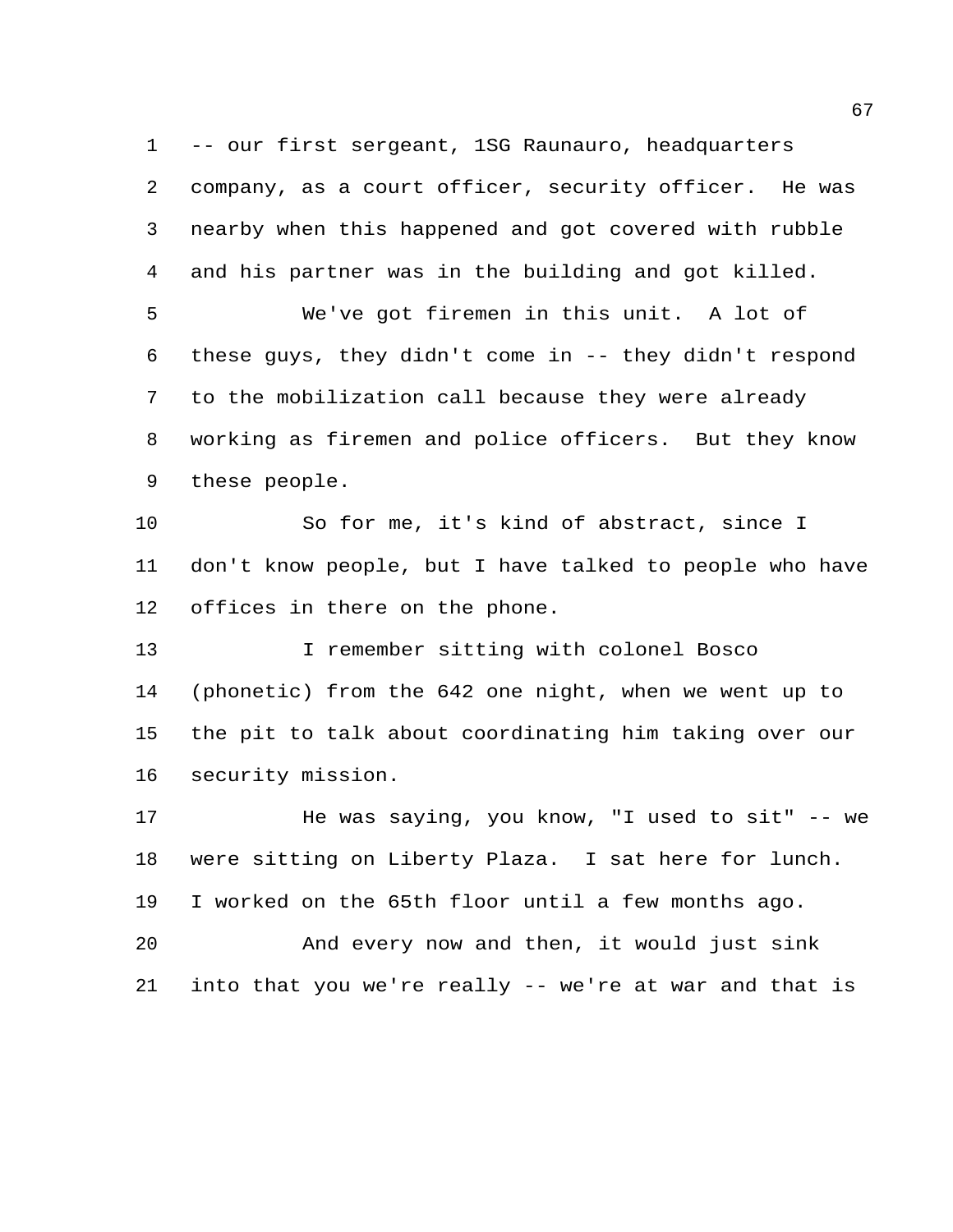what's going on. This is a war and we're part of this war, and this is may be a state of active duty, but it's a military operation and this country is at war and, goddamn it, we're part of it and that's why we're here and it isn't fooling around.

 At this point in time, we're kind of relaxed. Last week, when everything was still covered in dust and Manhattan was empty, it was pretty tense, just because it was covered in dust and Manhattan was empty. **MAJ MELNYK**: Anything you want to add? **MAJ DURR:** Just that I think the soldiers have done a really wonderful job. They have performed in an outstanding manner.

 No bitching, no moaning. You know, a little bitching and moaning, but nothing beyond what you normally get.

17 17 I think they're tired. I think we probably have to have a better system for rotating units in and out.

 I think, you know, when the decision was made to take the 69th out and not the 258th and 101, that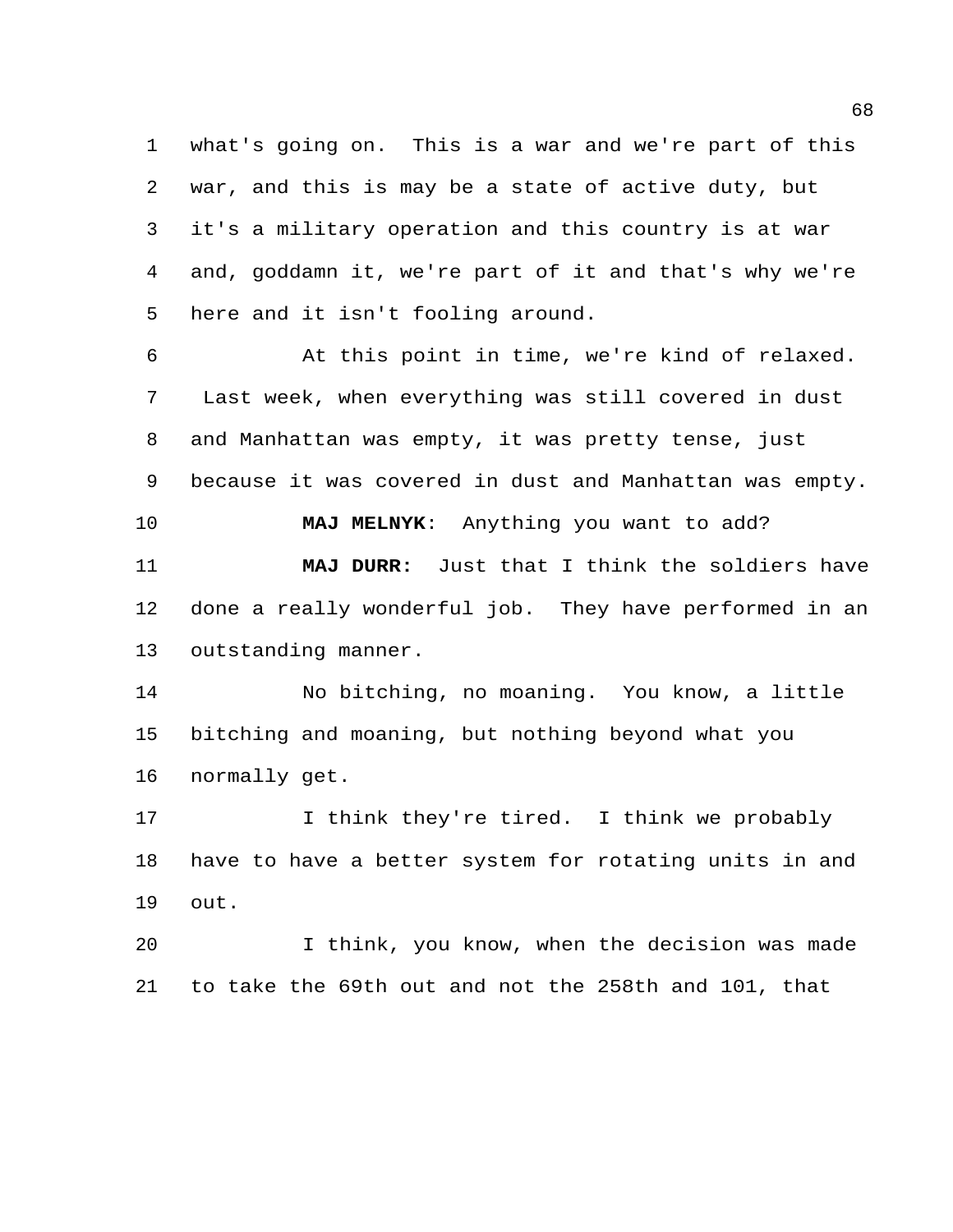ticked a lot of people off. It's like, well, we have been here just as long as they have, why are they going home.

 So that -- these are operational issues that obviously have to be addressed. I think what this shows is we need to have -- we probably need to have like disaster COMEX [Communications Exercise] at every armory, locked and cocked, full of stuff that you would need for this kind of situation.

 I think it shows that we probably need more full-time manning. We need dollars for full-time manning, especially if people are going to use the National Guard.

 You know, there's rumors that we'll be called up to do security missions while this whatever it is goes on. You know, Guard guys at airports. I don't know.

 But obviously these kind of operational considerations have to happen. Now, we're not federalized right now, but we need to have some delineation. When are we armed, when are not armed,